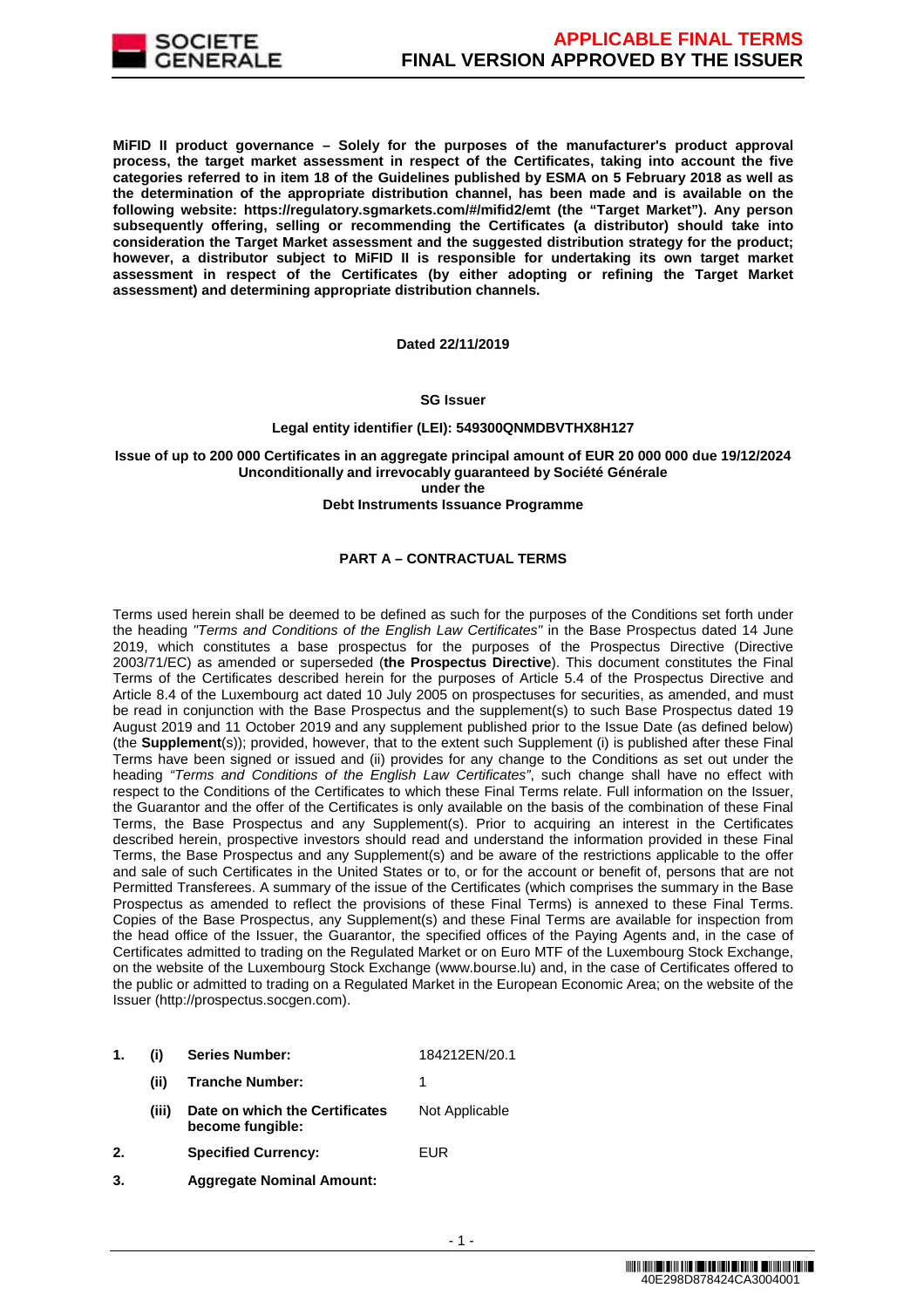

|     | (i)   | - Tranche:                                                                              | Up to 200 000 Certificates in an aggregate principal amount<br>of EUR 20 000 000                                                                                                          |  |  |  |  |
|-----|-------|-----------------------------------------------------------------------------------------|-------------------------------------------------------------------------------------------------------------------------------------------------------------------------------------------|--|--|--|--|
|     | (ii)  | - Series:                                                                               | Up to 200 000 Certificates in an aggregate principal amount<br>of EUR 20 000 000                                                                                                          |  |  |  |  |
| 4.  |       | <b>Issue Price:</b>                                                                     | Certificate<br><b>EUR</b><br>100<br>of EUR<br>Specified<br>100<br>per<br>Denomination                                                                                                     |  |  |  |  |
| 5.  |       | <b>Specified Denomination(s):</b>                                                       | <b>EUR 100</b>                                                                                                                                                                            |  |  |  |  |
| 6.  | (i)   | <b>Issue Date:</b><br>(DD/MM/YYYY)                                                      | 03/01/2020                                                                                                                                                                                |  |  |  |  |
|     | (ii)  | <b>Interest Commencement Date:</b>                                                      | Not Applicable                                                                                                                                                                            |  |  |  |  |
| 7.  |       | <b>Final Exercise Date:</b><br>(DD/MM/YYYY)                                             | 19/12/2024                                                                                                                                                                                |  |  |  |  |
| 8.  |       | <b>Governing law:</b>                                                                   | English law                                                                                                                                                                               |  |  |  |  |
| 9.  | (i)   | <b>Status of the Certificates:</b>                                                      | Unsecured                                                                                                                                                                                 |  |  |  |  |
|     | (ii)  | Date of corporate authorisation<br>obtained for the issuance of<br><b>Certificates:</b> | Not Applicable                                                                                                                                                                            |  |  |  |  |
|     | (iii) | <b>Type of Structured Certificates:</b>                                                 | <b>Share Linked Certificates</b>                                                                                                                                                          |  |  |  |  |
|     |       |                                                                                         | The provisions of the following Additional Terms and<br>Conditions apply:<br>Additional Terms and Conditions for Share Linked<br>Certificates and Depositary Receipts Linked Certificates |  |  |  |  |
|     | (iv)  | <b>Reference of the Product</b>                                                         | 3.3.4 with Option 4 applicable as described in the Additional<br>Terms and Conditions relating to Formulae                                                                                |  |  |  |  |
| 10. |       | <b>Interest Basis:</b>                                                                  | See section "PROVISIONS RELATING TO INTEREST (IF<br>ANY) PAYABLE" below.                                                                                                                  |  |  |  |  |
| 11. |       | <b>Redemption/Payment Basis:</b>                                                        | See section "PROVISIONS RELATING TO REDEMPTION"<br>below.                                                                                                                                 |  |  |  |  |
| 12. |       | Issuer's/Certificateholders'<br>redemption option:                                      | See section "PROVISIONS RELATING TO REDEMPTION"<br>below.                                                                                                                                 |  |  |  |  |
|     |       |                                                                                         |                                                                                                                                                                                           |  |  |  |  |

# **PROVISIONS RELATING TO INTEREST (IF ANY) PAYABLE**

| 13. | <b>Fixed Rate Certificate</b><br><b>Provisions:</b>          | Not Applicable |
|-----|--------------------------------------------------------------|----------------|
| 14. | <b>Floating Rate Certificate</b><br><b>Provisions:</b>       | Not Applicable |
| 15. | <b>Structured Interest Certificate</b><br><b>Provisions:</b> | Not Applicable |
| 16. | <b>Zero Coupon Certificate</b><br><b>Provisions:</b>         | Not Applicable |
|     | PROVISIONS RELATING TO REDEMPTION                            |                |
| 17. | Redemption at the option of the<br>Issuer:                   | Not Applicable |
| 18. | Redemption at the option of the<br>Certificateholders:       | Not Applicable |

**19. Automatic Early Redemption:** Applicable as per Condition 5.10 of the General Terms and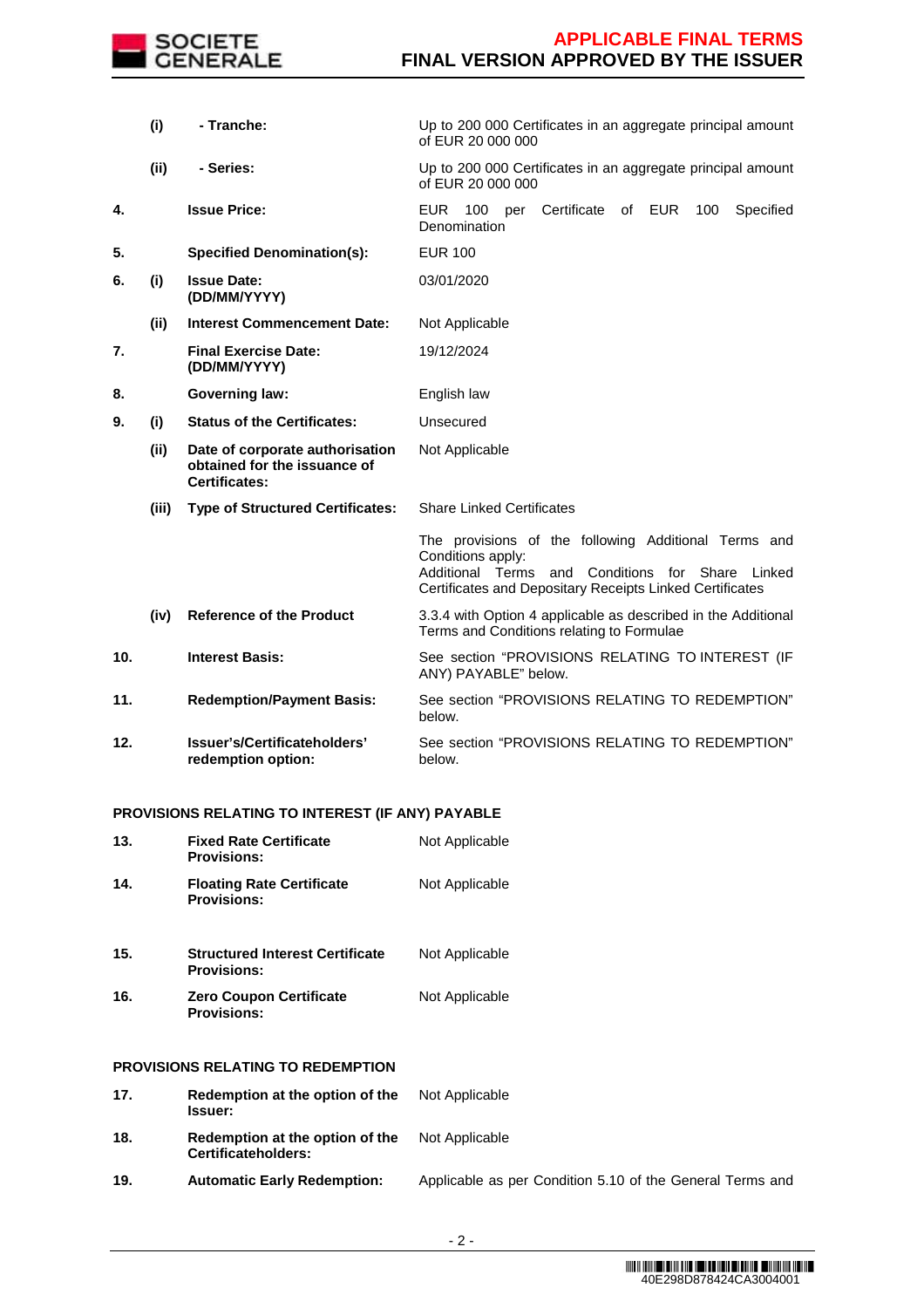

## **Conditions**

|     | (i)   | <b>Automatic Early Redemption</b><br>Amount(s):                                                                                                                                                                                  | Unless previously redeemed, if an Automatic Early<br>Redemption Event has occurred, then the Issuer shall<br>redeem early the Certificates on Automatic Early<br>Redemption Date(i) (i from 1 to 9) in accordance with the<br>following provisions in respect of each Certificate: |
|-----|-------|----------------------------------------------------------------------------------------------------------------------------------------------------------------------------------------------------------------------------------|------------------------------------------------------------------------------------------------------------------------------------------------------------------------------------------------------------------------------------------------------------------------------------|
|     |       |                                                                                                                                                                                                                                  | Automatic Early Redemption Amount(i)<br>$=$ Specified<br>Denomination x (100% + i x 7.70%)                                                                                                                                                                                         |
|     |       |                                                                                                                                                                                                                                  | Definitions relating to the Automatic Early Redemption<br>Amount are set out in paragraph 27(ii) "Definitions relating<br>to the Product".                                                                                                                                         |
|     | (ii)  | <b>Automatic Early Redemption</b><br>Date(s):                                                                                                                                                                                    | Automatic Early Redemption Date(i) (i from 1 to 9): 5<br>Business Days after the Valuation Date(i) on which an<br>Automatic Early Redemption Event is deemed to have<br>occurred.                                                                                                  |
|     | (iii) | <b>Automatic Early Redemption</b><br>Event:                                                                                                                                                                                      | is deemed to have occurred, as determined by the<br>Calculation Agent, if on a Valuation Date(i) (i from 1 to 9),<br>Level(i) is higher than or equal to 100%                                                                                                                      |
| 20. |       | <b>Final Exercise Amount:</b>                                                                                                                                                                                                    | Unless previously redeemed, the Issuer shall redeem the<br>Certificates on the Final Exercise Date, in accordance with<br>the following provisions in respect of each Certificate:                                                                                                 |
|     |       |                                                                                                                                                                                                                                  | Scenario 1:                                                                                                                                                                                                                                                                        |
|     |       |                                                                                                                                                                                                                                  | If on Valuation Date(10), Level(10) is higher than or equal to<br>100%, then:                                                                                                                                                                                                      |
|     |       |                                                                                                                                                                                                                                  | Final Exercise Amount = Specified Denomination x $100\% +$<br>10 x 7.70%]                                                                                                                                                                                                          |
|     |       |                                                                                                                                                                                                                                  | Scenario 2:                                                                                                                                                                                                                                                                        |
|     |       |                                                                                                                                                                                                                                  | If on Valuation Date(10), Level(10) is lower than 100% and<br>Level(10) is higher than or equal to 70%, then:                                                                                                                                                                      |
|     |       |                                                                                                                                                                                                                                  | Final Exercise Amount = Specified Denomination x [100%]                                                                                                                                                                                                                            |
|     |       |                                                                                                                                                                                                                                  | Scenario 3:                                                                                                                                                                                                                                                                        |
|     |       |                                                                                                                                                                                                                                  | If on Valuation Date(10), Level(10) is lower than 70%, then:                                                                                                                                                                                                                       |
|     |       |                                                                                                                                                                                                                                  | Final Exercise Amount = Specified Denomination $x$<br>[Level(10)]                                                                                                                                                                                                                  |
|     |       |                                                                                                                                                                                                                                  | Definitions relating to the Final Exercise Amount are set out<br>in paragraph 27(ii) "Definitions relating to the Product".                                                                                                                                                        |
| 21. |       | <b>Physical Delivery Certificates</b><br><b>Provisions:</b>                                                                                                                                                                      | Not Applicable                                                                                                                                                                                                                                                                     |
| 22. |       | <b>Credit Linked Certificates</b><br><b>Provisions:</b>                                                                                                                                                                          | Not Applicable                                                                                                                                                                                                                                                                     |
| 23. |       | <b>Bond Linked Certificates</b><br><b>Provisions:</b>                                                                                                                                                                            | Not Applicable                                                                                                                                                                                                                                                                     |
| 24. |       | Trigger redemption at the option<br>of the Issuer:                                                                                                                                                                               | Not Applicable                                                                                                                                                                                                                                                                     |
| 25. |       | <b>Early Redemption for tax</b><br>reasons, special tax reasons,<br>regulatory reasons, Force<br>Majeure Event, Event of Default,<br>or at the option of the<br><b>Calculation Agent pursuant to</b><br>the Additional Terms and | Early Redemption Amount: Market Value                                                                                                                                                                                                                                              |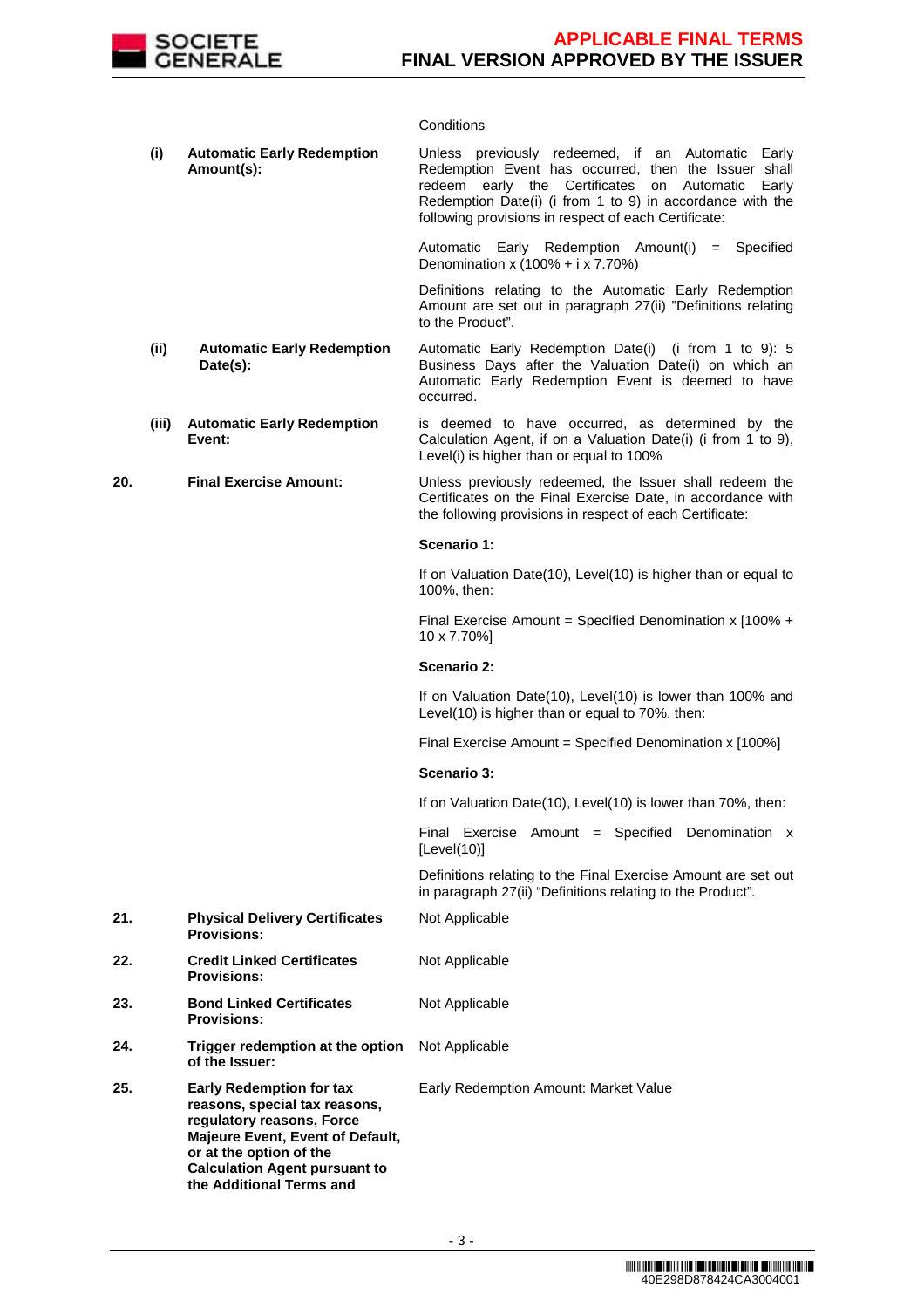

**Conditions:**

### **PROVISIONS APPLICABLE TO THE UNDERLYING(S) IF ANY**

**26. (i) Underlying(s):** The following Share as defined below:

|      | Company                       | <b>Bloomberg Ticker</b> | Exchange                                                                                                                                                                                                                         | Website     |
|------|-------------------------------|-------------------------|----------------------------------------------------------------------------------------------------------------------------------------------------------------------------------------------------------------------------------|-------------|
|      | UBS Group AG                  | UBSG SE                 | <b>SIX SWISS EXCHANGE</b>                                                                                                                                                                                                        | www.ubs.com |
| (ii) | Underlying(s) and volatility: |                         | Information relating to the past The information relating to the past and future performances<br>and future performances of the of the Underlying(s) and volatility are available on the<br>source specified in the table above. |             |

- **(iii) Provisions relating, amongst others, to the Market Disruption Event(s) and/or Extraordinary Event(s) and/or any additional disruption event(s) as described in the relevant Additional Terms and Conditions:** The provisions of the following Additional Terms and Conditions apply: Additional Terms and Conditions for Share Linked Certificates and Depositary Receipts Linked Certificates
- **(iv) Other information relating to the Underlying(s):** Information or summaries of information included herein with respect to the Underlying(s), has been extracted from general databases released publicly or by any other available information.

Each of the Issuer and the Guarantor confirms that such information has been accurately reproduced and that, so far as it is aware and is able to ascertain from information published, no facts have been omitted which would render the reproduced information inaccurate or misleading.

### **DEFINITIONS APPLICABLE TO INTEREST (IF ANY), REDEMPTION AND THE UNDERLYING(S) IF ANY**

| 27. | (i)  | Definitions relating to date(s):                   | Applicable                                |                                                                                                                     |  |
|-----|------|----------------------------------------------------|-------------------------------------------|---------------------------------------------------------------------------------------------------------------------|--|
|     |      | <b>Valuation Date(0):</b><br>(DD/MM/YYYY)          | 02/01/2020                                |                                                                                                                     |  |
|     |      | Valuation Date(i) (i from 1 to 10)<br>(DD/MM/YYYY) | 02/07/2020:<br>04/07/2022;<br>03/07/2024: | 03/01/2022:<br>02/01/2024;                                                                                          |  |
|     | (ii) | Definitions relating to the<br><b>Product:</b>     |                                           | Applicable, subject to the provisions of Condition 4 of the<br>Additional Terms and Conditions relating to Formulae |  |
|     |      | Level(i)<br>(i from 1 to 10)                       | means $(S(i) / S(0))$                     |                                                                                                                     |  |
|     |      | S(i)                                               |                                           | means in respect of any Valuation Date(i) the Closing Price                                                         |  |

of the Underlying

### **PROVISIONS RELATING TO SECURED CERTIFICATES**

**28. Secured Certificates Provisions:** Not Applicable

### **GENERAL PROVISIONS APPLICABLE TO THE CERTIFICATES**

**29. Provisions applicable to** 

**(i from 0 to 10)**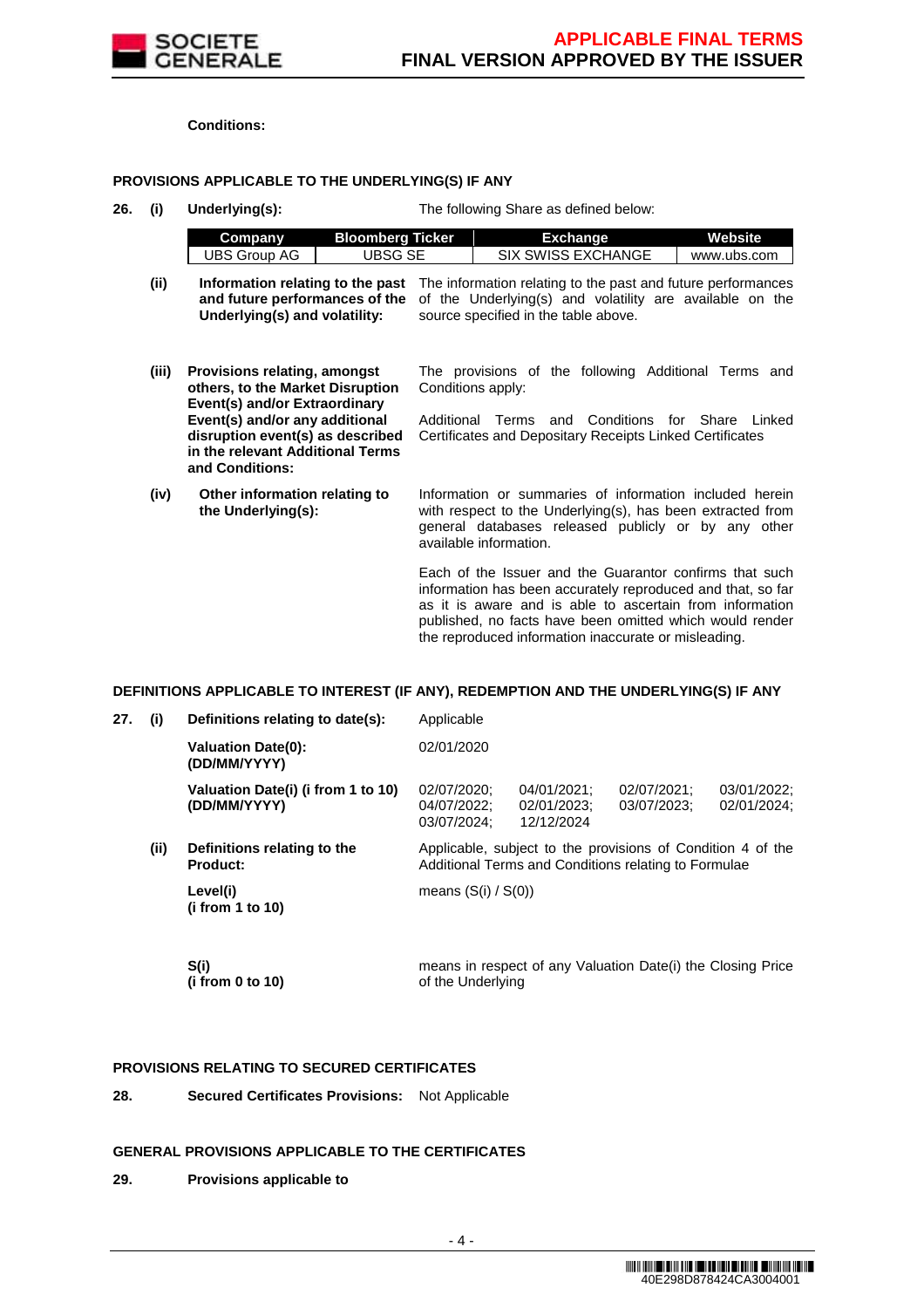

**payment date(s):**

- **Payment Business Day:** Following Payment Business Day
- **Financial Centre(s):** Not Applicable

**30. Form of the Certificates:**

**(i) Form:** Non-US Registered Global Note registered in the name of a nominee for a common depositary for Euroclear and Clearstream **(ii) New Global Note (NGN – bearer**  No **notes) / New Safekeeping Structure (NSS – registered notes):**

| 31. | <b>Redenomination:</b>                                                                        | Not Applicable                                                          |
|-----|-----------------------------------------------------------------------------------------------|-------------------------------------------------------------------------|
| 32. | <b>Consolidation:</b>                                                                         | Applicable as per Condition 14.2 of the General Terms and<br>Conditions |
| 33. | <b>Partly Paid Certificates</b><br><b>Provisions:</b>                                         | Not Applicable                                                          |
| 34. | <b>Instalment Certificates</b><br><b>Provisions:</b>                                          | Not Applicable                                                          |
| 35. | Masse:                                                                                        | Not Applicable                                                          |
| 36. | <b>Dual Currency Certificate</b><br><b>Provisions:</b>                                        | Not Applicable                                                          |
| 37. | <b>Additional Amount Provisions</b><br>for Italian Certificates:                              | Not Applicable                                                          |
| 38. | Interest Amount and/or the<br><b>Redemption Amount switch at</b><br>the option of the Issuer: | Not Applicable                                                          |
| 39. | <b>Portfolio Linked Certificates</b><br><b>Provisions:</b>                                    | Not Applicable                                                          |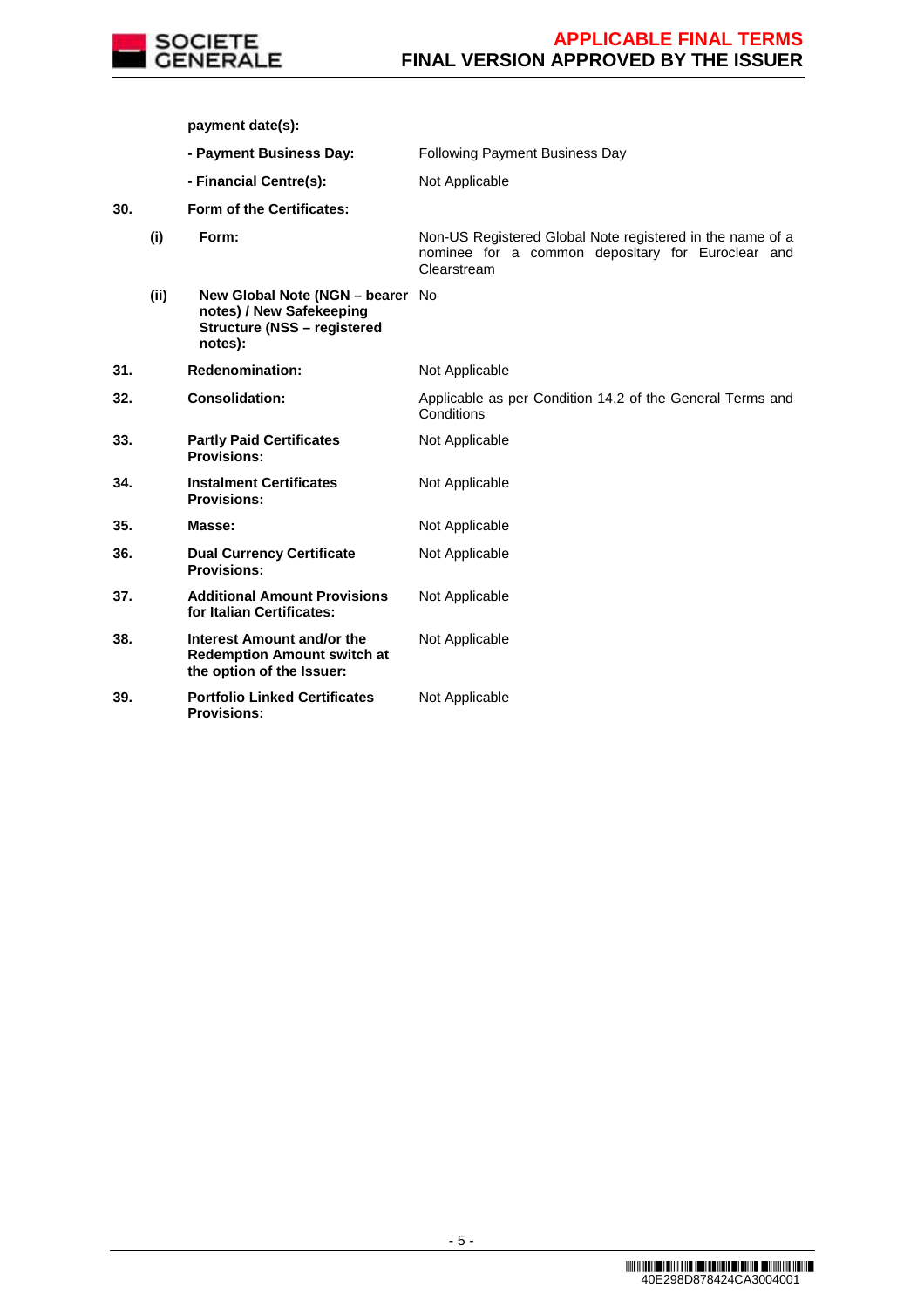

## **PART B – OTHER INFORMATION**

### **1. LISTING AND ADMISSION TO TRADING**

- **(i) Listing:** None
- **(ii) Admission to trading:** Application shall be made for the Certificates to be admitted to trading on the Multilateral Trading Facility ("MTF") named EuroTLX organized and managed by EuroTLX Sim S.p.A. with effect from or as soon as practicable after the Issue Date. Société Générale, directly or through a third party appointed by it, will act as specialist for the Certificates, in accordance with the rules and regulations of EuroTLX.

 **There can be no assurance that the listing and trading of the Certificates will be approved with effect on the Issue Date or at all, provided that if EuroTLX Sim S.p.A. does not release its decision of admission to trading within the day immediately preceding the Issue Date, Section 10 – paragraph "Conditions to which the offer is subject" of these Final Terms shall apply.**

**(iii) Estimate of total expenses related to admission to trading:** Not Applicable **(iv) Information required for Certificates to be listed on SIX Swiss Exchange:** Not Applicable

## **2. RATINGS**

The Certificates to be issued have not been rated.

### **3. INTERESTS OF NATURAL AND LEGAL PERSONS INVOLVED IN THE ISSUE/OFFER**

 Save for fees, if any, payable to the Dealer, and so far as the Issuer is aware, no person involved in the issue of the Certificates has an interest material to the offer.

The Dealer and its affiliates have engaged, and may in the future engage, in investment banking and/or commercial banking transactions with, and may perform other services for, the Issuer and its affiliates in the ordinary course of business.

 Société Générale will ensure the roles of provider of hedging instruments to the Issuer of the Certificates and Calculation Agent of the Certificates.

 The possibility of conflicts of interest between the different roles of Société Générale on one hand, and between those of Société Générale in these roles and those of the Certificateholders on the other hand cannot be excluded.

 Furthermore, given the banking activities of Société Générale, conflicts may arise between the interests of Société Générale acting in these capacities (including business relationship with the issuers of the financial instruments being underlyings of the Certificates or possession of non public information in relation with them) and those of the Certificateholders. Finally, the activities of Société Générale on the underlying financial instrument(s), on its proprietary account or on behalf of its customers, or the establishment of hedging transactions, may also have an impact on the price of these instruments and their liquidity, and thus may be in conflict with the interests of the Certificateholders.

# **4. REASONS FOR THE OFFER AND USE OF PROCEEDS**

**(i) Reasons for the offer and use of proceeds:**

The net proceeds from each issue of Certificates will be applied for the general financing purposes of the Société Générale Group, which include making a profit.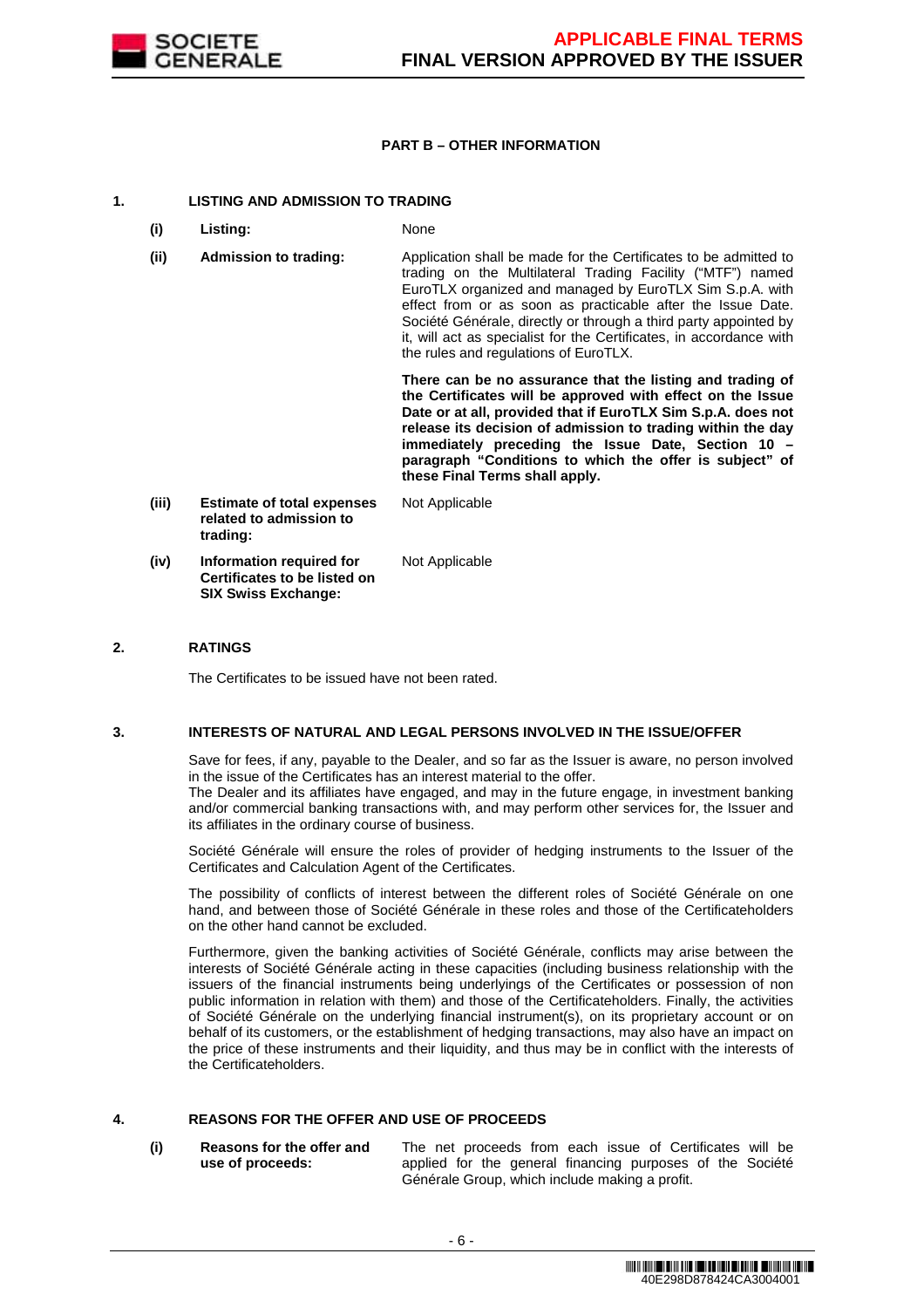

- **(ii) Estimated net proceeds:** Not Applicable
- **(iii) Estimated total expenses:** Not Applicable
- **5. INDICATION OF YIELD** (Fixed Rate Certificates only) Not Applicable
- **6. HISTORIC INTEREST RATES** (Floating Rate Certificates only)

Not Applicable

## **7. PERFORMANCE AND EFFECT ON VALUE OF INVESTMENT**

### **(i) PERFORMANCE OF FORMULA, EXPLANATION OF EFFECT ON VALUE OF INVESTMENT**  (Structured Certificates only)

 The value of the Certificates, the payment of an automatic early redemption amount on a relevant automatic early redemption date, and the payment of a redemption amount to a Certificateholder on the final exercise date will depend on the performance of the underlying asset(s), on the relevant valuation date(s).

 The value of the Certificates is linked to the positive or negative performance of the underlying instrument. The amount(s) to be paid is/are determined on the basis of the condition which is satisfied (or not) if the performance of the underlying instrument is higher than or equal to a predefined barrier performance.

 The Certificates may provide for an automatic early redemption linked to a specific event. Therefore, this may prevent the Certificateholders from benefitting from the performance of the underlying instrument(s) over the whole period initially envisaged.

 The terms and conditions of the Certificates may include provisions under which upon the occurrence of certain market disruptions delays in the settlement of the Certificates may be incurred or certain modifications be made. Moreover, in case of occurrence of events affecting the underlying instrument(s), the terms and conditions of the Certificates allow the Issuer to substitute the underlying instrument(s) by new underlying instrument(s), cease the exposure to the underlying asset(s) and apply a reference rate to the proceeds so obtained until the final exercise date of the Certificates, postpone the final exercise date of the Certificates, early redeem the Certificates on the basis of the market value of these Certificates, or deduct from any due amount the increased cost of hedging, and in each case without the consent of the Certificateholders.

Payments (whether in respect of principal and/or interest and whether at final exercise or otherwise) on the Certificates are calculated by reference to certain underlying(s), the return of the Certificates is based on changes in the value of the underlying(s), which may fluctuate. Prospective investors should be aware that these Certificates may be volatile and that they may receive no interest and may lose all or a substantial portion of their principal.

 During the lifetime of the Certificates, the market value of these Certificates may be lower than the invested capital. Furthermore, an insolvency of the Issuer and/or the Guarantor may cause a total loss of the invested capital.

**The attention of the investors is drawn to the fact that they could sustain an entire or a partial loss of their investment.**

### **(ii) PERFORMANCE OF RATE(S) OF EXCHANGE AND EXPLANATION OF EFFECT ON VALUE OF INVESTMENT** (Dual Currency Certificates only)

Not Applicable

### **8. OPERATIONAL INFORMATION**

**(i) Security identification code(s):**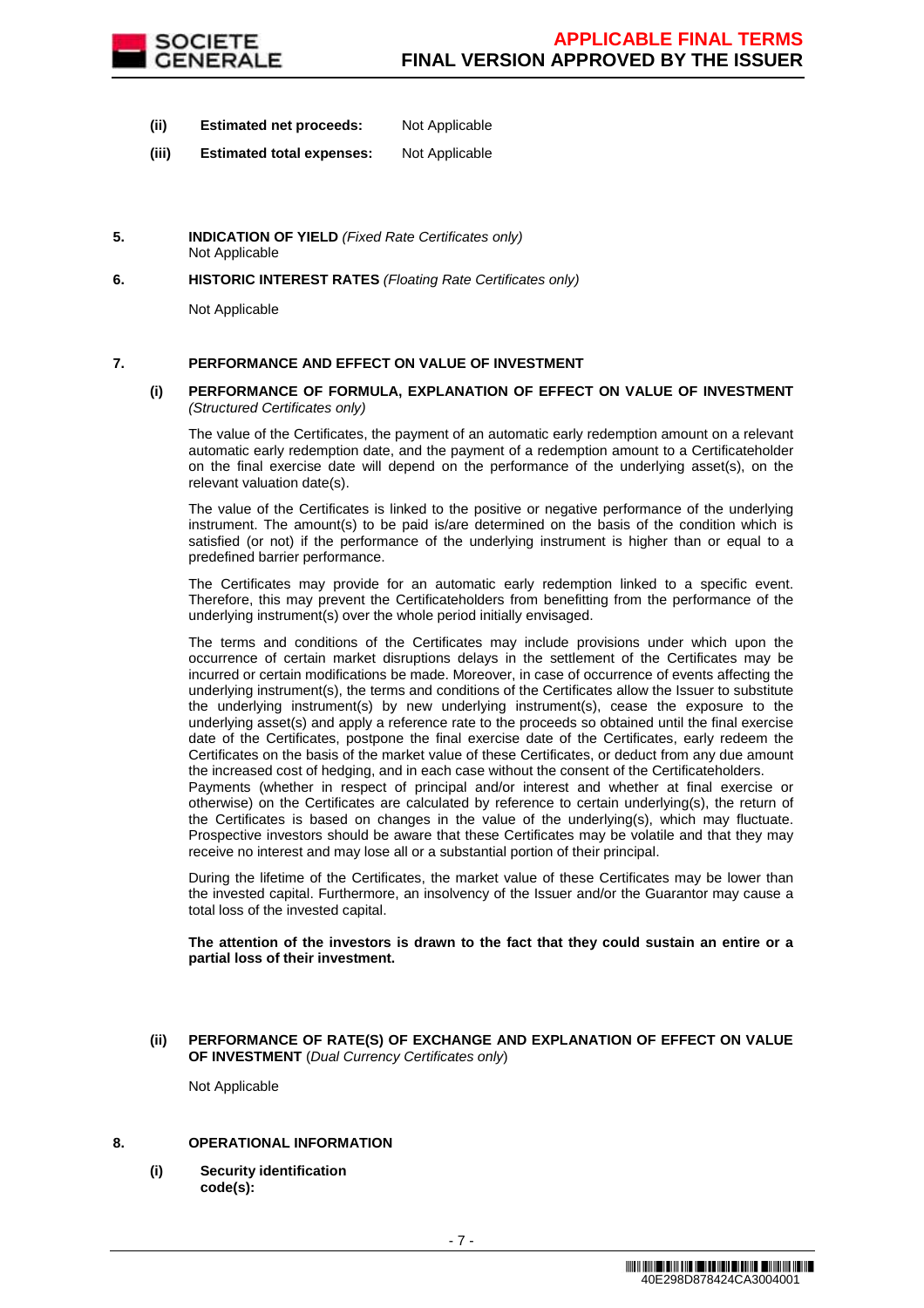

|    |       | - ISIN code:                                                                                                                           | XS2058787693                                                                                                                                                                                                                                                                                                                                                                                                                                                                                                                                                                                                                                                                                                                                                        |
|----|-------|----------------------------------------------------------------------------------------------------------------------------------------|---------------------------------------------------------------------------------------------------------------------------------------------------------------------------------------------------------------------------------------------------------------------------------------------------------------------------------------------------------------------------------------------------------------------------------------------------------------------------------------------------------------------------------------------------------------------------------------------------------------------------------------------------------------------------------------------------------------------------------------------------------------------|
|    |       | - Common code:                                                                                                                         | 205878769                                                                                                                                                                                                                                                                                                                                                                                                                                                                                                                                                                                                                                                                                                                                                           |
|    | (ii)  | <b>Clearing System(s):</b>                                                                                                             | Euroclear Bank S.A/N.V. (Euroclear) / Clearstream Banking<br>société anonyme (Clearstream, Luxembourg)                                                                                                                                                                                                                                                                                                                                                                                                                                                                                                                                                                                                                                                              |
|    | (iii) | Delivery of the Certificates:                                                                                                          | Delivery against payment                                                                                                                                                                                                                                                                                                                                                                                                                                                                                                                                                                                                                                                                                                                                            |
|    | (iv)  | <b>Calculation Agent:</b>                                                                                                              | Société Générale<br>Tour Société Générale<br>17 Cours Valmy<br>92987 Paris La Défense Cedex<br>France                                                                                                                                                                                                                                                                                                                                                                                                                                                                                                                                                                                                                                                               |
|    | (v)   | Paying Agent(s):                                                                                                                       | Société Générale Bank&Trust<br>11, avenue Emile Reuter<br>2420 Luxembourg<br>Luxembourg                                                                                                                                                                                                                                                                                                                                                                                                                                                                                                                                                                                                                                                                             |
|    | (vi)  | Eurosystem eligibility of the<br><b>Certificates:</b>                                                                                  | No. Whilst the designation is specified as "no" at the date of<br>these Final Terms, should the Eurosystem eligibility criteria be<br>amended in the future such that the Certificates are capable of<br>meeting them the Certificates may then be deposited with one<br>of the ICSDs as common safekeeper and registered in the<br>name of a nominee of one of the ICSDs acting as common<br>safekeeper. Note that this does not necessarily mean that the<br>Certificates will then be recognised as eligible collateral for<br>Eurosystem monetary policy and intraday credit operations by<br>the Eurosystem at any time during their life. Such recognition<br>will depend upon the ECB being satisfied that Eurosystem<br>eligibility criteria have been met. |
|    | (vii) | <b>Address and contact details</b><br>of Société Générale for all<br>administrative<br>communications relating to<br>the Certificates: | Société Générale<br>Tour Société Générale<br>17 Cours Valmy<br>92987 Paris La Défense Cedex<br>France<br>Name: Sales Support Services - Derivatives<br>Tel: +33 1 57 29 12 12 (Hotline)<br>Email: clientsupport-deai@sgcib.com                                                                                                                                                                                                                                                                                                                                                                                                                                                                                                                                      |
| 9. |       | <b>DISTRIBUTION</b>                                                                                                                    |                                                                                                                                                                                                                                                                                                                                                                                                                                                                                                                                                                                                                                                                                                                                                                     |
|    | (i)   | <b>Method of distribution:</b>                                                                                                         | Non-syndicated                                                                                                                                                                                                                                                                                                                                                                                                                                                                                                                                                                                                                                                                                                                                                      |
|    |       | - Dealer(s):                                                                                                                           | Société Générale<br>Tour Société Générale<br>17 Cours Valmy<br>92987 Paris La Défense Cedex<br>France                                                                                                                                                                                                                                                                                                                                                                                                                                                                                                                                                                                                                                                               |
|    | (ii)  | <b>Total commission and</b><br>concession:                                                                                             | There is no commission and/or concession paid by the Issuer<br>to the Dealer or the Managers.                                                                                                                                                                                                                                                                                                                                                                                                                                                                                                                                                                                                                                                                       |
|    |       |                                                                                                                                        | Société Générale shall pay to Deutsche Bank SpA (the<br>Distributor) an upfront remuneration of up to 4.00% of the<br>nominal amount of Certificates effectively placed by such<br>Distributor as of the Issue Date.                                                                                                                                                                                                                                                                                                                                                                                                                                                                                                                                                |
|    | (iii) | <b>TEFRA rules:</b>                                                                                                                    | Not Applicable                                                                                                                                                                                                                                                                                                                                                                                                                                                                                                                                                                                                                                                                                                                                                      |
|    | (iv)  | <b>Non-exempt Offer:</b>                                                                                                               | A Non-exempt offer of the Certificates may be made by the<br>Dealer and any Initial Authorised Offeror below mentioned,<br>any Additional Authorised Offeror, the name and address of<br>whom will be published on the website of the Issuer<br>(http://prospectus.socgen.com) in the public offer jurisdiction(s)<br>(Public Offer Jurisdiction(s)) during the offer period (Offer<br>Period) as specified in the paragraph "Public Offers in                                                                                                                                                                                                                                                                                                                      |

European Economic Area" below.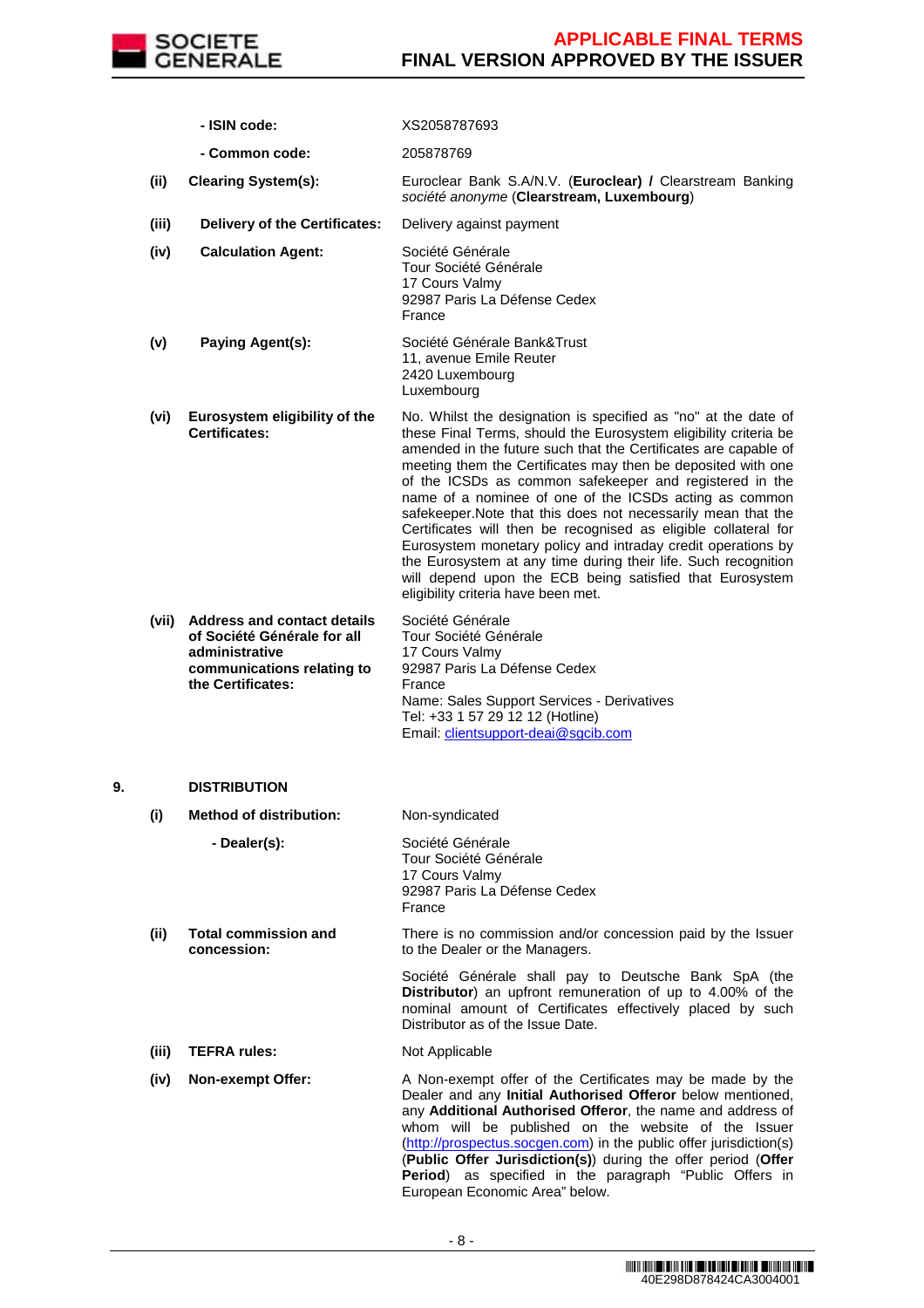

**and address(es) of any Initial Authorised Offeror:**

 **- Individual Consent / Name(s)**  Applicable / Deutsche Bank SpA, Piazza del Calendario, 3, 20126 Milano

> **- General Consent/ Other conditions to consent:**

Not Applicable

Not Applicable

The Certificates are not Specified Certificates for purposes of the Section 871(m) Regulations.

**(vi) Prohibition of Sales to EEA Retail Investors:**

**(v) U.S. federal income tax considerations:**

## **10. PUBLIC OFFERS IN EUROPEAN ECONOMIC AREA**

- **Public Offer Jurisdiction(s):** Italy
	- **Offer Period:**

From and including November 26, 2019 at 9.00 a.m. Central European Time (CET) to and including December 20, 2019 at 4.00 p.m. CET, subject to any early closing of the Offer Period as described below.

The Certificates will be distributed:

(a) within the premises of the Distributors (at their offices and branches);

(b) through door-to-door selling (fuori sede) pursuant to Articles 30 and 31 of the Italian Legislative Decree No. 58 of  $24<sup>th</sup>$ February 1998, as amended from time to time (the **"Italian Financial Services Act"**) from and including November 26, 2019 at 9.00 a.m. Central European Time (CET) to and including December 20, 2019 at 4.00 p.m. CET;

subject to any early closing of the Offer Period as described below.

Distributors intending to distribute Certificates through door-todoor selling (fuori sede) pursuant to article 30 of the Italian Financial Services Act will collect the acceptance forms - other than directly at their branches and offices - through financial advisors for door-to-door selling (consulenti finanziari abilitati all'offerta fuori sede) pursuant to Article 31 of the Italian Financial Services Act.

Pursuant to Article 30, paragraph 6, of the Italian Financial Services Act, the validity and enforceability of contracts entered into through door-to-door selling (fuori sede) is suspended for a period of 7 (seven) days from the date of subscription of the acceptance form by the relevant investor.

Within such period investors may notify the relevant Distributor of their withdrawal without payment of any charge or commission.

 **- Offer Price:** The Certificates will be offered at the Issue Price of which up to a maximum of 4.00% is represented by distribution fee payable upfront by the Issuer to the Distributor.

 **- Conditions to which the offer is subject:** Offers of the Certificates are conditional on their issue and, on any additional conditions set out in the standard terms of business of the financial intermediaries, notified to investors by such relevant financial intermediaries.

> The Issuer reserves the right to close the Offer Period prior to its stated expiry for any reason.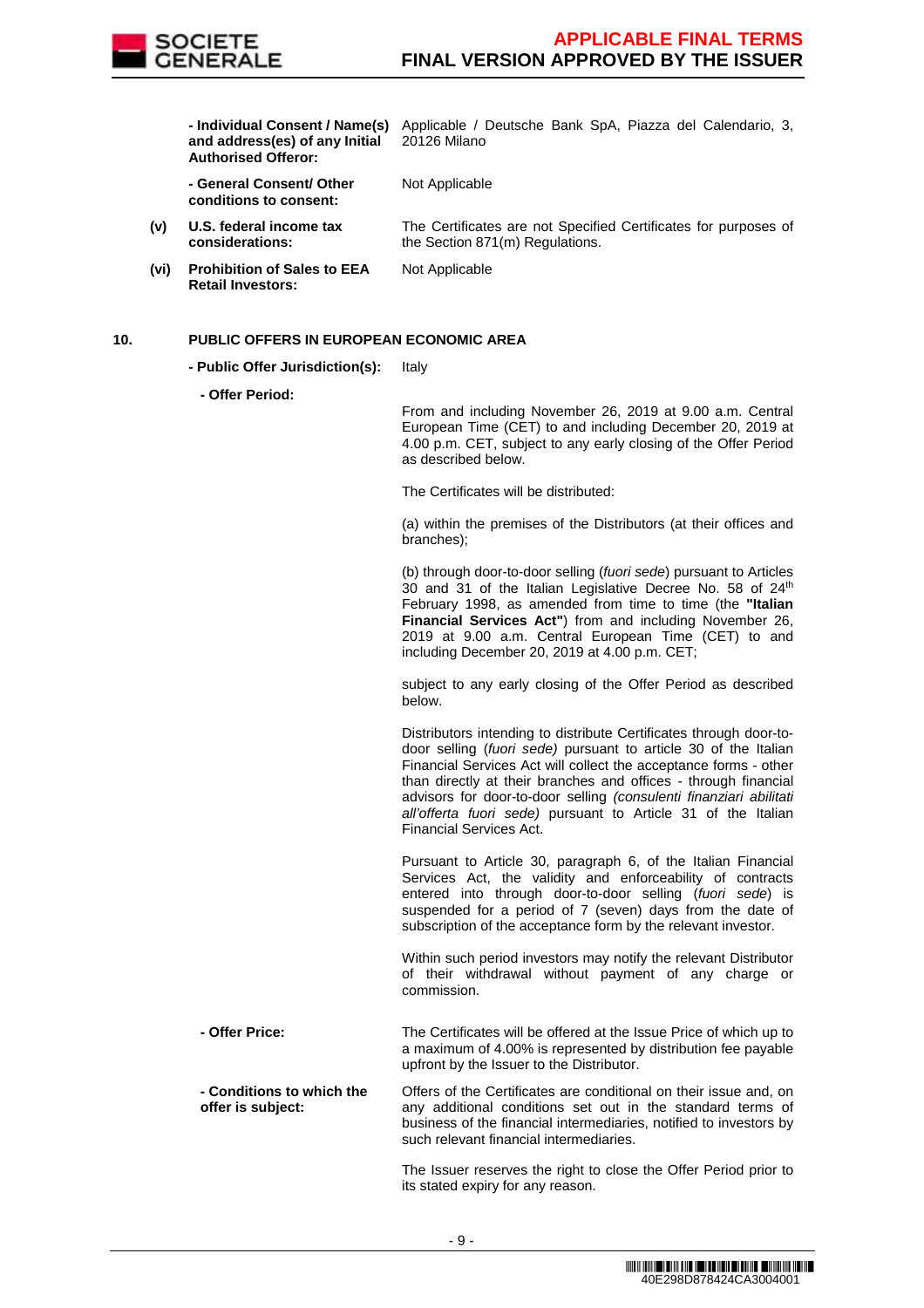

The Issuer reserves the right to withdraw the offer and cancel the issuance of the Certificates for any reason at any time on or prior to the Issue Date. For the avoidance of doubt, if any application has been made by a potential investor and the Issuer exercises such right, no potential investor shall be entitled to subscribe or otherwise acquire the Certificates. In each case, a notice to the investors on the early termination or the withdrawal, as applicable, will be published on the website of the Issuer (http://prospectus.socgen.com).

 The validity of the offer is subject to the condition that the decision of admission to trading on EuroTLX is released by EuroTLX Sim S.p.A. by not later than on the day immediately preceding the Issue Date; otherwise, the offer will be deemed withdrawn and the issuance cancelled. The Issuer undertakes to file the relevant application with EuroTLX Sim S.p.A. in due time to allow EuroTLX Sim S.p.A. to release a decision, according to its rules, within the day immediately preceding the Issue Date.

 **- Description of the application process:** The distribution activity will be carried out in accordance with the financial intermediary's usual procedures. Prospective investors will not be required to enter into any contractual arrangements directly with the Issuer in relation to the subscription of the Certificates.

Not Applicable

**to reduce subscriptions and manner for refunding excess amount paid by applicants: - Details of the minimum and/or maximum amount of application:** Minimum amount of application : EUR 100 (i.e. 1 Certificate) **- Details of the method and time limits for paying up and delivering the Certificates:** The Certificates will be issued on the Issue Date against payment to the Issuer of the net subscription moneys. However, the settlement and delivery of the Certificates will be executed through the Dealer mentioned above. Investors will be notified by the relevant financial intermediary of their allocations of Certificates and the settlement arrangements in respect thereof. The settlement and the delivery of the securities will be executed through the Dealer mentioned above only for technical reasons. However, the Issuer will be the only offeror and as such will assume all the responsibilities in connection with the information contained in the Final Terms together with the Base Prospectus. **- Manner and date in which results of the offer are to be made public:** Publication on the website of the Issuer (http://prospectus.socgen.com) and in a daily newspaper of general circulation in the relevant place(s) of listing and/or public offer at the end of the subscription period if required by local regulation. **- Procedure for exercise of**  Not Applicable

**any right of pre-emption, negotiability of subscription rights and treatment of subscription rights not exercised:**

**- Description of possibility** 

 **- Whether tranche(s) has/have been reserved for certain countries:**

Not Applicable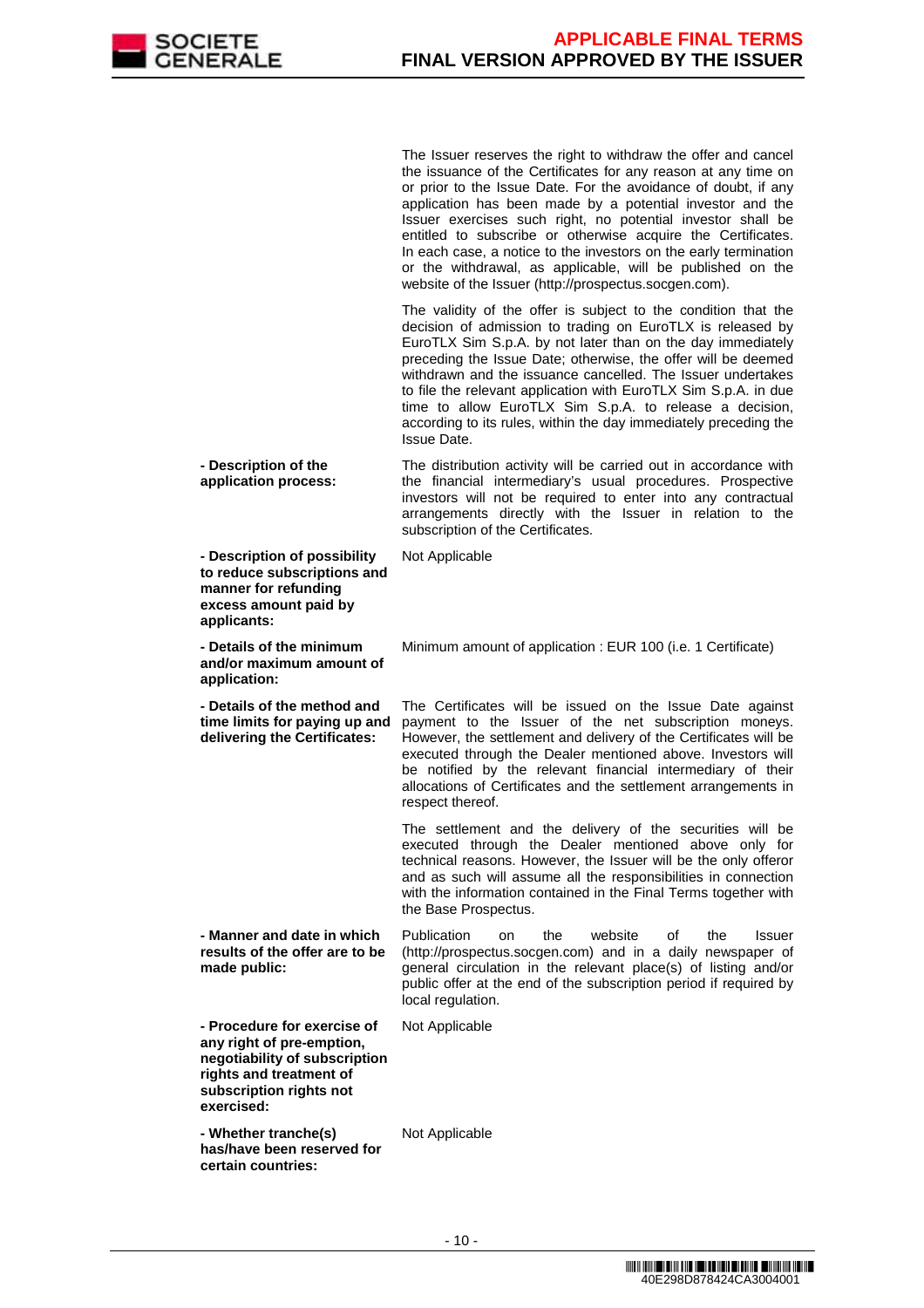

**- Process for notification to** 

**applicants of the amount allotted and the indication whether dealing may begin before notification is made:** Not Applicable **- Amount of any expenses and taxes specifically charged to the subscriber or purchaser:** Taxes charged in connection with the subscription, transfer, purchase or holding of the Certificates must be paid by the Certificateholders and neither the Issuer nor the Guarantor shall have any obligation in relation thereto; in that respect, Certificateholders shall consult professional tax advisers to determine the tax regime applicable to their own situation. The Certificateholders shall also consult the Taxation section in the Base Prospectus. Subscription fees or purchases fees: None **11. ADDITIONAL INFORMATION - Minimum investment in the Certificates:** EUR 100 (i.e. 1 Certificate) **- Minimum Trading Lot:** EUR 100 (i.e. 1 Certificate) **- Location where the Prospectus, any Supplements thereto and the Final Terms can be collected or inspected**  Société Générale, Via Olona n.2, 20123 Milano Italy

### **12. PUBLIC OFFERS IN OR FROM SWITZERLAND**

Not Applicable

## **13. BENCHMARK REGULATION**

**free of charge in Italy:**

Not Applicable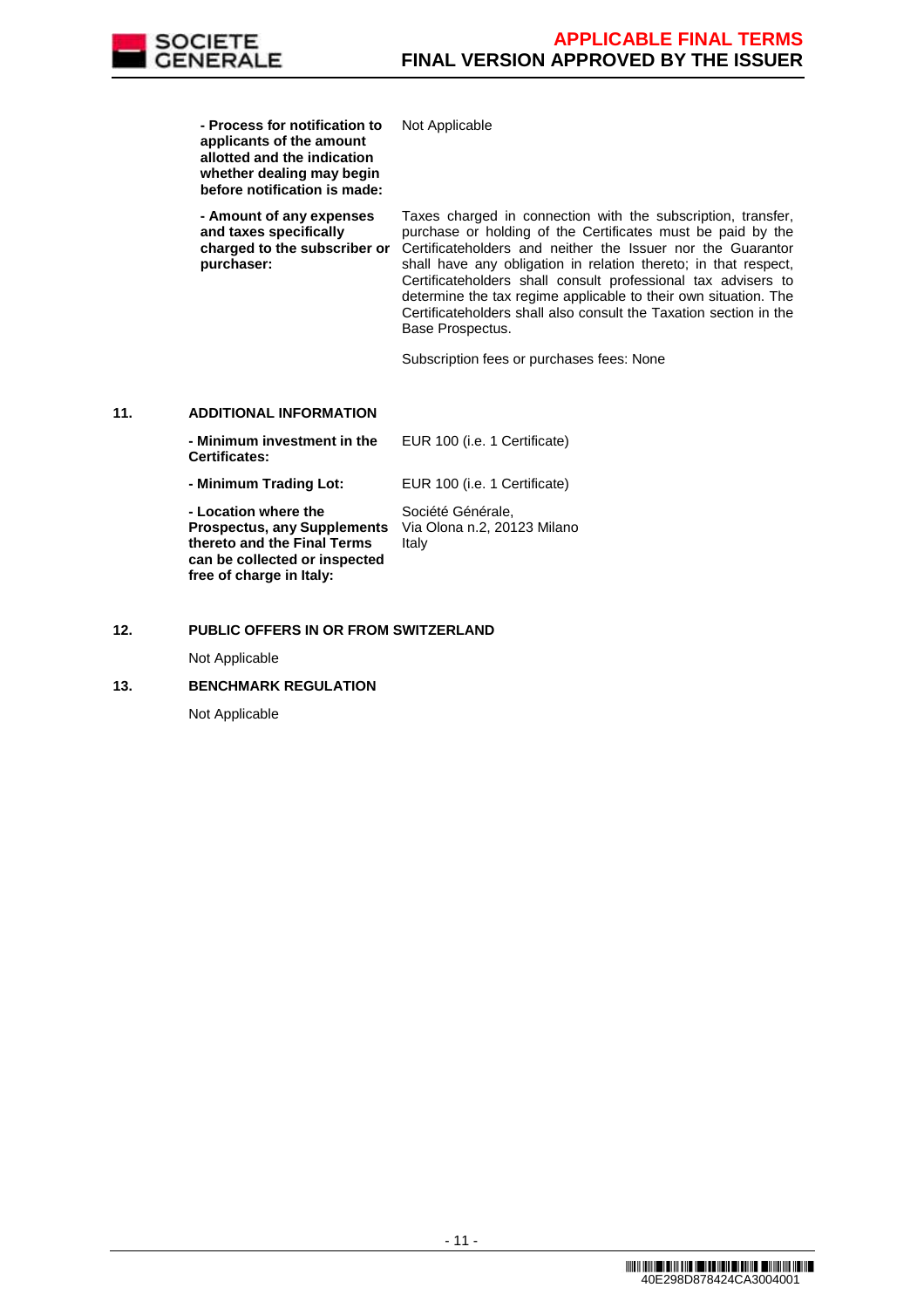

## **ISSUE SPECIFIC SUMMARY**

Summaries are made up of disclosure requirements known as **Elements** the communication of which is required by Annex XXII of the Commission Regulation (EC) No 809/2004 as amended. These elements are numbered in Sections –  $A - E(A.1 - E.7)$ .

This summary contains all the Elements required to be included in a summary for this type of securities and Issuer. Because some Elements are not required to be addressed, there may be gaps in the numbering sequence of the Elements.

Even though an Element may be required to be inserted in the summary because of the type of securities and Issuer, it is possible that no relevant information can be given regarding the Element. In this case, a short description of the Element is included in the summary with the mention of "Not Applicable".

|     | Section A – Introduction and warnings                                |                                                                                                                                                                                                                                                                                                                                                                                                                                                                                                                                                                            |  |  |  |  |
|-----|----------------------------------------------------------------------|----------------------------------------------------------------------------------------------------------------------------------------------------------------------------------------------------------------------------------------------------------------------------------------------------------------------------------------------------------------------------------------------------------------------------------------------------------------------------------------------------------------------------------------------------------------------------|--|--|--|--|
| A.1 | Warning                                                              | This summary must be read as an introduction to the Base Prospectus.                                                                                                                                                                                                                                                                                                                                                                                                                                                                                                       |  |  |  |  |
|     |                                                                      | Any decision to invest in the Certificates should be based on a consideration<br>of the Base Prospectus as a whole by the investor.                                                                                                                                                                                                                                                                                                                                                                                                                                        |  |  |  |  |
|     |                                                                      | Where a claim relating to the information contained in the Base Prospectus<br>and the applicable Final Terms is brought before a court, the plaintiff<br>investor might, under the national legislation of the Member States, have to<br>bear the costs of translating the Base Prospectus before the legal<br>proceedings are initiated.                                                                                                                                                                                                                                  |  |  |  |  |
|     |                                                                      | Civil liability attaches only to those persons who have tabled this summary,<br>including any translation thereof, but only if the summary is misleading,<br>inaccurate or inconsistent when read together with the other parts of the<br>Base Prospectus or it does not provide, when read together with the other<br>parts of this Base Prospectus, key information in order to aid investors when<br>considering whether to invest in the Certificates.                                                                                                                 |  |  |  |  |
| A.2 | <b>Base Prospectus</b>                                               | Consent to the use of the The Issuer consents to the use of this Base Prospectus in connection with a<br>resale or placement of Certificates in circumstances where a prospectus is<br>required to be published under the Prospectus Directive (a Non-exempt<br>Offer) subject to the following conditions:                                                                                                                                                                                                                                                                |  |  |  |  |
|     |                                                                      | - the consent is only valid during the offer period from 26/11/2019 to<br>20/12/2019 and, in respect of Certificates placed in Italy through "door-to-<br>door selling", from and including 26/11/2019 to and including 20/12/2019<br>(the Offer Period);                                                                                                                                                                                                                                                                                                                  |  |  |  |  |
|     |                                                                      | - the consent given by the Issuer for the use of the Base Prospectus to<br>make the Non-exempt Offer is an individual consent (an Individual<br>Consent) in respect of Deutsche Bank SpA, Piazza del Calendario, 3,<br>20126 Milano (the Initial Authorised Offeror and Distributor) and if the<br>Issuer appoints any additional financial intermediaries after 22/11/2019 and<br>publishes details of them on its website http://prospectus.socgen.com, each<br>financial intermediary whose details are so published (each an Additional<br><b>Authorised Offeror);</b> |  |  |  |  |
|     |                                                                      | - the consent only extends to the use of this Base Prospectus to make Non-<br>exempt Offers of the Certificates in Italy.                                                                                                                                                                                                                                                                                                                                                                                                                                                  |  |  |  |  |
|     |                                                                      | The information relating to the conditions of the Non-exempt Offer<br>shall be provided to the investors by any Initial Authorised Offeror and<br>any Additional Authorised Offeror at the time the offer is made.                                                                                                                                                                                                                                                                                                                                                         |  |  |  |  |
|     | Section B - Issuer and Guarantor                                     |                                                                                                                                                                                                                                                                                                                                                                                                                                                                                                                                                                            |  |  |  |  |
| B.1 | <b>Legal and commercial</b><br>name of the issuer                    | SG Issuer (or the Issuer)                                                                                                                                                                                                                                                                                                                                                                                                                                                                                                                                                  |  |  |  |  |
| B.2 | Domicile, legal form,<br>legislation and country<br>of incorporation | Domicile: 16 Boulevard Royal, L-2449 Luxembourg.<br>Legal form: Public limited liability company (société anonyme).                                                                                                                                                                                                                                                                                                                                                                                                                                                        |  |  |  |  |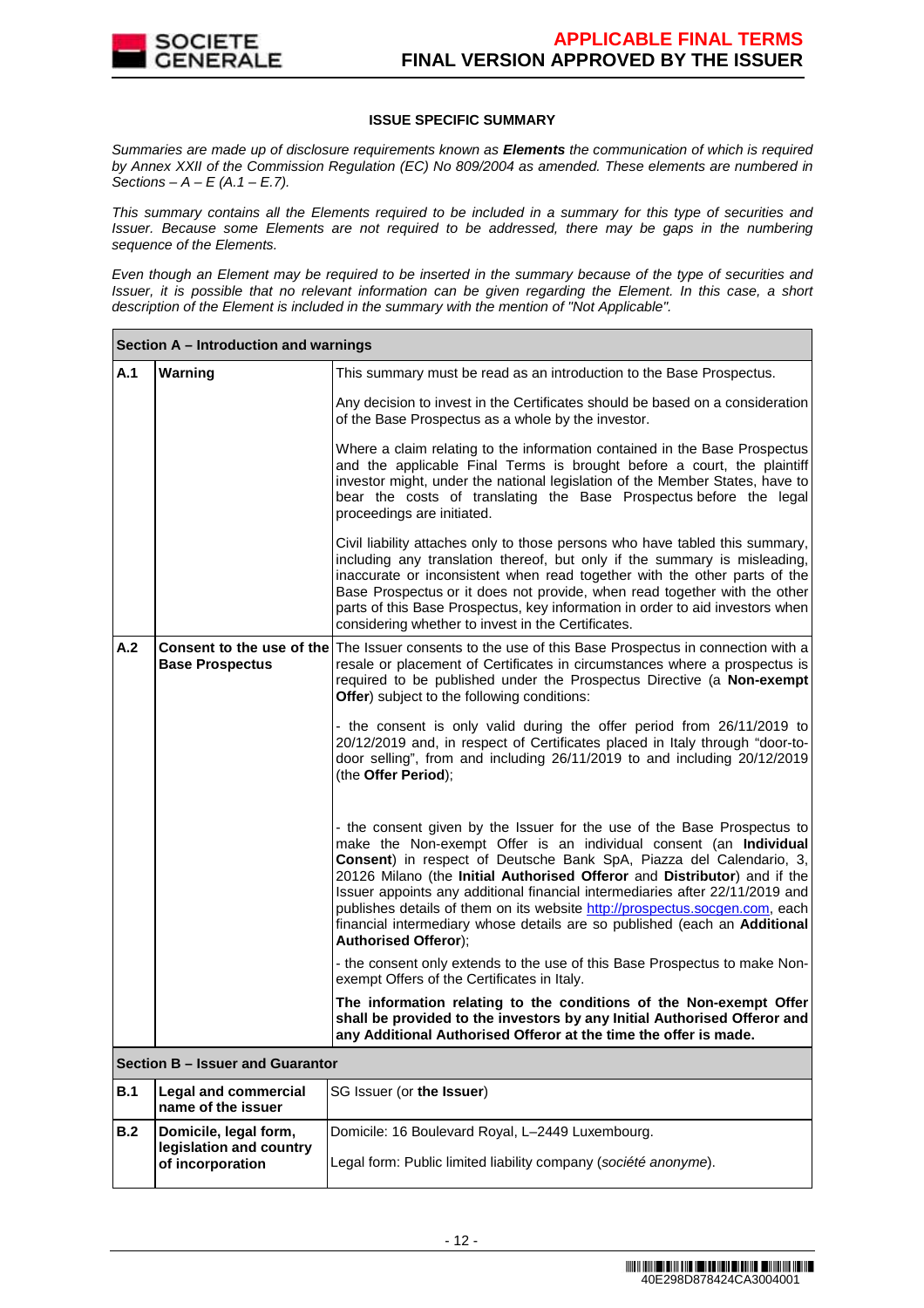

|             |                                                                                                                                                                                                                           | Legislation under which the Issuer operates: Luxembourg law.                                                                                                                                                                                                                                                                                                                                                                                                                                                                                     |                                                                                                                  |                       |            |            |  |  |
|-------------|---------------------------------------------------------------------------------------------------------------------------------------------------------------------------------------------------------------------------|--------------------------------------------------------------------------------------------------------------------------------------------------------------------------------------------------------------------------------------------------------------------------------------------------------------------------------------------------------------------------------------------------------------------------------------------------------------------------------------------------------------------------------------------------|------------------------------------------------------------------------------------------------------------------|-----------------------|------------|------------|--|--|
|             |                                                                                                                                                                                                                           | Country of incorporation: Luxembourg.                                                                                                                                                                                                                                                                                                                                                                                                                                                                                                            |                                                                                                                  |                       |            |            |  |  |
| <b>B.4b</b> | Known trends affecting<br>the issuer and the<br>industries in which it<br>operates                                                                                                                                        |                                                                                                                                                                                                                                                                                                                                                                                                                                                                                                                                                  | The Issuer expects to continue its activity in accordance with its corporate<br>objects over the course of 2019. |                       |            |            |  |  |
| B.5         | Description of the<br>issuer's group and the<br>issuer's position within<br>the group                                                                                                                                     | The Société Générale group (the Group) offers a wide range of advisory<br>services and tailored financial solutions to individual customers, large<br>corporate and institutional investors. The Group relies on three<br>complementary core businesses:<br>• French Retail Banking;<br>• International Retail Banking, Financial Services and Insurance and<br>• Corporate and Investment Banking, Private Banking, Asset and Wealth<br>Management and Securities Services.<br>The Issuer is a subsidiary of the Group and has no subsidiaries. |                                                                                                                  |                       |            |            |  |  |
| B.9         | <b>Figure of profit forecast</b><br>or estimate of the issuer                                                                                                                                                             | Not applicable. The Issuer does not provide any figure of profit forecast or<br>estimate.                                                                                                                                                                                                                                                                                                                                                                                                                                                        |                                                                                                                  |                       |            |            |  |  |
| <b>B.10</b> | Nature of any<br>qualifications in the<br>audit report on the<br>historical financial<br>information                                                                                                                      | Not Applicable. The audit report does not include any qualification.                                                                                                                                                                                                                                                                                                                                                                                                                                                                             |                                                                                                                  |                       |            |            |  |  |
| <b>B.12</b> | Selected historical key<br>financial information                                                                                                                                                                          |                                                                                                                                                                                                                                                                                                                                                                                                                                                                                                                                                  | Half year                                                                                                        | Year                  | Half year  | Year       |  |  |
|             | regarding the issuer                                                                                                                                                                                                      | (in K€)                                                                                                                                                                                                                                                                                                                                                                                                                                                                                                                                          | 30.06.2019                                                                                                       | ended                 | 30.06.2018 | ended      |  |  |
|             |                                                                                                                                                                                                                           |                                                                                                                                                                                                                                                                                                                                                                                                                                                                                                                                                  | (non                                                                                                             | 31.12.2018            | (non       | 31.12.2017 |  |  |
|             |                                                                                                                                                                                                                           |                                                                                                                                                                                                                                                                                                                                                                                                                                                                                                                                                  | audited)                                                                                                         | (audited)             | audited)   | (audited)  |  |  |
|             |                                                                                                                                                                                                                           | <b>Total Revenue</b>                                                                                                                                                                                                                                                                                                                                                                                                                                                                                                                             | 33,557                                                                                                           | 68,302                | 29,760     | 92,353     |  |  |
|             |                                                                                                                                                                                                                           | Profit before tax                                                                                                                                                                                                                                                                                                                                                                                                                                                                                                                                | 350                                                                                                              | 105                   | 148        | 105        |  |  |
|             |                                                                                                                                                                                                                           | Profit for the financial <sub>263</sub><br>period/year                                                                                                                                                                                                                                                                                                                                                                                                                                                                                           |                                                                                                                  | 187                   | 126        | 78         |  |  |
|             |                                                                                                                                                                                                                           | <b>Total Assets</b>                                                                                                                                                                                                                                                                                                                                                                                                                                                                                                                              | 55,465,073                                                                                                       | 49,362,650 49,149,860 |            | 48,026,909 |  |  |
|             | Statement as no<br>in the prospects of the<br>issuer since the date of<br>its last published<br>audited financial<br><b>statements</b>                                                                                    | There has been no material adverse change in the prospects of the Issuer<br>material adverse change since 31 December 2018.                                                                                                                                                                                                                                                                                                                                                                                                                      |                                                                                                                  |                       |            |            |  |  |
|             |                                                                                                                                                                                                                           |                                                                                                                                                                                                                                                                                                                                                                                                                                                                                                                                                  |                                                                                                                  |                       |            |            |  |  |
|             | Significant changes in<br>the issuer's financial or<br>trading position<br>subsequent to the<br>period covered by the<br>historical financial<br>information                                                              | Not Applicable. There has been no significant change in the financial or<br>trading position of the Issuer since 30 June 2019.                                                                                                                                                                                                                                                                                                                                                                                                                   |                                                                                                                  |                       |            |            |  |  |
| <b>B.13</b> | Recent events particular Not Applicable. There have been no recent events particular to the Issuer<br>to the issuer which are<br>to a material extent<br>relevant to the<br>evaluation of the<br><b>Issuer's solvency</b> | which are to a material extent relevant to the evaluation of the Issuer's<br>solvency.                                                                                                                                                                                                                                                                                                                                                                                                                                                           |                                                                                                                  |                       |            |            |  |  |
| <b>B.14</b> | Statement as to whether<br>the issuer is dependent                                                                                                                                                                        | See Element B.5 above for the Issuers' position within the Group.                                                                                                                                                                                                                                                                                                                                                                                                                                                                                |                                                                                                                  |                       |            |            |  |  |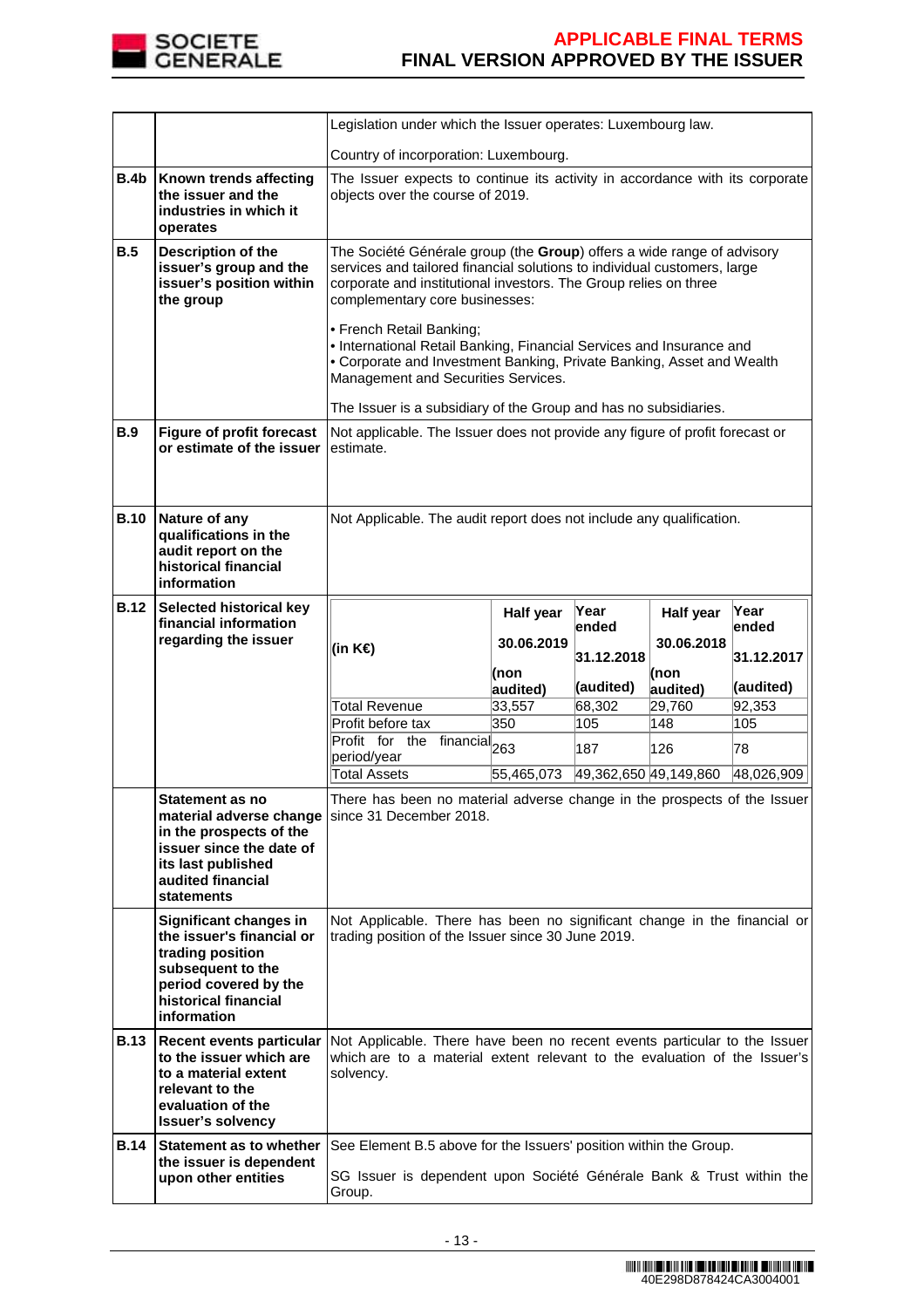

|             | within the group                                                                                                                                                                 |                                                                                                                                                                                                                                                                                                                                                                                                                                                                                                                        |
|-------------|----------------------------------------------------------------------------------------------------------------------------------------------------------------------------------|------------------------------------------------------------------------------------------------------------------------------------------------------------------------------------------------------------------------------------------------------------------------------------------------------------------------------------------------------------------------------------------------------------------------------------------------------------------------------------------------------------------------|
| <b>B.15</b> | <b>Description of the</b><br>issuer's principal<br>activities                                                                                                                    | The principal activity of SG Issuer is raising finance by the issuance of<br>warrants as well as debt securities designed to be placed to institutional<br>customers or retail customers through the distributors associated with<br>Société Générale. The financing obtained through the issuance of such debt<br>securities is then lent to Société Générale and to other members of the<br>Group.                                                                                                                   |
| <b>B.16</b> | To the extent known to<br>the issuer, whether the<br>issuer is directly or<br>indirectly owned or<br>controlled and by whom,<br>and description of the<br>nature of such control | SG Issuer is a 100 per cent. owned subsidiary of Société Générale Bank &<br>Trust S.A. which is itself a 100 per cent. owned subsidiary of Société<br>Générale and is a fully consolidated company.                                                                                                                                                                                                                                                                                                                    |
| <b>B.18</b> | Nature and scope of the<br>guarantee                                                                                                                                             | The Certificates are unconditionally and irrevocably guaranteed by Société<br>Générale (the Guarantor) pursuant to the guarantee governed by French<br>law made as of 14 June 2019 (the Guarantee).                                                                                                                                                                                                                                                                                                                    |
|             |                                                                                                                                                                                  | The Guarantee obligations constitutes a direct, unconditional, unsecured and<br>unsubordinated obligations of the Guarantor ranking as senior preferred<br>obligations, as provided for in Article L. 613-30-3-I-3° of the Code and will<br>rank at least pari passu with all other existing and future direct, unconditional,<br>unsecured senior preferred obligations of the Guarantor, including those in<br>respect of deposits.                                                                                  |
|             |                                                                                                                                                                                  | Any references to sums or amounts payable by the Issuer which are<br>guaranteed by the Guarantor under the Guarantee shall be to such sums<br>and/or amounts as directly reduced, and/or in the case of conversion into<br>equity, as reduced by the amount of such conversion, and/or otherwise<br>modified from time to time resulting from the application of a bail-in power by<br>any relevant authority pursuant to directive 2014/59/EU of the European<br>Parliament and of the Council of the European Union. |
| <b>B.19</b> | Information about the<br>guarantor as if it were<br>the issuer of the same<br>type of security that is<br>subject of the guarantee                                               | The information about Société Générale as if it were the Issuer of the same<br>type of Certificates that is subject of the Guarantee is set out in accordance<br>with Elements B.19 / B.1, B.19 / B.2, B.19 / B.4b, B.19 / B.5, B.19 / B.9, B.19<br>/ B.10, B.19 / B.12, B.19 / B.13, B.19 / B.14, B.19 / B.15, B.19 / B.16 below,<br>respectively:                                                                                                                                                                    |
|             |                                                                                                                                                                                  | B.19/B.1: Legal and commercial name of the guarantor                                                                                                                                                                                                                                                                                                                                                                                                                                                                   |
|             |                                                                                                                                                                                  | Société Générale                                                                                                                                                                                                                                                                                                                                                                                                                                                                                                       |
|             |                                                                                                                                                                                  | B.19/B.2: Domicile, legal form, legislation and country of incorporation                                                                                                                                                                                                                                                                                                                                                                                                                                               |
|             |                                                                                                                                                                                  | Domicile: 29, boulevard Haussmann, 75009 Paris, France. Legal form: Public<br>limited liability company (société anonyme).                                                                                                                                                                                                                                                                                                                                                                                             |
|             |                                                                                                                                                                                  | Legislation under which the Issuer operates: French law. Country of<br>incorporation: France.                                                                                                                                                                                                                                                                                                                                                                                                                          |
|             |                                                                                                                                                                                  | B.19/B.4b: Known trends affecting the guarantor and the industries in<br>which it operates                                                                                                                                                                                                                                                                                                                                                                                                                             |
|             |                                                                                                                                                                                  | Société Générale continues to be subject to the usual risks and the risks<br>inherent to its business.                                                                                                                                                                                                                                                                                                                                                                                                                 |
|             |                                                                                                                                                                                  | Despite a welcome bounce back on the GDP figures of the first quarter of<br>2019 in many of the advanced economies, most signals still point to a<br>slowdown of the global economy ahead, amidst heightened tariff tensions<br>between the United States and China, on-going Brexit uncertainty and<br>various country-specific headwinds.                                                                                                                                                                            |
|             |                                                                                                                                                                                  | Financial markets have become more focused on the political risks amidst<br>concerns that these are now biting into the growth outlook. Tensions on the<br>markets related to the uncertainties mentioned cannot be excluded as well as<br>a more pronounced slowdown in investment, which could in turn precipitate a<br>more pronounced slowdown. In addition the oil market remains highly                                                                                                                          |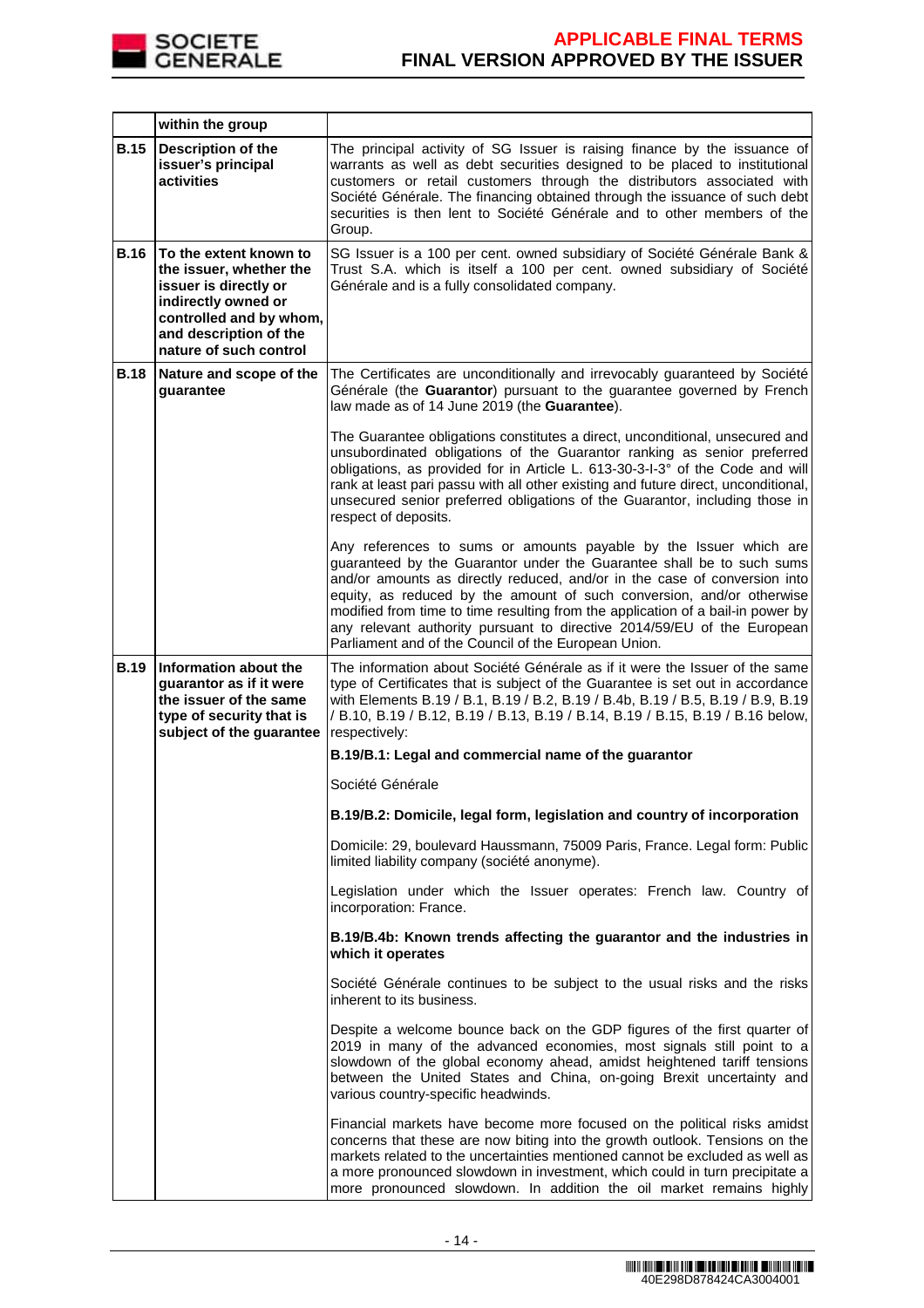

|  | volatile.                                                                                                                                                                                                                                                                                                                                                                                                                                                                                                                                                                                                                         |
|--|-----------------------------------------------------------------------------------------------------------------------------------------------------------------------------------------------------------------------------------------------------------------------------------------------------------------------------------------------------------------------------------------------------------------------------------------------------------------------------------------------------------------------------------------------------------------------------------------------------------------------------------|
|  | Against a backdrop of low inflation and signs of slowing growth, central<br>banks have shifted to a more accommodative tone in their forward guidance.                                                                                                                                                                                                                                                                                                                                                                                                                                                                            |
|  | The fiscal stance is set to turn less favourable in the US heading into 2020<br>but should remain supportive in China. Within the euro area, the fiscal policy<br>varies by member state.                                                                                                                                                                                                                                                                                                                                                                                                                                         |
|  | Regarding the evolution of the financial markets, the six-month extension<br>announced in early April for the Brexit had provided an initial reprieve after a<br>difficult start to 2019, but the escalation of trade tensions in May, fears of<br>technological supply chain disruption and geopolitical tensions (for example,<br>US sanctions against Iran) again undermined market confidence in the<br>second quarter of the year.                                                                                                                                                                                           |
|  | Concerning the specific trajectories of the world's major economies:                                                                                                                                                                                                                                                                                                                                                                                                                                                                                                                                                              |
|  | US growth remains dynamic driven by private and public<br>consumption, but we have doubts about the durability of such<br>performance. The fading of fiscal stimulus as of mid-2019 and lower<br>corporate earnings -as margins deteriorate with higher import<br>tariffs and rising labour costs- will weaken the economy going<br>forward.                                                                                                                                                                                                                                                                                      |
|  | Economic activity in the euro area is underpinned by firm domestic<br>$\bullet$<br>consumption and strong labour markets, but growth is set to<br>decelerate in 2019 and 2020 amidst weakening exports and lower<br>investment.<br>The UK economy has lost significant momentum on the back of<br>$\bullet$                                                                                                                                                                                                                                                                                                                       |
|  | Brexit uncertainty.<br>Japan's economic growth accelerated in the first quarter of 2019 but<br>$\bullet$<br>private consumption and capital expenditure are now contracting.<br>Faced with the risk of a sharp slowdown, China has engaged policy<br>٠<br>easing using a mix of fiscal and monetary measures.<br>Growth prospects are uneven among emerging markets. While<br>$\bullet$<br>financial conditions remain benign, especially following the pullback<br>in US hike rates expectations, emerging markets face large                                                                                                    |
|  | corporate debt repayments in 2019-2021 and are still vulnerable to<br>changing market sentiment.                                                                                                                                                                                                                                                                                                                                                                                                                                                                                                                                  |
|  | From a regulatory perspective, H1 2019 was marked by the adoption of the<br>CRR2/CRD5 banking package. This group of texts entered into force on 27<br>June 2019. Most provisions apply in 2 years, from June 2021, but some of<br>them such as the TLAC (Total Loss Absorbing Capacity) apply as of the end<br>of June 2019. The CRD5 directive will apply once it will be transposed into<br>French law, expected by the end of 2020 at the latest. However, the<br>transposition into European law of the agreement finalizing the Basel III<br>reforms is not yet on the agenda as regards European legislative institutions. |
|  | B.19/B.5: Description of the guarantor's group and the guarantor's<br>position within the group                                                                                                                                                                                                                                                                                                                                                                                                                                                                                                                                   |
|  | The Group offers a wide range of advisory services and tailored financial<br>solutions to individual customers, large corporate and institutional investors.<br>The Group relies on three complementary core businesses:                                                                                                                                                                                                                                                                                                                                                                                                          |
|  | French Retail Banking;<br>International Retail Banking, Financial Services and Insurance and<br>$\bullet$<br>Corporate and Investment Banking, Private Banking, Asset and<br>$\bullet$<br>Wealth Management and Securities Services.                                                                                                                                                                                                                                                                                                                                                                                              |
|  | Société Générale is the parent company of the Société Générale Group.                                                                                                                                                                                                                                                                                                                                                                                                                                                                                                                                                             |
|  | B.19/B.9: Figure of profit forecast or estimate of the guarantor                                                                                                                                                                                                                                                                                                                                                                                                                                                                                                                                                                  |
|  | Not Applicable. The Guarantor does not provide any figure of profit forecast<br>or estimate.                                                                                                                                                                                                                                                                                                                                                                                                                                                                                                                                      |
|  | B.19/B.10: Nature of any qualifications in the audit report on the                                                                                                                                                                                                                                                                                                                                                                                                                                                                                                                                                                |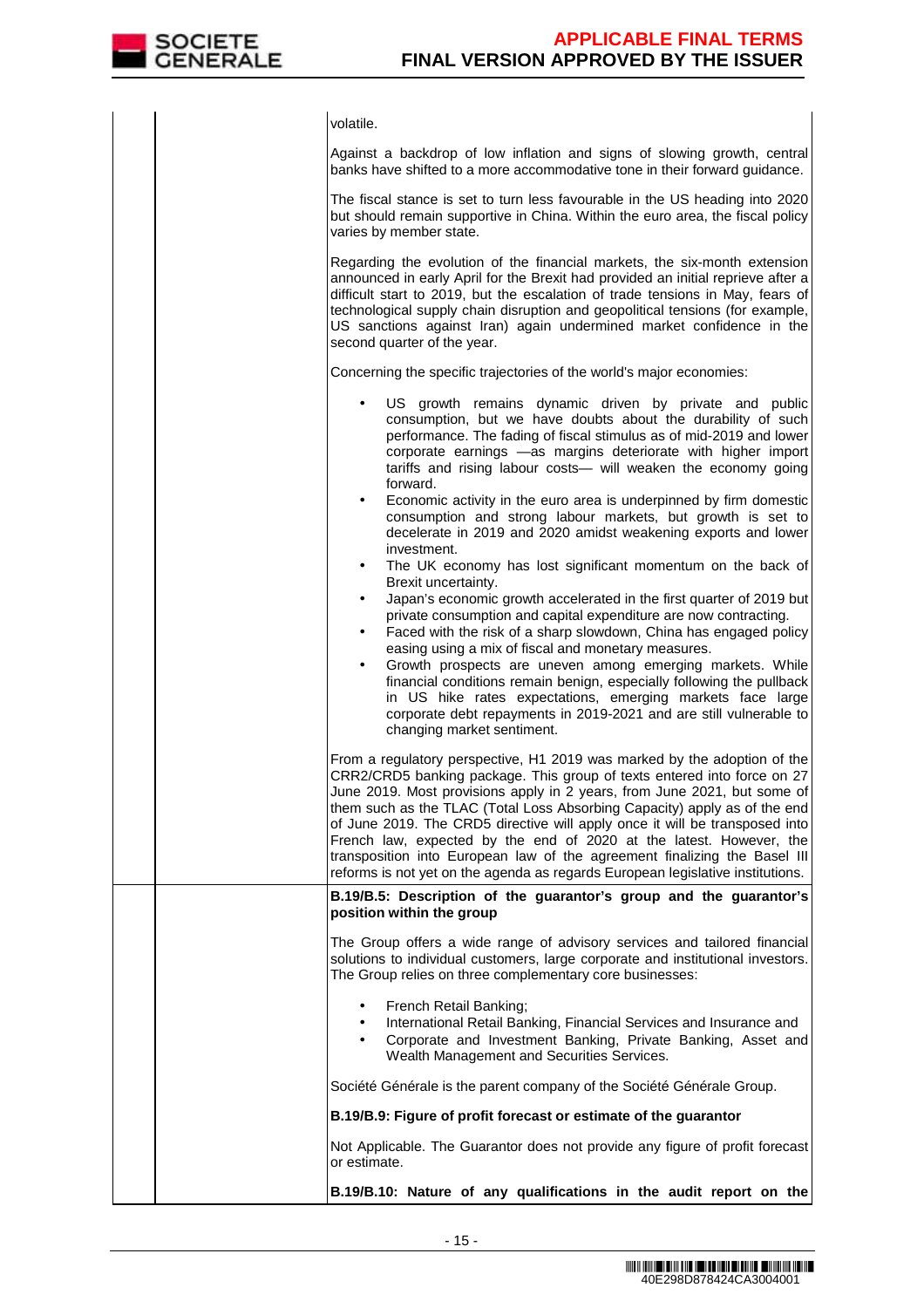

|  | historical financial information                                                    |                                          |                                          |                                          |                                       |
|--|-------------------------------------------------------------------------------------|------------------------------------------|------------------------------------------|------------------------------------------|---------------------------------------|
|  | Not Applicable. The audit report does not include any qualification.                |                                          |                                          |                                          |                                       |
|  | B.19/B.12: Selected historical key financial information regarding the<br>quarantor |                                          |                                          |                                          |                                       |
|  |                                                                                     | <b>Half Year#</b><br>2019<br>(unaudited) | <b>Half Year#</b><br>2018<br>(unaudited) | Year ended<br>31.12.2018(2)<br>(audited) | Year ended<br>31.12.2017<br>(audited) |
|  | Results (in                                                                         |                                          |                                          |                                          |                                       |
|  | millions of euros)<br><b>Net Banking</b><br>Income                                  | 12,475                                   | 12,748                                   | 25,205                                   | 23,954                                |
|  | Operating<br>income                                                                 | 2,838                                    | 3,238                                    | 6,269                                    | 4,767                                 |
|  | Underlying<br><b>Group Net</b><br>income <sup>(1)</sup>                             | 2,332                                    | 2,590                                    | 4,468                                    | 4,491                                 |
|  | <b>Reported Group</b><br>Net income                                                 | 1,740                                    | 2,127                                    | 3,864                                    | 2,806                                 |
|  | French retail<br>Banking                                                            | 590                                      | 635                                      | 1,237                                    | 1,059                                 |
|  | <i><b>International</b></i><br>Retail Banking &<br>Financial<br>Services            | 979                                      | 970                                      | 2,065                                    | 1,939                                 |
|  | Global Banking<br>and Investor<br><b>Solutions</b>                                  | 414                                      | 673                                      | 1,197                                    | 1,593                                 |
|  | Corporate Centre                                                                    | (243)                                    | (151)                                    | (635)                                    | (1,785)                               |
|  | Net cost of risk<br>Underlying                                                      | (578)                                    | (378)                                    | (1,005)                                  | (1, 349)                              |
|  | ROTE ** (1)                                                                         | 9.1%                                     | 11.0%                                    | 9.7%                                     | 9.6%                                  |
|  | Tier 1 Ratio **<br><b>Cash flow</b>                                                 | 14.8%                                    | 13.6%                                    | $13.7\%$ (3)                             | 13.8%                                 |
|  | statements (in<br>millions of euros)                                                |                                          |                                          |                                          |                                       |
|  | <b>Net inflow</b><br>(outflow) in cash<br>and cash<br>equivalent                    | 2,839                                    | (29, 832)                                | (17, 617)                                | 18,023                                |
|  |                                                                                     | Half Year #<br>2019                      | Half Year #<br>2018                      | Year ended<br>31.12.2018(2)              | 1/01/2018*                            |
|  |                                                                                     | (unaudited)                              | (unaudited)                              | (audited)                                | (audited)                             |
|  | <b>Activity</b> (in<br>billions of euros)                                           |                                          |                                          |                                          |                                       |
|  | Total assets and<br>liabilities                                                     | 1,388.6                                  | 1,298.0                                  | 1,309.4                                  | 1,274.2                               |
|  | Customer loans<br>at amortised<br>costs                                             | 438.3                                    | 427.3                                    | 447.2                                    | 417.4                                 |
|  | Customer<br>deposits                                                                | 412.9                                    | 415.1                                    | 416.8                                    | 410.6                                 |
|  | Equity (in billions<br>of euros)                                                    |                                          |                                          |                                          |                                       |
|  | Shareholders'<br>equity, Group<br>Share                                             | 62.5                                     | 59.0                                     | 61.0                                     | 58.4                                  |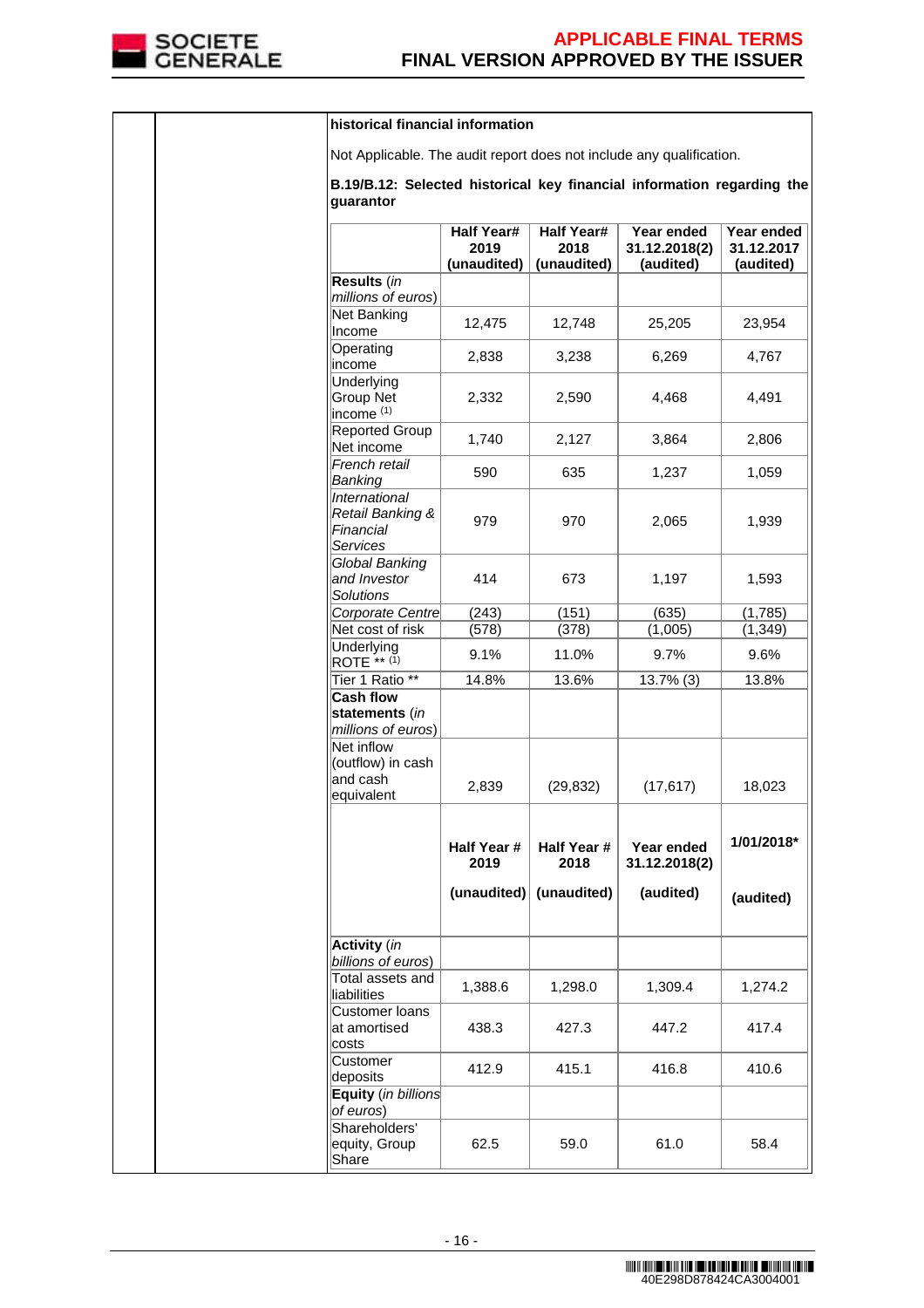

|     |                                                                         | Non-controlling<br>interests                                                                                                                                                                                                                                                                                                                | 4.7 | 4.4 | 4.8 | 4.5 |  |
|-----|-------------------------------------------------------------------------|---------------------------------------------------------------------------------------------------------------------------------------------------------------------------------------------------------------------------------------------------------------------------------------------------------------------------------------------|-----|-----|-----|-----|--|
|     |                                                                         | These financial information are subjected to a limited review.                                                                                                                                                                                                                                                                              |     |     |     |     |  |
|     |                                                                         | * The consolidated balance sheet totaled EUR 1,309 billion at December<br>31st, 2018 (EUR 1,274 billion at January 1st, 2018, EUR 1,275 billion at<br>December 31st, 2017). Balances at January 1st, 2018 after first time<br>application of IFRS 9 except for subsidiaries in the insurance sector<br>(unaudited).                         |     |     |     |     |  |
|     |                                                                         | ** These financial ratios are neither audited nor subjected to a limited review.                                                                                                                                                                                                                                                            |     |     |     |     |  |
|     |                                                                         | (1) Adjusted for exceptional items and linearisation of IFRIC 21.                                                                                                                                                                                                                                                                           |     |     |     |     |  |
|     |                                                                         | (2) The presentation of the Group's consolidated income statement is<br>modified as from 2018 following the transition to IFRS 9: - income and<br>expenses from insurance activities are grouped on a specific line item within<br>the "Net banking income"; - the line item "Cost of risk" is now exclusively<br>dedicated to credit risk; |     |     |     |     |  |
|     |                                                                         | (3) Taking into account the option of a dividend payment in shares, with the<br>assumption of a 50% subscription rate (impact of +24bp on the CET1 ratio).                                                                                                                                                                                  |     |     |     |     |  |
|     |                                                                         | Statement as no material adverse change in the prospects of the<br>guarantor since the date of its last published audited financial<br>statements:                                                                                                                                                                                          |     |     |     |     |  |
|     |                                                                         | There has been no material adverse change in the prospects of Société<br>Générale since 31 December 2018.                                                                                                                                                                                                                                   |     |     |     |     |  |
|     |                                                                         | Significant changes in the guarantor's financial or trading position<br>subsequent to the period covered by the historical financial<br>information:                                                                                                                                                                                        |     |     |     |     |  |
|     |                                                                         | Not Applicable. There has been no significant change in the financial or<br>trading position of Société Générale since 30 June 2019.                                                                                                                                                                                                        |     |     |     |     |  |
|     |                                                                         | B.19/B.13: Recent events particular to the guarantor which are to a<br>material extent relevant to the evaluation of the guarantor's solvency                                                                                                                                                                                               |     |     |     |     |  |
|     |                                                                         | Not Applicable. There have been no recent events particular to Société<br>Générale which are to a material extent relevant to the evaluation of its<br>solvency.                                                                                                                                                                            |     |     |     |     |  |
|     |                                                                         | B.19/B.14: Statement as to whether the guarantor is dependent upon<br>other entities within the group                                                                                                                                                                                                                                       |     |     |     |     |  |
|     |                                                                         | See Element B.5 above for the Société Générale's position within the Group.                                                                                                                                                                                                                                                                 |     |     |     |     |  |
|     |                                                                         | Société Générale is the ultimate holding company of the Group. However,<br>Société Générale operates its own business; it does not act as a simple<br>holding company vis-à-vis its subsidiaries.                                                                                                                                           |     |     |     |     |  |
|     |                                                                         | B.19/B.15: Description of the guarantor's principal activities                                                                                                                                                                                                                                                                              |     |     |     |     |  |
|     |                                                                         | See Element B.19/B.5 above                                                                                                                                                                                                                                                                                                                  |     |     |     |     |  |
|     |                                                                         | B.19/B.16: To the extent known to the guarantor, whether the guarantor<br>is directly or indirectly owned or controlled and by whom, and<br>description of the nature of such control                                                                                                                                                       |     |     |     |     |  |
|     |                                                                         | Not Applicable. To its knowledge, Société Générale is not owned or<br>controlled, directly or indirectly (under French law) by another entity.                                                                                                                                                                                              |     |     |     |     |  |
|     | <b>Section C - Securities</b>                                           |                                                                                                                                                                                                                                                                                                                                             |     |     |     |     |  |
| C.1 | Type and class of the<br>securities being offered<br>and/or admitted to | The certificates are derivative instruments (the Certificates)                                                                                                                                                                                                                                                                              |     |     |     |     |  |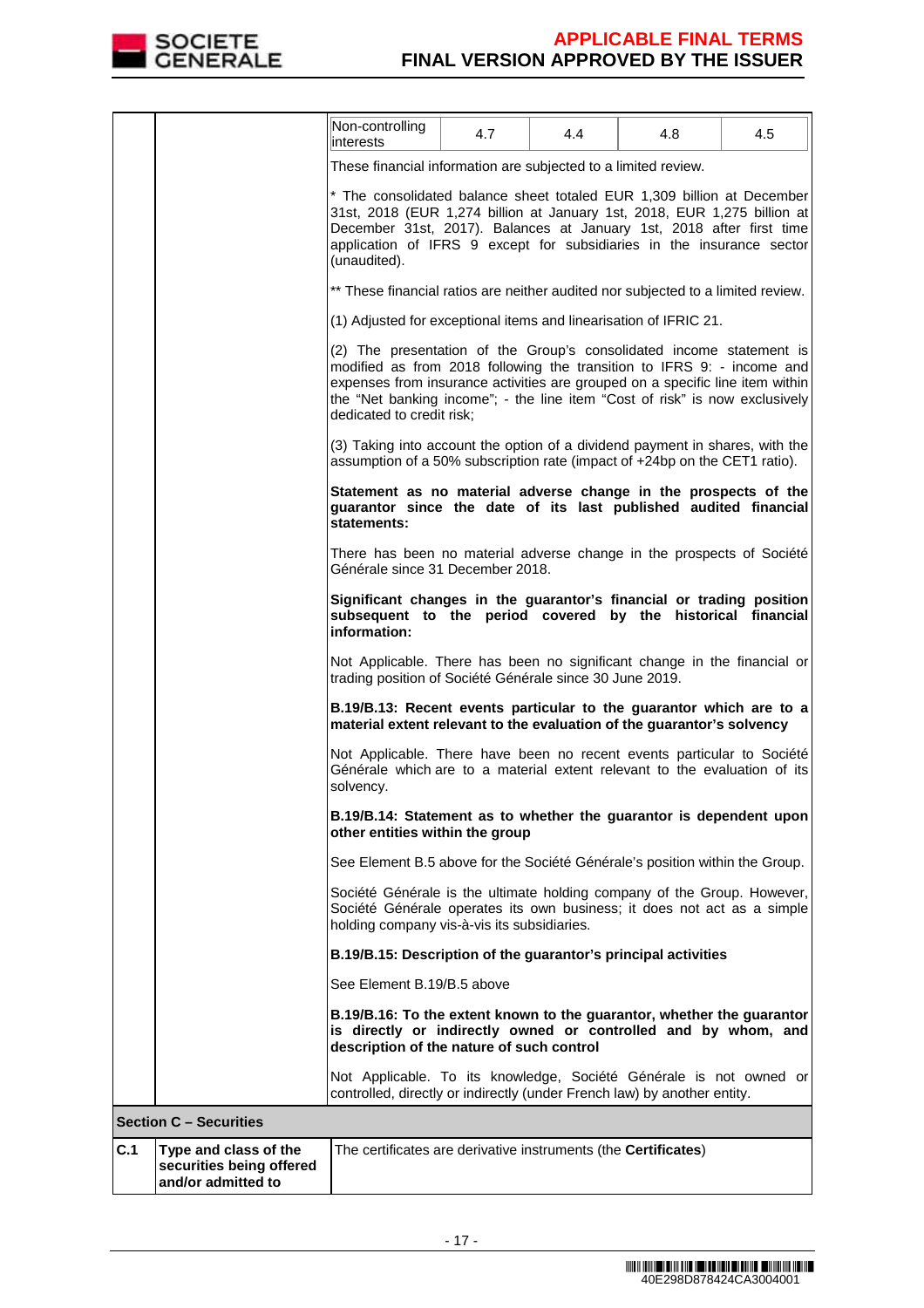

|     | trading, including any<br>security identification               | The ISIN Code is: XS2058787693                                                                                                                                                                                                                                                                                                                                                                                                                                                                                                                                                                                                                                                                                                                                                                                                                                                         |
|-----|-----------------------------------------------------------------|----------------------------------------------------------------------------------------------------------------------------------------------------------------------------------------------------------------------------------------------------------------------------------------------------------------------------------------------------------------------------------------------------------------------------------------------------------------------------------------------------------------------------------------------------------------------------------------------------------------------------------------------------------------------------------------------------------------------------------------------------------------------------------------------------------------------------------------------------------------------------------------|
|     | number                                                          | The Common Code is: 205878769                                                                                                                                                                                                                                                                                                                                                                                                                                                                                                                                                                                                                                                                                                                                                                                                                                                          |
| C.2 | <b>Currency of the</b><br>securities issue                      | <b>EUR</b>                                                                                                                                                                                                                                                                                                                                                                                                                                                                                                                                                                                                                                                                                                                                                                                                                                                                             |
| C.5 | <b>Description</b><br>of<br>transferability<br>of<br>securities | any Not Applicable. There is no restriction on the free transferability of the<br>restrictions on the free Certificates, subject to selling and transfer restrictions which may apply in<br>the certain jurisdictions including restrictions applicable to the offer and sale to,<br>or for the account or benefit of, persons other than Permitted Transferees.                                                                                                                                                                                                                                                                                                                                                                                                                                                                                                                       |
|     |                                                                 | A Permitted Transferee means any person who (i) is not a U.S. person as<br>defined pursuant to Regulation S (ii) is not a person who comes within any<br>definition of U.S. person for the purposes of the CEA or any CFTC Rule,<br>guidance or order proposed or issued under the CEA (for the avoidance of<br>doubt, any person who is not a "Non-United States person" defined under<br>CFTC Rule 4.7(a)(1)(iv), but excluding, for purposes of subsection (D)<br>thereof, the exception for any qualified eligible person who is not a "Non-<br>United States person," shall be considered a U.S. person); and (iii) is not a<br>"U.S. Person" for purposes of the final rules implementing the credit risk<br>retention requirements of Section 15G of the U.S. Securities Exchange Act<br>of 1934, as amended (the U.S. Risk Retention Rules) (a Risk Retention<br>U.S. Person). |
| C.8 | securities.<br>including                                        | Rights attached to the Rights attached to the securities:                                                                                                                                                                                                                                                                                                                                                                                                                                                                                                                                                                                                                                                                                                                                                                                                                              |
|     | ranking and limitations<br>to those rights                      |                                                                                                                                                                                                                                                                                                                                                                                                                                                                                                                                                                                                                                                                                                                                                                                                                                                                                        |
|     |                                                                 | Unless the Certificates are previously redeemed, the Certificates will entitle<br>each holder of the Certificates (a Certificateholder) to receive a redemption<br>amount which may be lower than, equal to or higher than the amount initially<br>invested (see Element C.18).                                                                                                                                                                                                                                                                                                                                                                                                                                                                                                                                                                                                        |
|     |                                                                 | A Certificateholder will be entitled to claim the immediate and due payment<br>of any sum in case:                                                                                                                                                                                                                                                                                                                                                                                                                                                                                                                                                                                                                                                                                                                                                                                     |
|     |                                                                 | - the Issuer fails to pay or to perform its other obligations under the<br>Certificates                                                                                                                                                                                                                                                                                                                                                                                                                                                                                                                                                                                                                                                                                                                                                                                                |
|     |                                                                 | - the Guarantor fails to perform its obligations under the Guarantee or in the<br>event that the guarantee of the Guarantor stops being valid; or                                                                                                                                                                                                                                                                                                                                                                                                                                                                                                                                                                                                                                                                                                                                      |
|     |                                                                 | - of insolvency or bankruptcy proceeding(s) affecting the Issuer.                                                                                                                                                                                                                                                                                                                                                                                                                                                                                                                                                                                                                                                                                                                                                                                                                      |
|     |                                                                 | The Certificateholders' consent shall have to be obtained to amend the<br>contractual terms of the Certificates pursuant to the provisions of an agency<br>agreement, made available to a Certificateholder upon request to the Issuer.                                                                                                                                                                                                                                                                                                                                                                                                                                                                                                                                                                                                                                                |
|     |                                                                 | <b>Waiver of Set-off rights:</b>                                                                                                                                                                                                                                                                                                                                                                                                                                                                                                                                                                                                                                                                                                                                                                                                                                                       |
|     |                                                                 | The Certificateholders waive any right of set-off, compensation and retention<br>in relation to the Certificates, to the extent permitted by law.                                                                                                                                                                                                                                                                                                                                                                                                                                                                                                                                                                                                                                                                                                                                      |
|     |                                                                 | <b>Governing law:</b>                                                                                                                                                                                                                                                                                                                                                                                                                                                                                                                                                                                                                                                                                                                                                                                                                                                                  |
|     |                                                                 | The Certificates and any non-contractual obligations arising out of or in<br>connection with the Certificates will be governed by, and shall be construed<br>in accordance with English law.                                                                                                                                                                                                                                                                                                                                                                                                                                                                                                                                                                                                                                                                                           |
|     |                                                                 | The Issuer accepts the competence of the courts of England in relation to<br>any dispute against the Issuer but accepts that such Certificateholders may<br>bring their action before any other competent court.                                                                                                                                                                                                                                                                                                                                                                                                                                                                                                                                                                                                                                                                       |
|     |                                                                 | Ranking:<br>The Certificates will be direct, unconditional, unsecured and unsubordinated<br>obligations of the Issuer and will rank at least pari passu with all other<br>outstanding direct, unconditional, unsecured and unsubordinated obligations<br>of the Issuer, present and future.                                                                                                                                                                                                                                                                                                                                                                                                                                                                                                                                                                                            |
|     |                                                                 | Limitations<br>attached<br>the<br>securities:<br>to<br>rights<br>to<br>- The Issuer may redeem the Certificates early on the basis of the market<br>value of these Certificates for tax or regulatory reasons, force majeure event                                                                                                                                                                                                                                                                                                                                                                                                                                                                                                                                                                                                                                                     |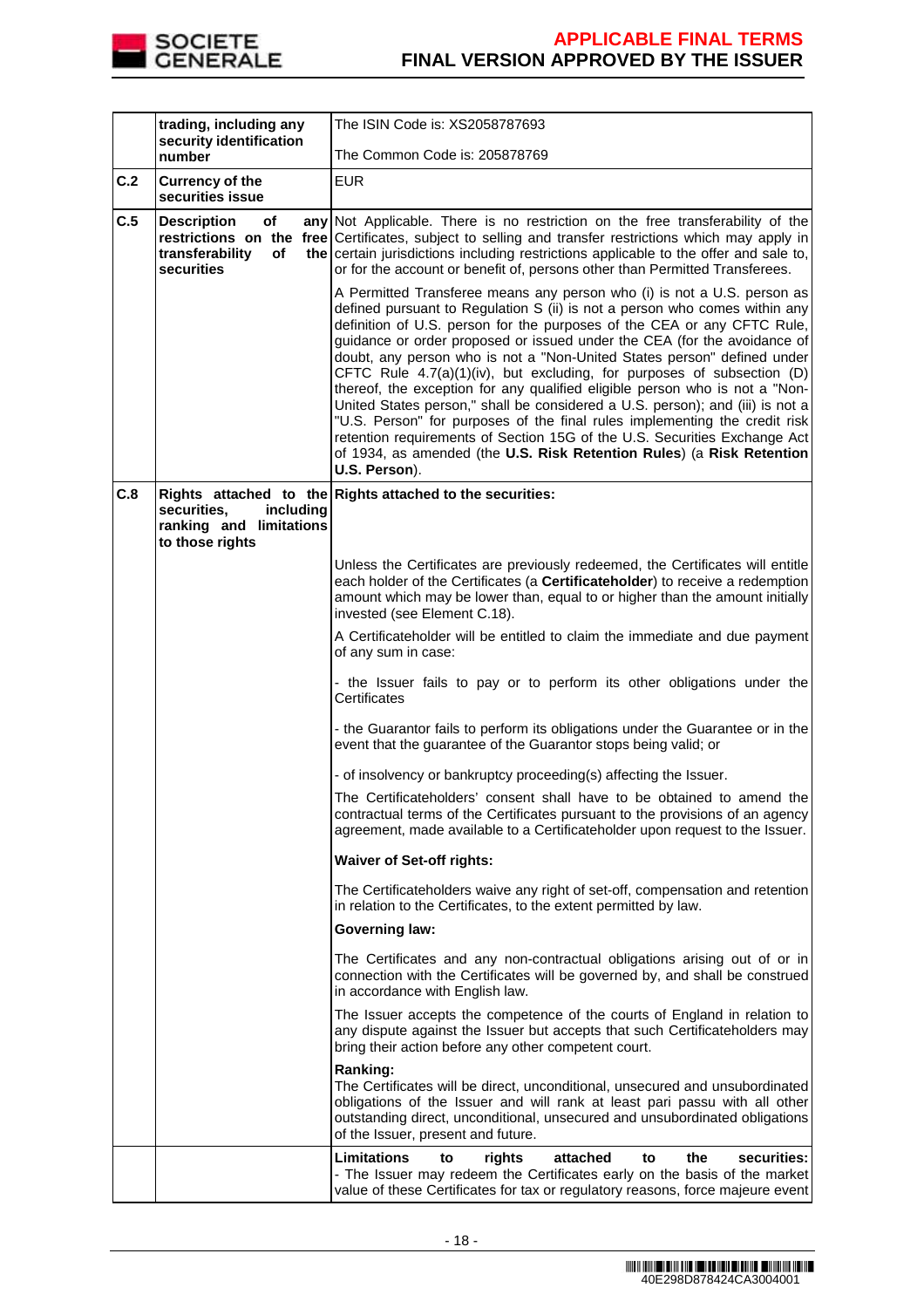

|      |                                                                                                                                                                                                                          | or in the case of occurrence of extraordinary events affecting the underlying<br>instrument(s) or in the case of occurrence of additional disruption event(s).                                                                                                                                                                                                                                                                                                                                                                                                                                                                                                                                                                                           |
|------|--------------------------------------------------------------------------------------------------------------------------------------------------------------------------------------------------------------------------|----------------------------------------------------------------------------------------------------------------------------------------------------------------------------------------------------------------------------------------------------------------------------------------------------------------------------------------------------------------------------------------------------------------------------------------------------------------------------------------------------------------------------------------------------------------------------------------------------------------------------------------------------------------------------------------------------------------------------------------------------------|
|      |                                                                                                                                                                                                                          | - The Issuer may adjust the financial terms in case of adjustment events<br>affecting the underlying instrument(s), and, in the case of occurrence of<br>extraordinary events affecting the underlying instrument(s) or in the case of<br>occurrence of additional disruption event(s), the Issuer may substitute the<br>underlying instrument(s) by new underlying instrument(s) or deduct from any<br>due amount the increased cost of hedging, and in each case without the<br>consent of the Certificateholders.                                                                                                                                                                                                                                     |
|      |                                                                                                                                                                                                                          | - The Issuer may monetise all or part of the due amounts until the final<br>exercise date of the Certificates in the case of occurrence of extraordinary<br>events affecting the underlying or in the case of occurrence of additional<br>disruption event(s).                                                                                                                                                                                                                                                                                                                                                                                                                                                                                           |
|      |                                                                                                                                                                                                                          | - the rights to payment of principal and interest will be prescribed within a<br>period of ten years (in the case of principal) and five years (in the case of<br>interest) from the date on which the payment of these amounts has become<br>due for the first time and has remained unpaid.                                                                                                                                                                                                                                                                                                                                                                                                                                                            |
|      |                                                                                                                                                                                                                          | - In the case of a payment default by the Issuer, Certificateholders shall not<br>institute any proceedings, judicial or otherwise, or otherwise assert a claim<br>against the Issuer. Nevertheless, Certificateholders will continue to be able<br>to claim against the Guarantor in respect of any unpaid amount.<br><b>Taxation:</b>                                                                                                                                                                                                                                                                                                                                                                                                                  |
|      |                                                                                                                                                                                                                          | All payments in respect of Certificates, Receipts and Coupons or under the<br>Guarantee shall be made free and clear of, and without withholding or<br>deduction for or on account of, any present or future taxes, duties,<br>assessments or governmental charges of whatever nature imposed, levied,<br>collected, withheld or assessed by or on behalf of any Tax Jurisdiction<br>unless such withholding or deduction is required by law.                                                                                                                                                                                                                                                                                                            |
|      |                                                                                                                                                                                                                          | In the event that any amounts are required to be deducted or withheld for, or<br>on behalf of, any Tax Jurisdiction, the relevant Issuer or, as the case may<br>be, the Guarantor shall (except in certain circumstances), to the fullest<br>extent permitted by law, pay such additional amount as may be necessary,<br>in order that each Certificateholder, Receiptholder or Couponholder, after<br>deduction or such withholding of such taxes, duties, assessments or<br>governmental charges or deduction, will receive the full amount then due<br>and payable.                                                                                                                                                                                   |
|      |                                                                                                                                                                                                                          | Notwithstanding the provisions above, in no event will the Issuer or, as the<br>case may be, the Guarantor, be required to pay any additional amounts in<br>respect of the Certificates, Receipts or Coupons for, or on account of, any<br>withholding or deduction (i) required pursuant to an agreement described in<br>Section 1471(b) of the U.S. Internal Revenue Code of 1986 (the "Code") or<br>otherwise imposed pursuant to Sections 1471 through 1474 of the Code,<br>any regulations or agreements thereunder, or any official interpretations<br>thereof, or any law implementing an intergovernmental approach thereto or<br>(ii) imposed pursuant to Section 871(m) of the Code or (iii) imposed by any<br>other law of the United States. |
|      |                                                                                                                                                                                                                          | Where<br>Tax Jurisdiction means Luxembourg or any political subdivision or any<br>authority thereof or therein having power to tax.                                                                                                                                                                                                                                                                                                                                                                                                                                                                                                                                                                                                                      |
| C.11 | object of an application<br>for admission to trading,<br>with a view<br>their<br>to<br>distribution<br>in<br>a<br>regulated<br>market<br>or<br>other equivalent markets<br>with indication of the<br>markets in question | Whether the securities Application will be made for the Certificates to be admitted to trading on<br>offered are or will be the EuroTLX, a Multilateral Trading Facility organized and managed by EuroTLX<br>Sim S.p.A                                                                                                                                                                                                                                                                                                                                                                                                                                                                                                                                   |
| C.15 | How the value of the                                                                                                                                                                                                     |                                                                                                                                                                                                                                                                                                                                                                                                                                                                                                                                                                                                                                                                                                                                                          |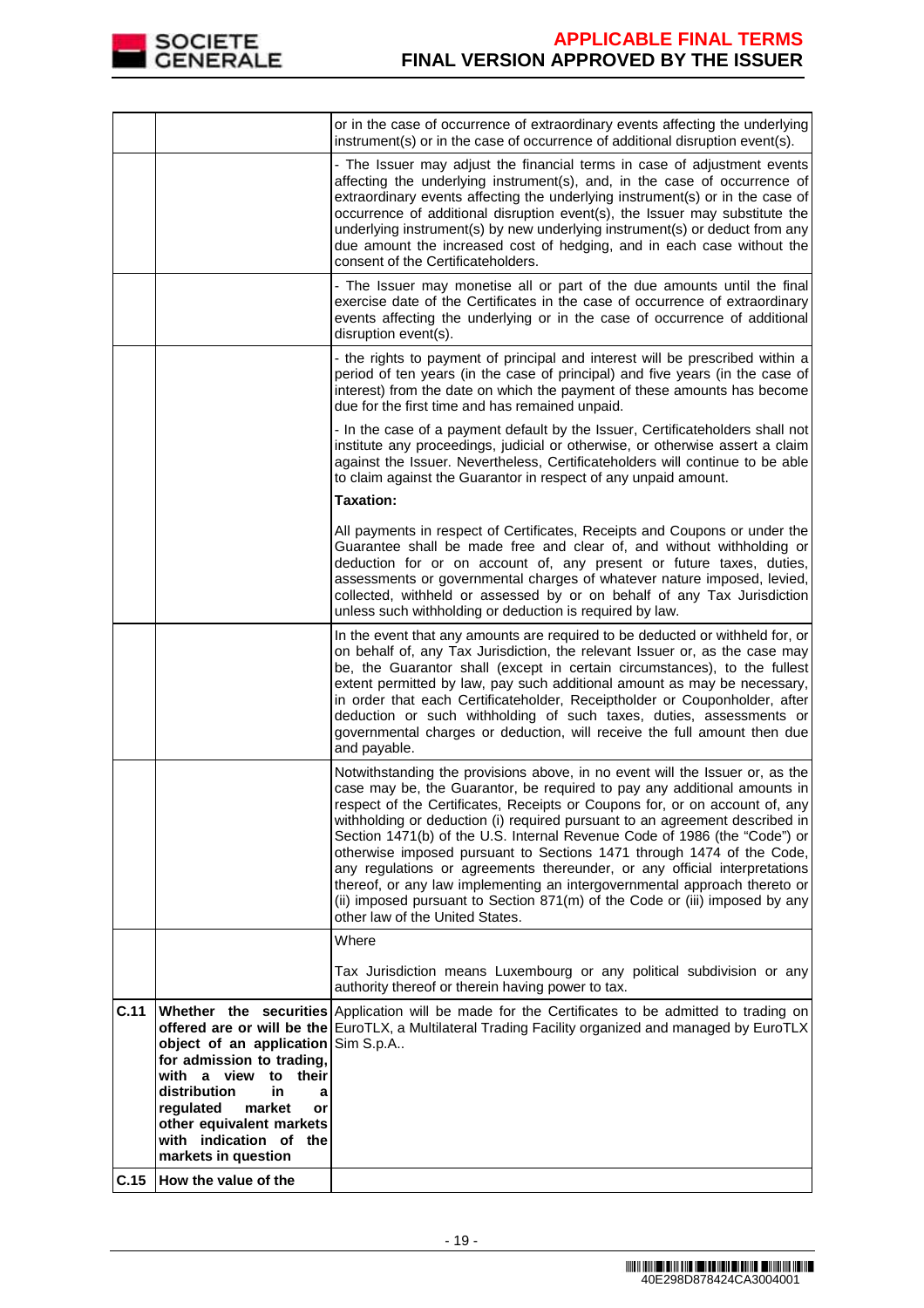

|      | investment is affected by<br>the value of the<br>underlying instrument(s) | The value of the Certificates, the payment of an automatic early redemption<br>amount on a relevant automatic early redemption date, and the payment of<br>a redemption amount to a Certificateholder on the final exercise date will<br>depend on the performance of the underlying asset(s), on the relevant<br>valuation date(s).<br>The value of the Certificates is linked to the positive or negative<br>performance of the underlying instrument. The amount(s) to be paid is/are<br>determined on the basis of the condition which is satisfied (or not) if the<br>performance of the underlying instrument is higher than or equal to a |                                                                                                                                                                                                                                                                                       |  |  |
|------|---------------------------------------------------------------------------|--------------------------------------------------------------------------------------------------------------------------------------------------------------------------------------------------------------------------------------------------------------------------------------------------------------------------------------------------------------------------------------------------------------------------------------------------------------------------------------------------------------------------------------------------------------------------------------------------------------------------------------------------|---------------------------------------------------------------------------------------------------------------------------------------------------------------------------------------------------------------------------------------------------------------------------------------|--|--|
| C.16 | The final exercise date                                                   | predefined barrier performance.                                                                                                                                                                                                                                                                                                                                                                                                                                                                                                                                                                                                                  | The final exercise date of the Certificates will be 19/12/2024 (the Final                                                                                                                                                                                                             |  |  |
|      | and the final reference<br>date                                           |                                                                                                                                                                                                                                                                                                                                                                                                                                                                                                                                                                                                                                                  | Exercise Date), and the final reference date will be the last valuation date.                                                                                                                                                                                                         |  |  |
|      |                                                                           | Element C.8 above and Element C.18 below.                                                                                                                                                                                                                                                                                                                                                                                                                                                                                                                                                                                                        | The Final Exercise Date may be modified pursuant to the provisions of                                                                                                                                                                                                                 |  |  |
| C.17 | Settlement procedure of<br>the derivative securities                      | Cash delivery                                                                                                                                                                                                                                                                                                                                                                                                                                                                                                                                                                                                                                    |                                                                                                                                                                                                                                                                                       |  |  |
| C.18 | How the return on<br>derivative securities<br>takes place                 | The issue date of the Certificates is 03/01/2020 (the Issue Date) and<br>each Certificate will have a specified denomination of EUR 100 (the<br><b>Specified Denomination).</b>                                                                                                                                                                                                                                                                                                                                                                                                                                                                  |                                                                                                                                                                                                                                                                                       |  |  |
|      |                                                                           | <b>Automatic Early</b><br><b>Redemption Amount(s):</b>                                                                                                                                                                                                                                                                                                                                                                                                                                                                                                                                                                                           | Unless previously redeemed, if an Automatic<br>Early Redemption Event has occurred, then<br>the Issuer shall redeem early the Certificates<br>on Automatic Early Redemption Date(i) (i<br>from 1 to 9) in accordance with the following<br>provisions in respect of each Certificate: |  |  |
|      |                                                                           |                                                                                                                                                                                                                                                                                                                                                                                                                                                                                                                                                                                                                                                  | Automatic Early Redemption Amount(i) =<br>Specified Denomination $x$ (100% + i $x$<br>7.70%)                                                                                                                                                                                          |  |  |
|      |                                                                           | <b>Automatic Early</b><br><b>Redemption Date(s):</b>                                                                                                                                                                                                                                                                                                                                                                                                                                                                                                                                                                                             | Automatic Early Redemption Date(i) (i from<br>1 to 9): 5 Business Days after the Valuation<br>Date(i) on which an Automatic<br>Early<br>Redemption Event is deemed to have<br>occurred.                                                                                               |  |  |
|      |                                                                           | <b>Automatic Early</b><br><b>Redemption Event:</b>                                                                                                                                                                                                                                                                                                                                                                                                                                                                                                                                                                                               | is deemed to have occurred, as determined<br>by the Calculation Agent, if on a Valuation<br>Date(i) (i from 1 to 9), Level(i) is higher than<br>or equal to 100%                                                                                                                      |  |  |
|      |                                                                           | <b>Final Exercise Amount:</b>                                                                                                                                                                                                                                                                                                                                                                                                                                                                                                                                                                                                                    | Unless previously redeemed, the Issuer<br>shall redeem the Certificates on the Final<br>Exercise Date, in accordance with the<br>following provisions in respect of each<br>Certificate:                                                                                              |  |  |
|      |                                                                           |                                                                                                                                                                                                                                                                                                                                                                                                                                                                                                                                                                                                                                                  | Scenario 1:                                                                                                                                                                                                                                                                           |  |  |
|      |                                                                           |                                                                                                                                                                                                                                                                                                                                                                                                                                                                                                                                                                                                                                                  | If on Valuation Date(10), Level(10) is higher<br>than or equal to 100%, then:                                                                                                                                                                                                         |  |  |
|      |                                                                           |                                                                                                                                                                                                                                                                                                                                                                                                                                                                                                                                                                                                                                                  | Exercise<br>Amount = Specified<br>Final<br>Denomination x [100% + 10 x 7.70%]                                                                                                                                                                                                         |  |  |
|      |                                                                           |                                                                                                                                                                                                                                                                                                                                                                                                                                                                                                                                                                                                                                                  | Scenario 2:                                                                                                                                                                                                                                                                           |  |  |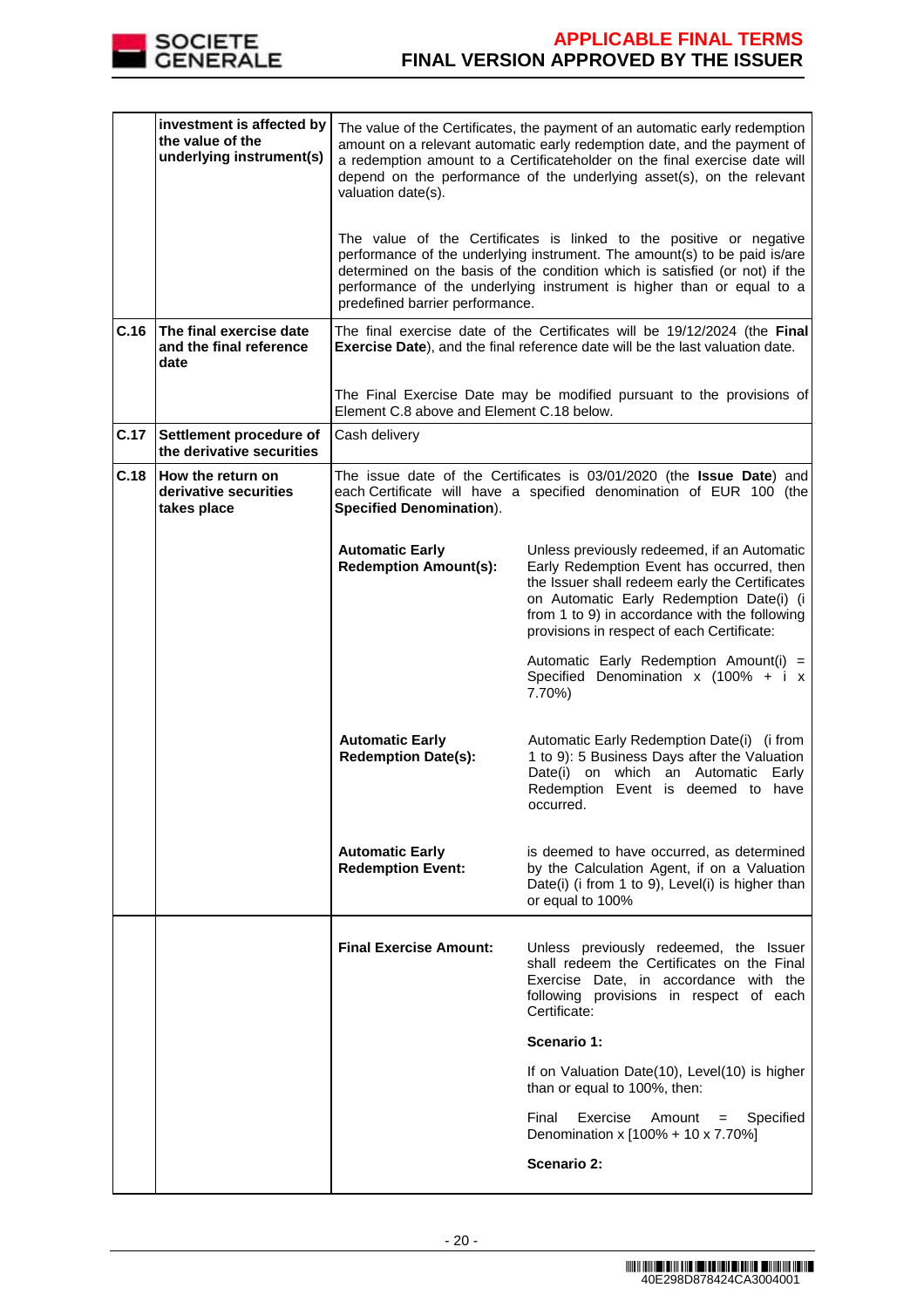

|            |                                               |                                                                             | If on Valuation Date(10), Level(10) is lower<br>than 100% and Level(10) is higher than or<br>equal to 70%, then:                                                                                                                                                                     |
|------------|-----------------------------------------------|-----------------------------------------------------------------------------|--------------------------------------------------------------------------------------------------------------------------------------------------------------------------------------------------------------------------------------------------------------------------------------|
|            |                                               |                                                                             | Final<br>Exercise<br>Specified<br>Amount<br>$=$<br>Denomination x [100%]                                                                                                                                                                                                             |
|            |                                               |                                                                             | Scenario 3:                                                                                                                                                                                                                                                                          |
|            |                                               |                                                                             | If on Valuation Date(10), Level(10) is lower<br>than 70%, then:                                                                                                                                                                                                                      |
|            |                                               |                                                                             | Exercise<br>Specified<br>Final<br>Amount<br>$=$<br>Denomination x [Level(10)]                                                                                                                                                                                                        |
|            |                                               | Definitions relating to date(s): Applicable                                 |                                                                                                                                                                                                                                                                                      |
|            |                                               | <b>Valuation Date(0):</b><br>(DD/MM/YYYY)                                   | 02/01/2020                                                                                                                                                                                                                                                                           |
|            |                                               | Valuation Date(i) (i from 1<br>to 10)<br>(DD/MM/YYYY)                       | 02/07/2020;<br>02/07/2021;<br>04/01/2021;<br>04/07/2022;<br>02/01/2023;<br>03/01/2022;<br>03/07/2023;<br>02/01/2024;<br>03/07/2024:<br>12/12/2024                                                                                                                                    |
|            |                                               | Definitions relating to the<br><b>Product:</b>                              | Applicable, subject to the provisions of the<br>Condition 4 of the Additional Terms and<br>Conditions relating to Formulae                                                                                                                                                           |
|            |                                               | Level(i)<br>(i from 1 to 10)                                                | means $(S(i) / S(0))$                                                                                                                                                                                                                                                                |
|            |                                               | S(i)<br>(i from 0 to 10)                                                    | means in respect of any Valuation Date(i)<br>the Closing Price of the Underlying                                                                                                                                                                                                     |
| C.19       | The final reference price                     | See Element C.18 above.                                                     |                                                                                                                                                                                                                                                                                      |
|            | of the underlying                             | instrument(s).                                                              | Final reference price: the value of the underlying instrument(s) on the<br>relevant valuation date(s) for the redemption, subject to the occurrence of<br>certain extraordinary events and adjustments affecting such underlying                                                     |
| C.20       | Type of the underlying<br>and where the       | The type of underlying is: share.                                           |                                                                                                                                                                                                                                                                                      |
|            | information on the<br>underlying can be found | screen page(s).                                                             | Information about the underlying is available on the following website(s) or                                                                                                                                                                                                         |
|            |                                               | <b>Bloomberg Ticker</b><br>Company<br><b>UBS Group AG</b><br><b>UBSG SE</b> | <b>Website</b><br><b>Exchange</b><br>SIX SWISS EXCHANGE www.ubs.com                                                                                                                                                                                                                  |
|            | <b>Section D - Risks</b>                      |                                                                             |                                                                                                                                                                                                                                                                                      |
| <b>D.2</b> | risks<br>kev<br>that                          |                                                                             | Key information on the $ An$ investment in the Certificates involves certain risks which should be<br>are assessed prior to any investment decision. In particular, the Group is<br><b>enecific to the issuer and evoced to the risks inherent in its core husinesses including:</b> |

- 21 -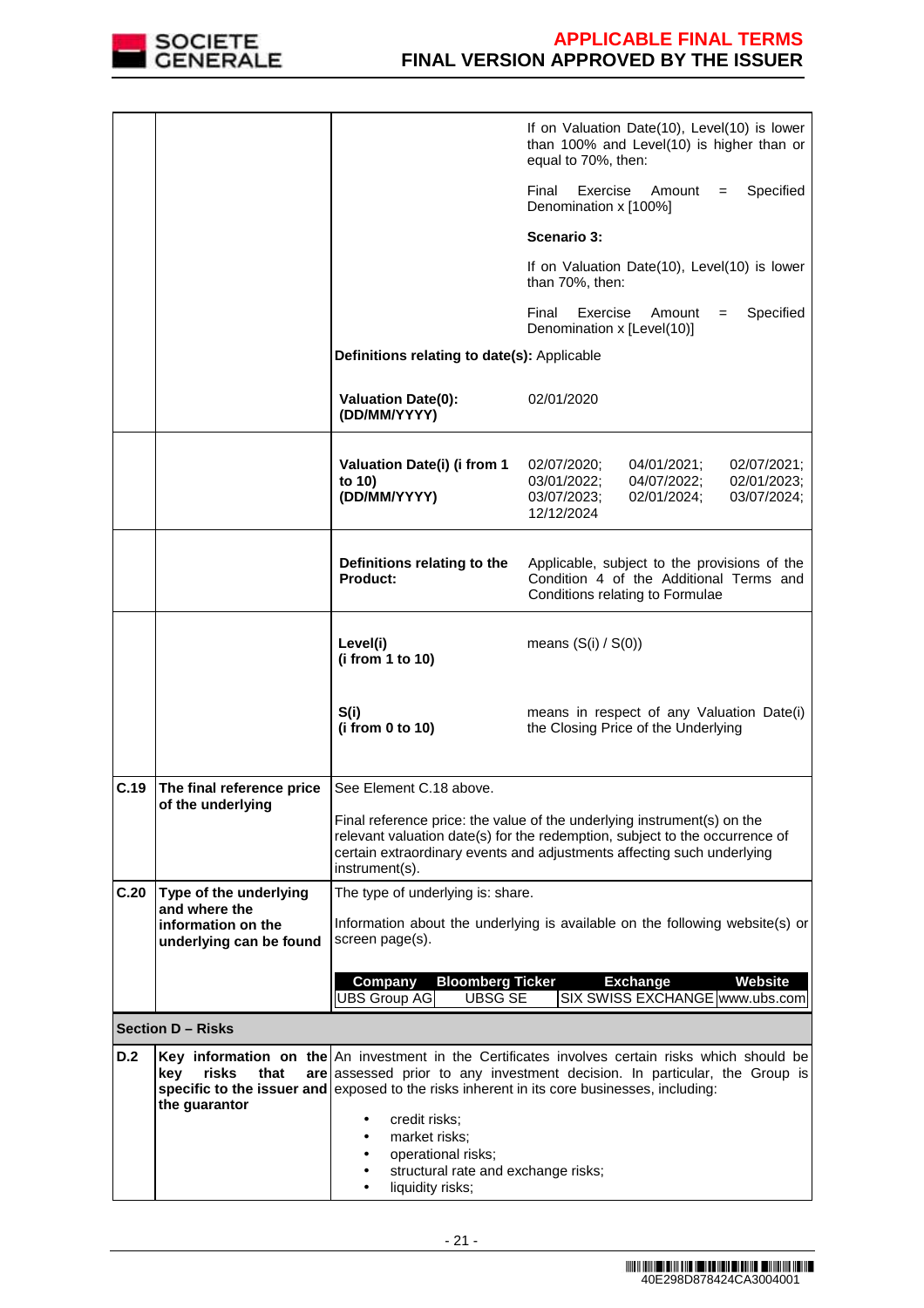

| other risks. | non-compliance risk, litigation; and                                                                                                                                                                                                                                                                                                   |
|--------------|----------------------------------------------------------------------------------------------------------------------------------------------------------------------------------------------------------------------------------------------------------------------------------------------------------------------------------------|
|              | Risks related to the macroeconomic, market and<br>regulatory environments                                                                                                                                                                                                                                                              |
|              | The global economy and financial markets continue to<br>display high levels of uncertainty, which may materially<br>and adversely affect the Group's business, financial<br>position and results of operations.                                                                                                                        |
|              | The Group's results may be adversely affected by regional<br>market exposures.                                                                                                                                                                                                                                                         |
|              | Increased competition, by both banking and non-banking<br>actors, is likely to have an adverse effect on the Group's<br>businesses and results, both in its domestic French<br>market and internationally.                                                                                                                             |
|              | The Group is subject to an extensive supervisory and<br>regulatory framework in each of the countries in which it<br>operates and changes in this regulatory framework could<br>have a significant effect on the Group's businesses,<br>position, costs, as well as on the financial and economic<br>environment in which it operates. |
|              | The Group may generate lower revenues from brokerage<br>and other commission- and fee-based businesses during<br>market downturns.                                                                                                                                                                                                     |
|              | Brexit and its impact on financial markets and the<br>economic environment could have an adverse impact on<br>the Group's activities and results of operations.                                                                                                                                                                        |
|              | Risks related to the implementation of the Group's<br>strategic plan.                                                                                                                                                                                                                                                                  |
|              | <b>Credit and counterparty Risks</b>                                                                                                                                                                                                                                                                                                   |
|              | The Group is exposed to counterparty and concentration<br>risks, which may have a material adverse effect on the<br>Group's business, results of operations and financial<br>position.                                                                                                                                                 |
|              | The financial soundness and conduct of other financial<br>institutions and market participants could adversely affect<br>the Group.                                                                                                                                                                                                    |
|              | The Group's results of operations and financial position<br>could be adversely affected by a late or insufficient<br>provisioning of credit exposures.                                                                                                                                                                                 |
|              | <b>Market and Structural Risks</b>                                                                                                                                                                                                                                                                                                     |
|              | The volatility of the financial markets may cause the<br>Group to suffer significant losses on its trading and<br>investment activities.                                                                                                                                                                                               |
|              | Changes in interest rates may adversely affect the retail<br>banking activities.                                                                                                                                                                                                                                                       |
|              | Fluctuations in exchange rates could adversely affect the<br>Group's results.                                                                                                                                                                                                                                                          |
|              | The protracted decline of financial markets or reduced<br>liquidity in such markets may make it harder to sell assets<br>or manoeuvre trade positions and could lead to material<br>losses for certain activities of the Group.                                                                                                        |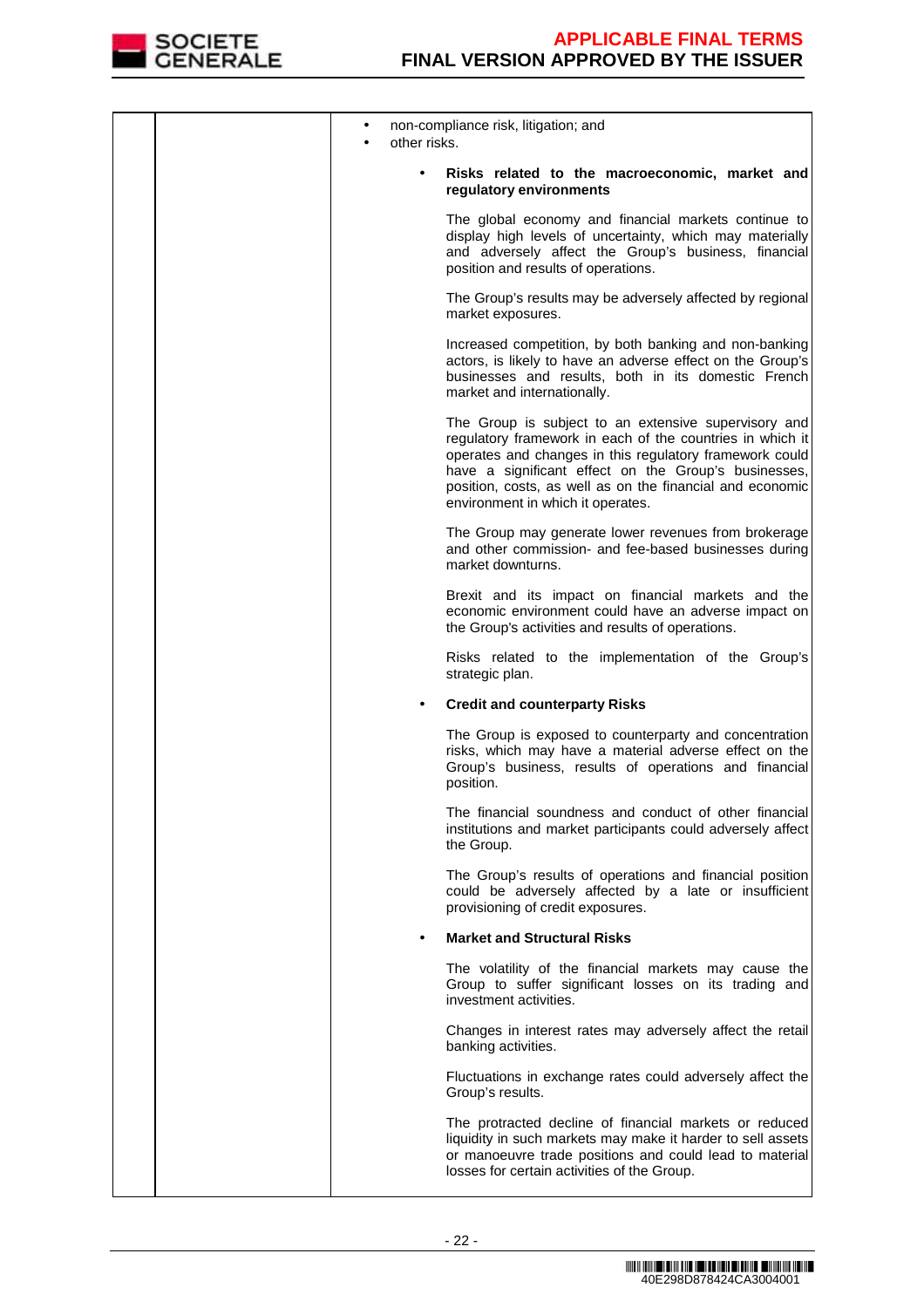

|     |                                                                                                                   |                                   | The Group's hedging strategies may not prevent all risk of<br>losses.                                                                                                                                                                                            |
|-----|-------------------------------------------------------------------------------------------------------------------|-----------------------------------|------------------------------------------------------------------------------------------------------------------------------------------------------------------------------------------------------------------------------------------------------------------|
|     |                                                                                                                   |                                   | <b>Operational Risks</b>                                                                                                                                                                                                                                         |
|     |                                                                                                                   |                                   | The Group is exposed to legal risks that could negatively<br>affect its financial position or results of operations.                                                                                                                                             |
|     |                                                                                                                   |                                   | Operational failure, termination or capacity constraints<br>affecting institutions the Group does business with, or<br>failure or breach of the Group's information technology<br>systems, could result in losses and damages to the<br>reputation of the Group. |
|     |                                                                                                                   |                                   | The Group may incur losses as a result of unforeseen or<br>catastrophic events, including terrorist attacks or natural<br>disasters.                                                                                                                             |
|     |                                                                                                                   |                                   | Reputational damage could harm the Group's competitive<br>position.                                                                                                                                                                                              |
|     |                                                                                                                   |                                   | The Group's risk management system, based notably on<br>models, may not be effective and may expose the Group<br>to unidentified or unanticipated risks, which could lead to<br>significant losses.                                                              |
|     |                                                                                                                   |                                   | The Group's inability to attract and retain qualified<br>employees, as well as significant changes in the<br>regulatory framework related to human resources<br>management<br>processes<br>and<br>compensation,<br>may<br>adversely affect its performance.      |
|     |                                                                                                                   |                                   | <b>Liquidity and Funding Risks</b>                                                                                                                                                                                                                               |
|     |                                                                                                                   |                                   | A number of exceptional measures taken by governments,<br>central banks and regulators could have a material<br>adverse effect on the Group's business, results of<br>operations and financial position.                                                         |
|     |                                                                                                                   |                                   | The Group's dependence on its access to financing and<br>its liquidity constraints may have a material adverse effect<br>on the Group's business, financial position and results of<br>operations.                                                               |
|     |                                                                                                                   |                                   | <b>Risks related to insurance activities</b>                                                                                                                                                                                                                     |
|     |                                                                                                                   |                                   | A deterioration in the market situation, and in particular a<br>significant increase or decrease in interest rates, could<br>have a material adverse effect on the life insurance<br>activities of the Group's Insurance business.                               |
|     |                                                                                                                   |                                   | Since the Issuer is part of the Group, these risk factors are<br>applicable to the Issuer                                                                                                                                                                        |
| D.6 | Key information on the                                                                                            |                                   |                                                                                                                                                                                                                                                                  |
|     | risks<br>that<br>kev<br>are<br>specific to the securities<br>and risk warning to the<br>effect that investors may |                                   |                                                                                                                                                                                                                                                                  |
|     | lose the value of their<br>entire investment or part<br>of it                                                     |                                   |                                                                                                                                                                                                                                                                  |
|     |                                                                                                                   | whole period initially envisaged. | The Certificates may provide for an automatic early redemption linked to a<br>specific event. Therefore, this may prevent the Certificateholders from<br>benefitting from the performance of the underlying instrument(s) over the                               |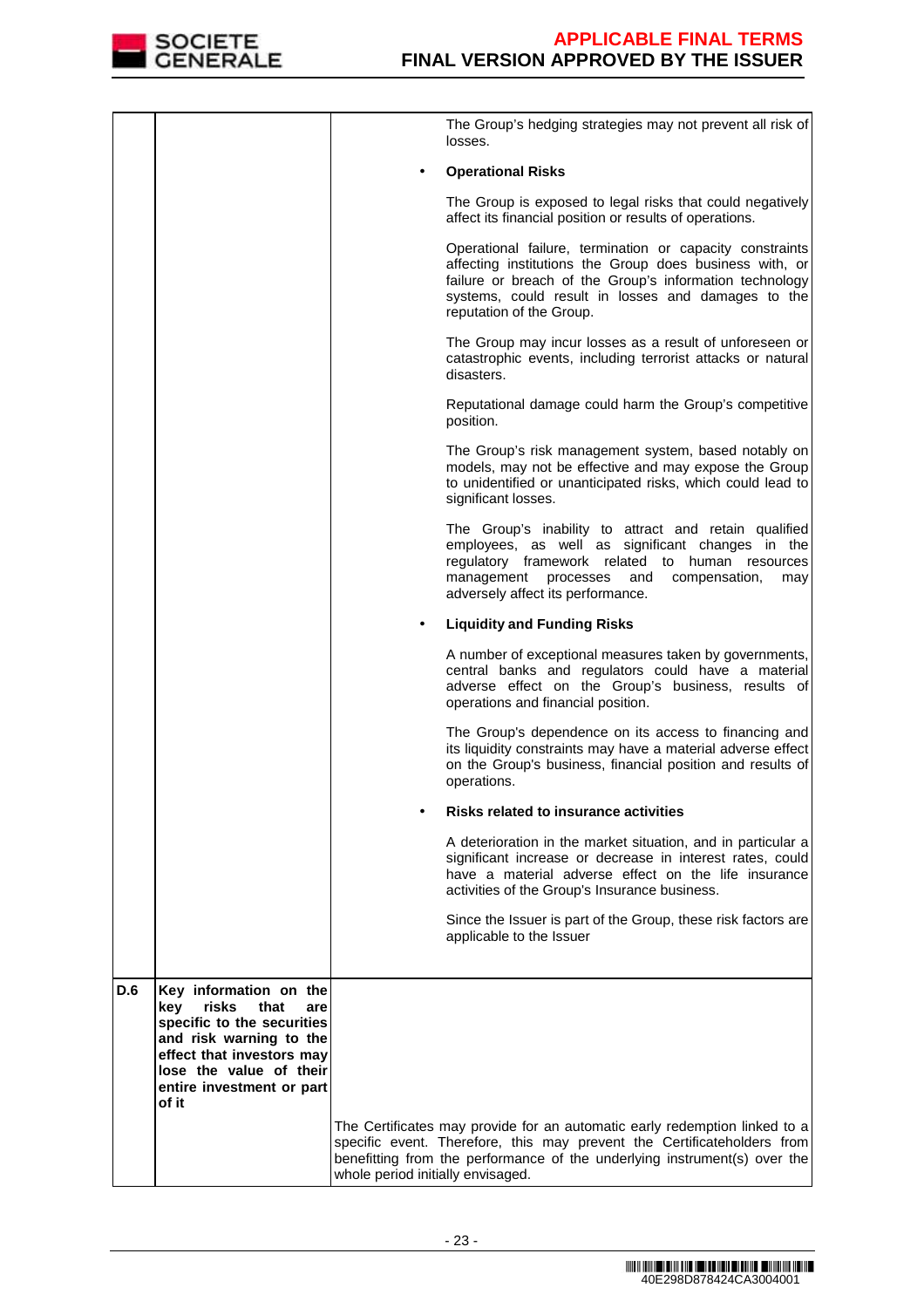The terms and conditions of the Certificates may include provisions under which upon the occurrence of certain market disruptions delays in the settlement of the Certificates may be incurred or certain modifications be made. Moreover, in case of occurrence of events affecting the underlying instrument(s), the terms and conditions of the Certificates allow the Issuer to substitute the underlying instrument(s) by new underlying instrument(s), cease the exposure to the underlying asset(s) and apply a reference rate to the proceeds so obtained until the final exercise date of the Certificates, postpone the final exercise date of the Certificates, early redeem the Certificates on the basis of the market value of these Certificates or deduct from any due amount the increased cost of hedging, and in each case without the prior consent of the Certificateholders.

Payments (whether in respect of principal and/or interest and whether at final exercise or otherwise) on the Certificates are calculated by reference to certain underlying(s), the return of the Certificates is based on changes in the value of the underlying(s), which may fluctuate. Prospective investors should be aware that these Certificates may be volatile and that they may receive no interest and may lose all or a substantial portion of their principal.

 The Guarantee constitutes a general and unsecured contractual obligation of the Guarantor and no other person. Any payments on the Certificates are also dependent on the creditworthiness of the Guarantor.

Prospective investors in Certificates benefiting from the Guarantee should note that in case of payment default of an Issuer the entitlement of the Certificateholder will be limited to the sums obtained by making a claim under the Guarantee, and the relevant provisions of the Guarantee and they shall have no right to institute any proceeding, judicial or otherwise, or otherwise assert a claim against the Issuer.

The Guarantee is a payment guarantee only and not a guarantee of the performance by the relevant Issuer or any of its other obligations under the Certificates benefiting from the Guarantee.

Société Générale will act as issuer under the Programme, as the Guarantor of the Certificates issued by the Issuer and also as provider of hedging instruments to the Issuer. As a result, investors will be exposed not only to the credit risk of the Guarantor but also operational risks arising from the lack of independence of the Guarantor, in assuming its duties and obligations as the Guarantor and provider of the hedging instruments.

The potential conflicts of interests and operational risks arising from such lack of independence are in part intended to be mitigated by the fact that different divisions within the Guarantor will be responsible for implementing the Guarantee and providing the hedging instruments and that each division is run as a separate operational unit, segregated by Chinese walls (information barriers) and run by different management teams.

The Issuer and the Guarantor and any of their subsidiaries and/or their affiliates, in connection with their other business activities, may possess or acquire material information about the underlying assets. Such activities and information may cause consequences adverse to Certificateholders.

The Issuer and the Guarantor and any of their subsidiaries and/or their affiliates may act in other capacities with regard to the Certificates, such as market maker, calculation agent or agent. Therefore, a potential conflict of interests may arise. In connection with the offering of the Certificates, the Issuer and the Guarantor and/or their affiliates may enter into one or more hedging transaction(s) with respect to a reference asset(s) or related derivatives, which may affect the market price, liquidity or value of the Certificates.

 During the lifetime of the Certificates, the market value of these Certificates may be lower than the invested capital. Furthermore, an insolvency of the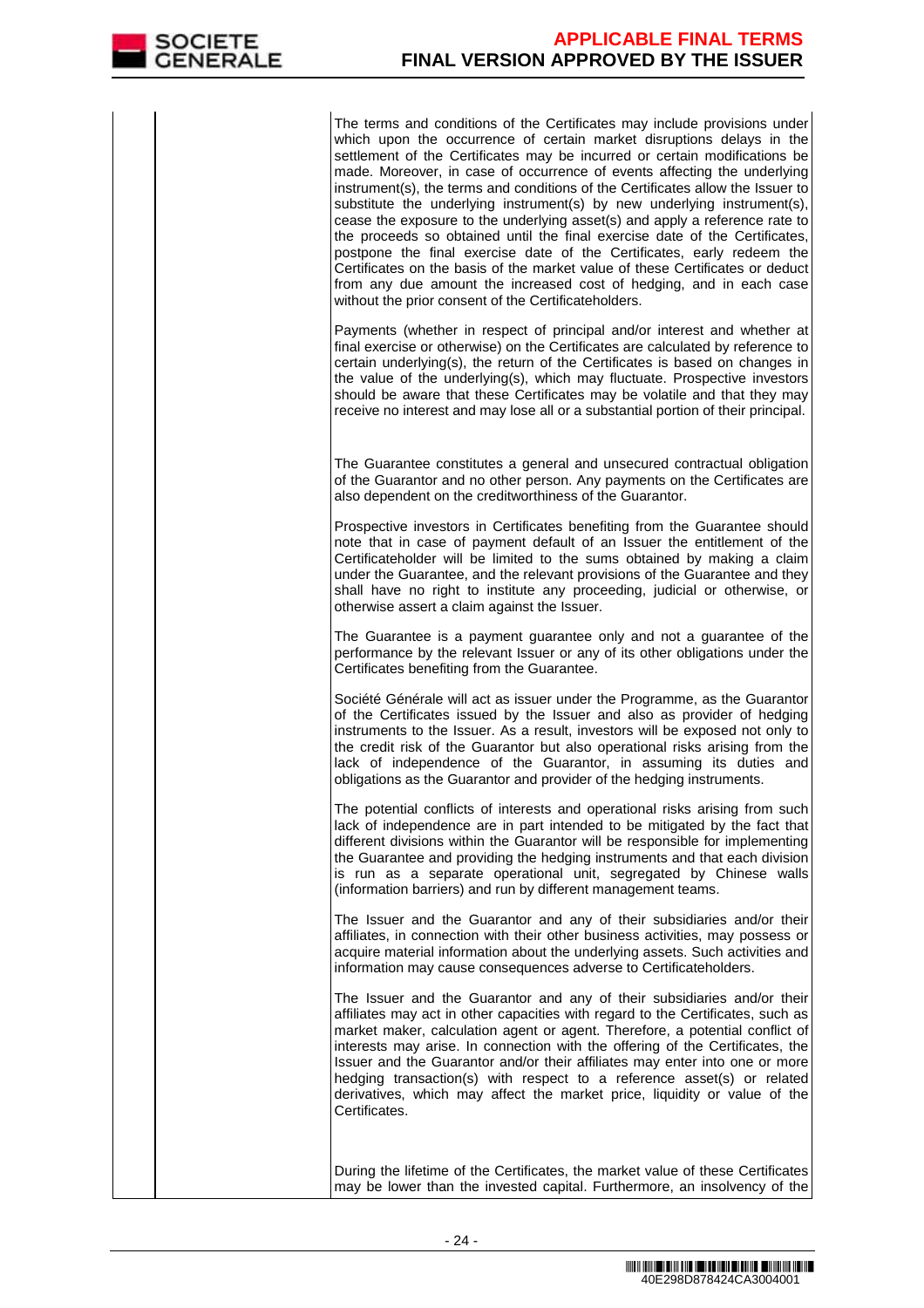

|     |                                                    | Issuer and/or the Guarantor may cause a total loss of the invested capital.                                                                                                                                                                                                                                                                                                                                                                       |  |  |
|-----|----------------------------------------------------|---------------------------------------------------------------------------------------------------------------------------------------------------------------------------------------------------------------------------------------------------------------------------------------------------------------------------------------------------------------------------------------------------------------------------------------------------|--|--|
|     |                                                    | The attention of the investors is drawn to the fact that they could<br>sustain an entire or a partial loss of their investment.                                                                                                                                                                                                                                                                                                                   |  |  |
|     | Section E - Offer                                  |                                                                                                                                                                                                                                                                                                                                                                                                                                                   |  |  |
|     | E.2.b Reasons for the offer and<br>use of proceeds | The net proceeds from each issue of Certificates will be applied for the<br>general financing purposes of the Société Générale Group, which include<br>making a profit.                                                                                                                                                                                                                                                                           |  |  |
| E.3 | and conditions of the                              | Description of the terms   Public Offer Jurisdiction(s): Italy                                                                                                                                                                                                                                                                                                                                                                                    |  |  |
|     | offer                                              | <b>Offer Period:</b>                                                                                                                                                                                                                                                                                                                                                                                                                              |  |  |
|     |                                                    | From and including November 26, 2019 at 9.00 a.m. Central European Time<br>(CET) to and including December 20, 2019 at 4.00 p.m. CET, subject to any<br>early closing of the Offer Period as described below.                                                                                                                                                                                                                                     |  |  |
|     |                                                    | The Certificates will be distributed:                                                                                                                                                                                                                                                                                                                                                                                                             |  |  |
|     |                                                    | (a) within the premises of the Distributors (at their offices and branches);                                                                                                                                                                                                                                                                                                                                                                      |  |  |
|     |                                                    | (b) through door-to-door selling (fuori sede) pursuant to Articles 30 and 31<br>of the Italian Legislative Decree No. 58 of 24th February 1998, as amended<br>from time to time (the "Italian Financial Services Act") from and including<br>November 26, 2019 at 9.00 a.m. Central European Time (CET) to and<br>including December 20, 2019 at 4.00 p.m. CET;                                                                                   |  |  |
|     |                                                    | subject to any early closing of the Offer Period as described below.                                                                                                                                                                                                                                                                                                                                                                              |  |  |
|     |                                                    | Distributors intending to distribute Certificates through door-to-door selling<br>(fuori sede) pursuant to article 30 of the Italian Financial Services Act will<br>collect the acceptance forms - other than directly at their branches and<br>offices - through financial advisors for door-to-door selling (consulenti<br>finanziari abilitati all'offerta fuori sede) pursuant to Article 31 of the Italian<br><b>Financial Services Act.</b> |  |  |
|     |                                                    | Pursuant to Article 30, paragraph 6, of the Italian Financial Services Act, the<br>validity and enforceability of contracts entered into through door-to-door<br>selling (fuori sede) is suspended for a period of 7 (seven) days from the<br>date of subscription of the acceptance form by the relevant investor.                                                                                                                               |  |  |
|     |                                                    | Within such period investors may notify the relevant Distributor of their<br>withdrawal without payment of any charge or commission.                                                                                                                                                                                                                                                                                                              |  |  |
|     |                                                    | Offer Price: The Certificates will be offered at the Issue Price of which up to<br>a maximum of 4.00% is represented by distribution fee payable upfront by<br>the Issuer to the Distributor.                                                                                                                                                                                                                                                     |  |  |
|     |                                                    | Conditions to which the offer is subject: Offers of the Certificates are<br>conditional on their issue and, on any additional conditions set out in the<br>standard terms of business of the financial intermediaries, notified to<br>investors by such relevant financial intermediaries.                                                                                                                                                        |  |  |
|     |                                                    | The Issuer reserves the right to close the Offer Period prior to its stated<br>expiry for any reason.                                                                                                                                                                                                                                                                                                                                             |  |  |
|     |                                                    | The Issuer reserves the right to withdraw the offer and cancel the issuance<br>of the Certificates for any reason at any time on or prior to the Issue Date.<br>For the avoidance of doubt, if any application has been made by a potential<br>investor and the Issuer exercises such right, no potential investor shall be<br>entitled<br>subscribe<br>otherwise<br>acquire<br>the<br>Certificates.<br>to<br>or                                  |  |  |
|     |                                                    | In each case, a notice to the investors on the early termination or the<br>withdrawal, as applicable, will be published on the website of the Issuer<br>(http://prospectus.socgen.com).                                                                                                                                                                                                                                                           |  |  |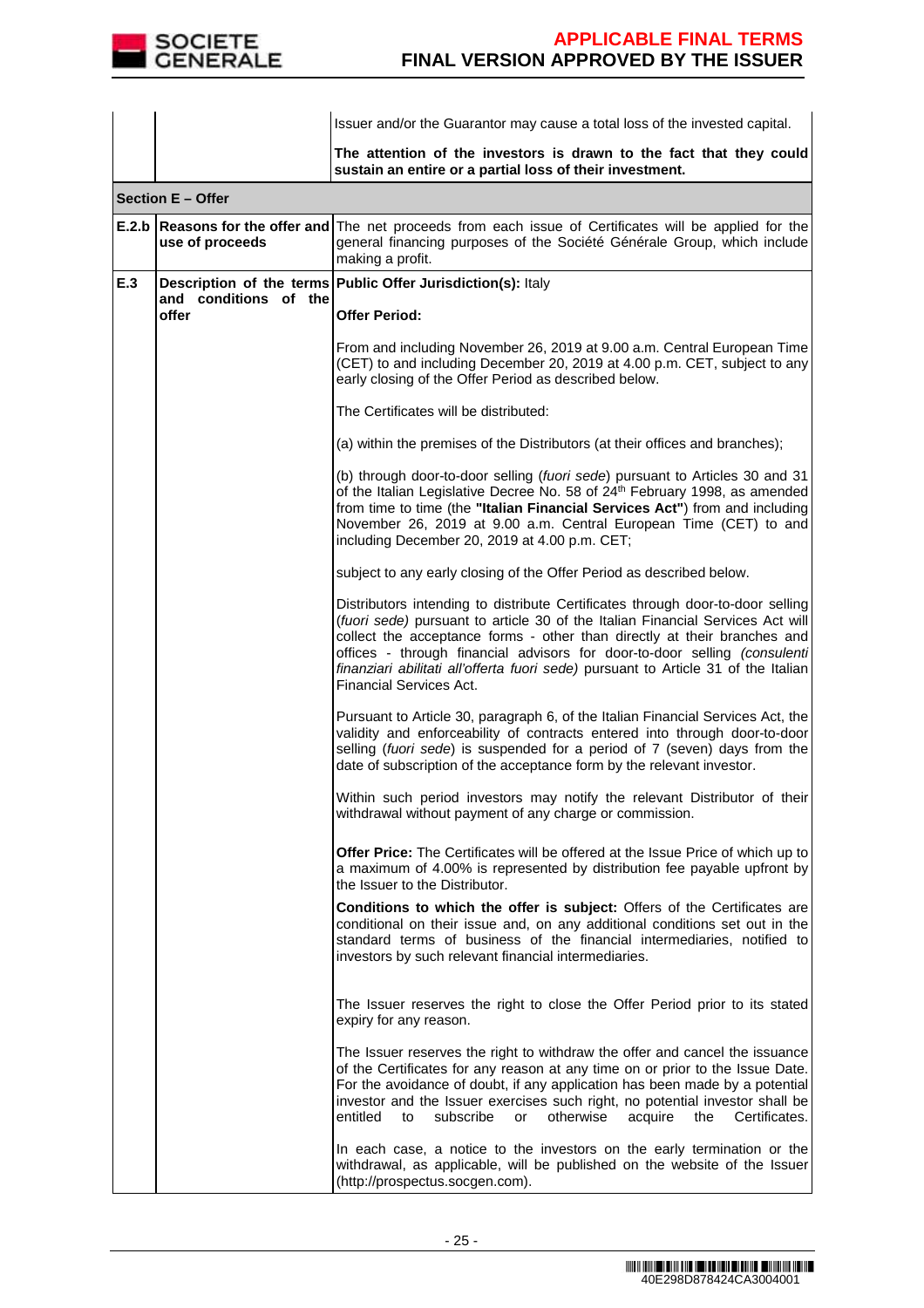

|     |                                                                                                             | rules, within the day immediately preceding the Issue Date. | The validity of the offer is subject to the condition that the decision of<br>admission to trading on EuroTLX is released by EuroTLX Sim S.p.A. by not<br>later than on the day immediately preceding the Issue Date; otherwise, the<br>offer will be deemed withdrawn and the issuance cancelled. The Issuer<br>undertakes to file the relevant application with EuroTLX Sim S.p.A. in due<br>time to allow EuroTLX Sim S.p.A. to release a decision, according to its                                                                                                                                                                                                                                                               |
|-----|-------------------------------------------------------------------------------------------------------------|-------------------------------------------------------------|---------------------------------------------------------------------------------------------------------------------------------------------------------------------------------------------------------------------------------------------------------------------------------------------------------------------------------------------------------------------------------------------------------------------------------------------------------------------------------------------------------------------------------------------------------------------------------------------------------------------------------------------------------------------------------------------------------------------------------------|
|     |                                                                                                             | <b>Issue Price:</b>                                         | EUR 100 per Certificate of EUR 100<br>Specified Denomination                                                                                                                                                                                                                                                                                                                                                                                                                                                                                                                                                                                                                                                                          |
| E.4 | Description of any<br>interest that is material<br>to the issue/offer<br>including conflicting<br>interests | material to the offer.                                      | Save for fees, if any, payable to the Dealer, and so far as the Issuer is<br>aware, no person involved in the issue of the Certificates has an interest                                                                                                                                                                                                                                                                                                                                                                                                                                                                                                                                                                               |
|     |                                                                                                             | of business.                                                | The Dealer and its affiliates have engaged, and may in the future engage, in<br>investment banking and/or commercial banking transactions with, and may<br>perform other services for, the Issuer and its affiliates in the ordinary course                                                                                                                                                                                                                                                                                                                                                                                                                                                                                           |
|     |                                                                                                             |                                                             | Société Générale will ensure the roles of provider of hedging instruments to<br>the Issuer of the Certificates and Calculation Agent of the Certificates.                                                                                                                                                                                                                                                                                                                                                                                                                                                                                                                                                                             |
|     |                                                                                                             | excluded.                                                   | The possibility of conflicts of interest between the different roles of Société<br>Générale on one hand, and between those of Société Générale in these<br>roles and those of the Certificateholders on the other hand cannot be                                                                                                                                                                                                                                                                                                                                                                                                                                                                                                      |
|     |                                                                                                             | of the Certificateholders.                                  | Furthermore, given the banking activities of Société Générale, conflicts may<br>arise between the interests of Société Générale acting in these capacities<br>(including business relationship with the issuers of the financial instruments<br>being underlyings of the Certificates or possession of non public information<br>in relation with them) and those of the Certificateholders. Finally, the<br>activities of Société Générale on the underlying financial instrument(s), on<br>its proprietary account or on behalf of its customers, or the establishment of<br>hedging transactions, may also have an impact on the price of these<br>instruments and their liquidity, and thus may be in conflict with the interests |
| E.7 | <b>Estimated expenses</b><br>charged to the investor<br>by the Issuer or the<br>offeror                     | the offeror.                                                | Not Applicable. No expenses are charged to the investor by the Issuer or                                                                                                                                                                                                                                                                                                                                                                                                                                                                                                                                                                                                                                                              |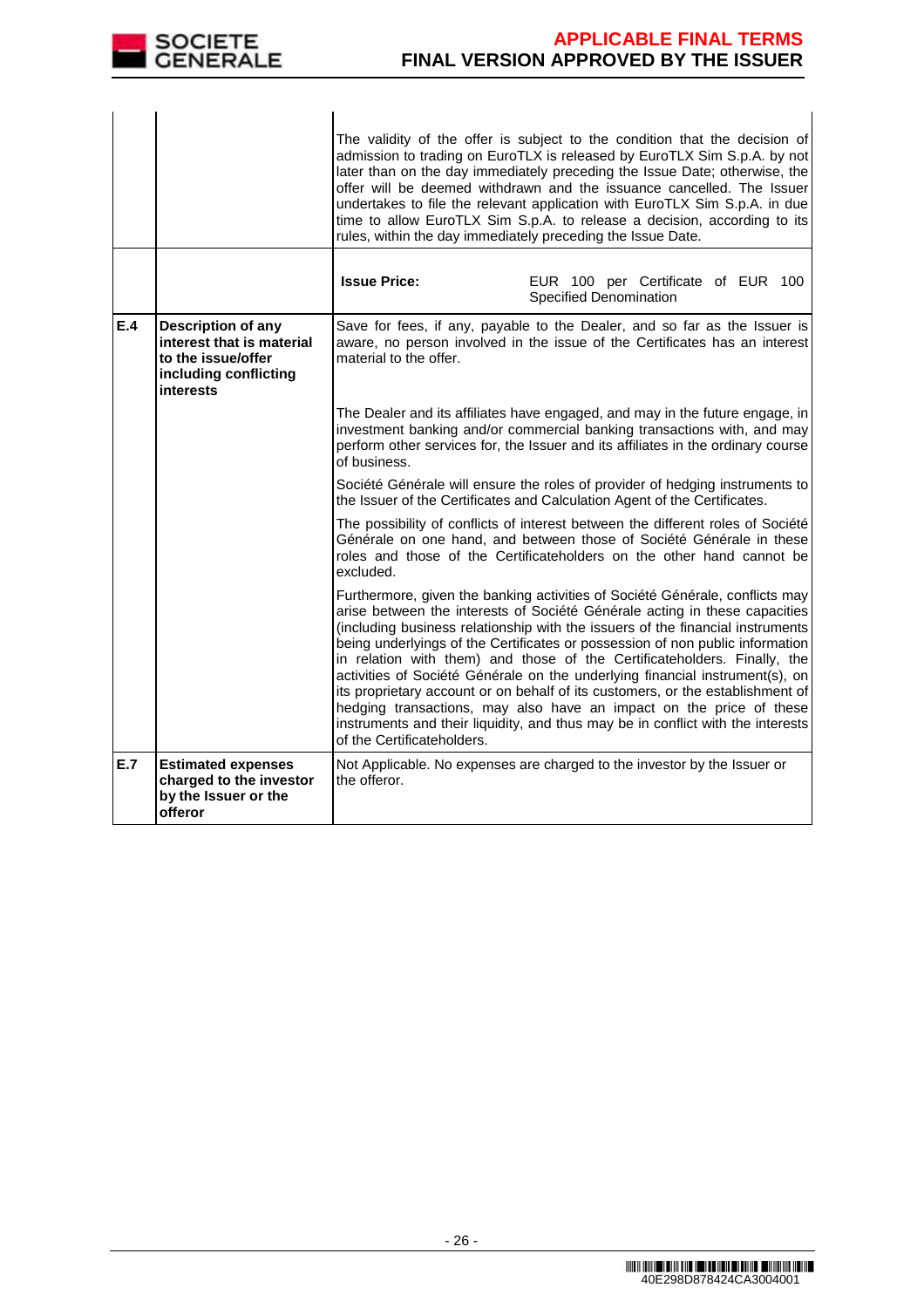

## **NOTA DI SINTESI SPECIFICA PER L'EMISSIONE**

Le Note di Sintesi sono composte da requisiti informativi noti come **Elementi**, la cui comunicazione è prevista dall'Allegato XXII del Regolamento (CE) della Commissione n. 809/2004, come successivamente modificato. Tali elementi sono riportati in successione numerata nelle Sezioni  $A - E(A.1 - E.7)$ .

La presente nota di sintesi contiene tutti gli Elementi che devono essere riportati in una nota di sintesi relativa a questa tipologia di valori mobiliari e di Emittente. Dato che l'inserimento di alcuni Elementi non è obbligatorio, potrebbero verificarsi dei salti nella sequenza numerica degli Elementi.

Anche nel caso in cui un Elemento debba essere inserito nella nota di sintesi in virtù della tipologia di valore mobiliare e di Emittente, è possibile che nessuna informazione rilevante possa essere fornita in relazione a tale Elemento. In tal caso, la nota di sintesi conterrà una breve descrizione dell'Elemento assieme alla dicitura "Non Applicabile".

|     | Sezione A - Introduzione e avvertenze          |                                                                                                                                                                                                                                                                                                                                                                                                                                                                                                                                                                                                                                                      |
|-----|------------------------------------------------|------------------------------------------------------------------------------------------------------------------------------------------------------------------------------------------------------------------------------------------------------------------------------------------------------------------------------------------------------------------------------------------------------------------------------------------------------------------------------------------------------------------------------------------------------------------------------------------------------------------------------------------------------|
| A.1 | Avvertenza                                     | La presente nota di sintesi deve essere letta come introduzione al Prospetto<br>di Base.                                                                                                                                                                                                                                                                                                                                                                                                                                                                                                                                                             |
|     |                                                | Qualsivoglia decisione da parte dell'investitore in merito all'investimento nei<br>Certificati deve basarsi su una valutazione del Prospetto di Base nel suo<br>complesso.                                                                                                                                                                                                                                                                                                                                                                                                                                                                           |
|     |                                                | Qualora sia proposto un ricorso dinanzi all'autorità giudiziaria in merito alle<br>informazioni contenute nel Prospetto di Base e nelle Condizioni Definitive<br>applicabili, il ricorrente potrebbe essere tenuto a sostenere i costi della<br>traduzione del Prospetto di Base prima dell'avvio del procedimento, ai sensi<br>della legislazione nazionale degli Stati Membri.                                                                                                                                                                                                                                                                     |
|     |                                                | Nessun soggetto che ha provveduto alla predisposizione della presente<br>nota di sintesi, compresa l'eventuale traduzione, potrà essere ritenuto<br>responsabile civilmente, salvo che questa risulti fuorviante, imprecisa o<br>incoerente se letta congiuntamente alle altre parti del Prospetto di Base, o<br>non offra, se letta congiuntamente alle altre parti del presente Prospetto di<br>Base, informazioni essenziali volte ad agevolare la decisione dell'investitore<br>di investire nei Certificati.                                                                                                                                    |
| A.2 | Consenso all'utilizzo del<br>Prospetto di Base | L'Emittente acconsente all'utilizzo del presente Prospetto di Base in<br>relazione alla rivendita o al collocamento dei Certificati nel caso in cui sia<br>richiesta la pubblicazione di un prospetto ai sensi delle Direttiva Prospetti<br>(una Offerta Non Esente) subordinatamente alle seguenti condizioni:                                                                                                                                                                                                                                                                                                                                      |
|     |                                                | - il consenso è valido solamente durante il periodo di offerta dal<br>26/11/2019 al 20/12/2019 e, in relazione ai Certificati collocati in Italia<br>attraverso "offerta fuori sede", dal 26/11/2019 al 20/12/2019 (il Periodo<br>d'Offerta);                                                                                                                                                                                                                                                                                                                                                                                                        |
|     |                                                | - il consenso fornito dall'Emittente all'utilizzo del Prospetto di Base ai fini<br>dell'effettuazione dell'Offerta Non Esente è un consenso individuale (un<br>Consenso Individuale) relativo a Deutsche Bank SpA, Piazza del<br>Calendario 3, 20126 Milano (l'Offerente Autorizzato Iniziale e il<br>Collocatore) e, qualora l'Emittente nomini uno o più intermediari finanziari<br>aggiuntivi successivamente al 22/11/2019 pubblicando i loro dati sul suo sito<br>web all'indirizzo http://.prospectus.socgen.com, a ciascun intermediario.<br>finanziario i cui dati siano stati pubblicati (ciascuno un Offerente<br>Autorizzato Aggiuntivo); |
|     |                                                | - il consenso si applica esclusivamente all'utilizzo del presente Prospetto di<br>Base ai fini delle Offerte Non Esenti di Certificati in Italia.                                                                                                                                                                                                                                                                                                                                                                                                                                                                                                    |
|     |                                                | Le informazioni relative alle condizioni dell'Offerta Non Esente                                                                                                                                                                                                                                                                                                                                                                                                                                                                                                                                                                                     |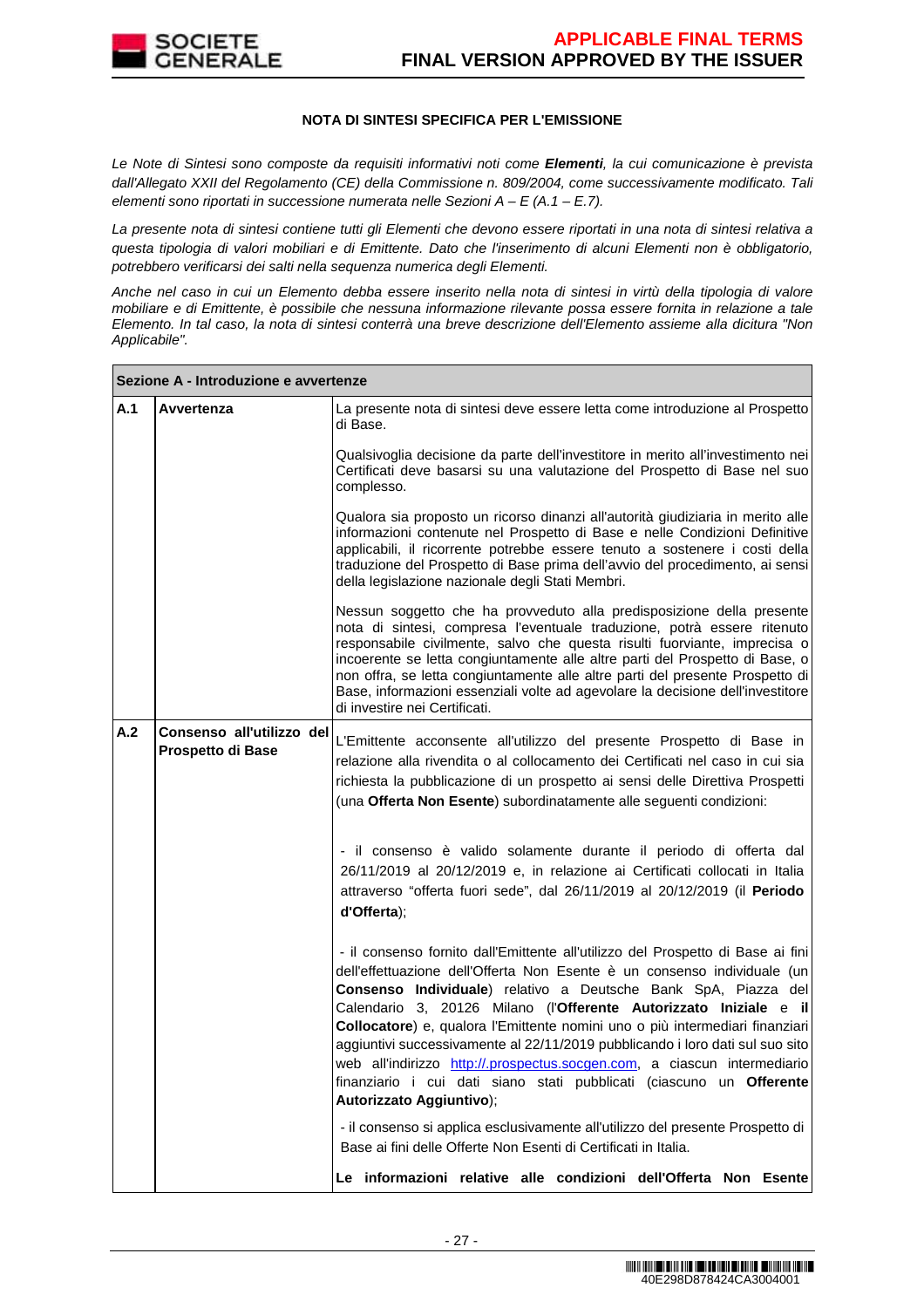

|             |                                                                                                                                                        |                                                                                                                                                                                                                                                                                                                                                                                                                                                                                                                                                                                  | saranno fornite agli investitori da qualunque Offerente Autorizzato<br>Iniziale nella giurisdizione in cui sarà effettuata l'offerta.               |                                                                |                                                                                 |                                                                |  |
|-------------|--------------------------------------------------------------------------------------------------------------------------------------------------------|----------------------------------------------------------------------------------------------------------------------------------------------------------------------------------------------------------------------------------------------------------------------------------------------------------------------------------------------------------------------------------------------------------------------------------------------------------------------------------------------------------------------------------------------------------------------------------|-----------------------------------------------------------------------------------------------------------------------------------------------------|----------------------------------------------------------------|---------------------------------------------------------------------------------|----------------------------------------------------------------|--|
|             | Sezione B - Emittente e Garante                                                                                                                        |                                                                                                                                                                                                                                                                                                                                                                                                                                                                                                                                                                                  |                                                                                                                                                     |                                                                |                                                                                 |                                                                |  |
| B.1         | Ragione<br>sociale e<br>denominazi<br>one<br>commercial<br>е<br>dell'emitten<br>te                                                                     | SG Issuer (o l'Emittente)                                                                                                                                                                                                                                                                                                                                                                                                                                                                                                                                                        |                                                                                                                                                     |                                                                |                                                                                 |                                                                |  |
| B.2         | forma<br>giuridica,<br>legislazione                                                                                                                    |                                                                                                                                                                                                                                                                                                                                                                                                                                                                                                                                                                                  | Sede legale, Domicilio: 16, Boulevard Royal, L-2449, Lussemburgo.<br>Forma giuridica: Società a responsabilità limitata pubblica (société anonyme). |                                                                |                                                                                 |                                                                |  |
|             | e paese di<br>costituzion<br>е                                                                                                                         |                                                                                                                                                                                                                                                                                                                                                                                                                                                                                                                                                                                  | Legislazione di riferimento dell'Emittente: Diritto lussemburghese<br>Paese di costituzione: Lussemburgo.                                           |                                                                |                                                                                 |                                                                |  |
| B.4b        | Tendenze<br>note<br>suscettibili<br>di influire<br>sull'emitten<br>te e sui<br>settori in<br>cui opera                                                 | Nel corso del 2019, l'Emittente prevede di proseguire la propria attività in conformità al<br>proprio oggetto sociale.                                                                                                                                                                                                                                                                                                                                                                                                                                                           |                                                                                                                                                     |                                                                |                                                                                 |                                                                |  |
| B.5         | del gruppo<br>e della<br>posizione<br>dell'emitten<br>te<br>all'interno<br>del gruppo                                                                  | Descrizione   Il Gruppo Société Générale (il Gruppo) offre una vasta gamma di servizi di consulenza e<br>soluzioni finanziarie su misura destinate a clienti privati, grandi aziende e investitori<br>istituzionali. Il Gruppo si basa su tre attività core complementari:<br>• Retail Banking in Francia;<br>• International Retail Banking, Financial Services and Insurance; e<br>• Corporate and Investment Banking, Private Banking, Asset and Wealth Management e<br>Securities Services.<br>L'Emittente è una controllata del Gruppo e non ha alcuna società controllata. |                                                                                                                                                     |                                                                |                                                                                 |                                                                |  |
| <b>B.9</b>  | Previsioni o<br>stime<br>relative agli<br>utili<br>dell'emitten<br>te                                                                                  | Non Applicabile. L'Emittente non fornisce alcuna previsione o stima in relazione agli utili.                                                                                                                                                                                                                                                                                                                                                                                                                                                                                     |                                                                                                                                                     |                                                                |                                                                                 |                                                                |  |
| <b>B.10</b> | Natura di<br>eventuali<br>riserve<br>espresse<br>nella<br>relazione<br>della<br>società di<br>revisione in<br>merito ai<br>dati storico-<br>finanziari | Non Applicabile. Le relazioni della società di revisione non contengono alcuna riserva.                                                                                                                                                                                                                                                                                                                                                                                                                                                                                          |                                                                                                                                                     |                                                                |                                                                                 |                                                                |  |
| <b>B.12</b> | Principali<br>dati storico-<br>finanziari<br>selezionati<br>relativi<br>all'emittente                                                                  | (in migliaia<br>di EUR)                                                                                                                                                                                                                                                                                                                                                                                                                                                                                                                                                          | Primo<br><b>Semestre</b><br>30.06.2019<br>(non<br>sottoposto a<br>revisione)                                                                        | Anno<br>terminato<br>31.12.2018<br>(sottoposto<br>a revisione) | Primo<br><b>Semestre</b><br>30.06.2018<br>(non<br>sottoposto<br>а<br>revisione) | Anno<br>terminato<br>31.12.2017<br>(sottoposto<br>a revisione) |  |
|             |                                                                                                                                                        | <b>Reddito</b>                                                                                                                                                                                                                                                                                                                                                                                                                                                                                                                                                                   |                                                                                                                                                     | 68.302                                                         |                                                                                 | 92.353                                                         |  |
|             |                                                                                                                                                        |                                                                                                                                                                                                                                                                                                                                                                                                                                                                                                                                                                                  |                                                                                                                                                     |                                                                |                                                                                 |                                                                |  |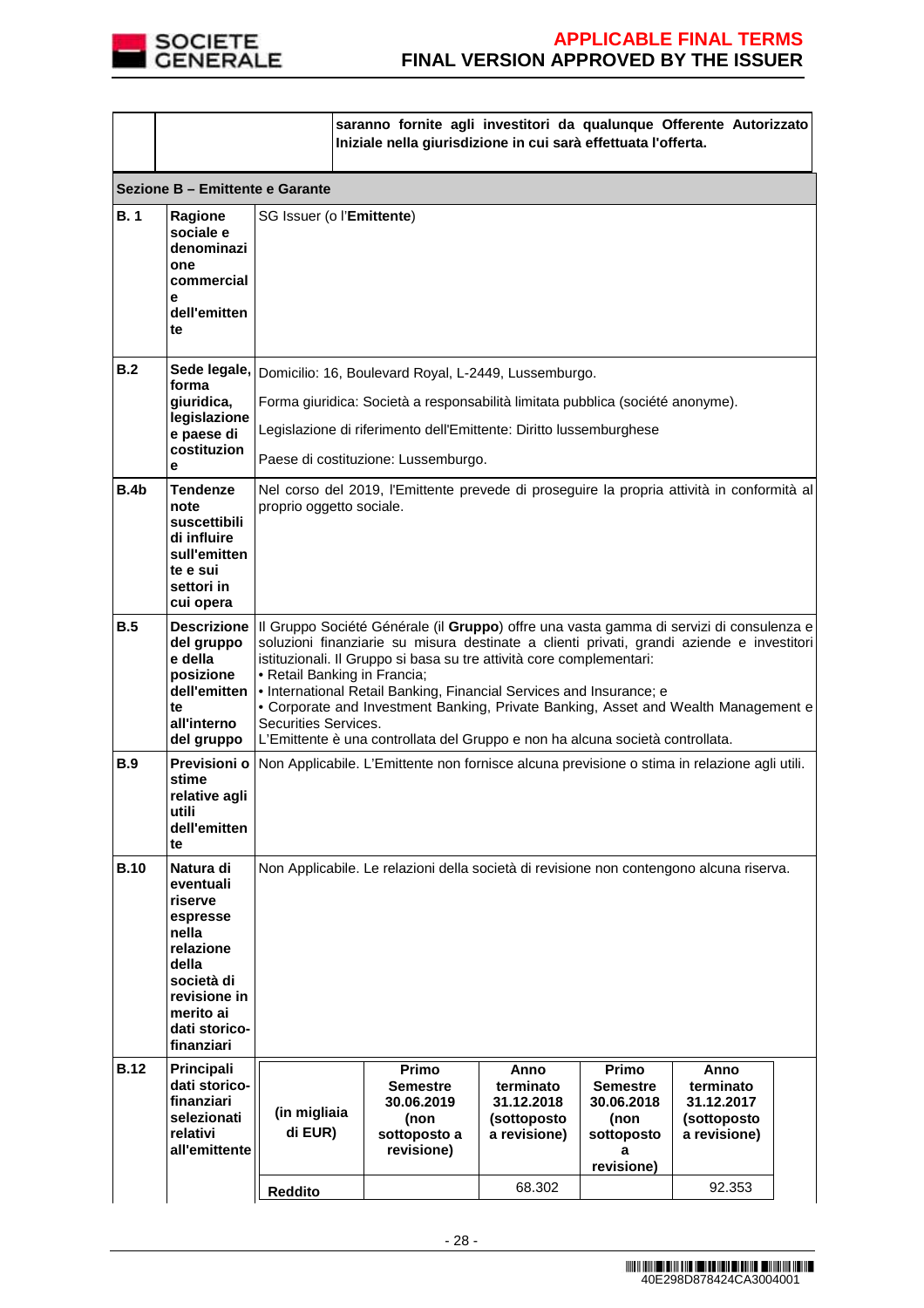

|             |                                                                                                                                                                                                                                      | Complessivo                       | 33.557                                                                                                                                                                            |            | 29.760         |            |  |
|-------------|--------------------------------------------------------------------------------------------------------------------------------------------------------------------------------------------------------------------------------------|-----------------------------------|-----------------------------------------------------------------------------------------------------------------------------------------------------------------------------------|------------|----------------|------------|--|
|             |                                                                                                                                                                                                                                      | <b>Utile</b><br>ante<br>imposte   | 350                                                                                                                                                                               | 251        | 148            | 105        |  |
|             |                                                                                                                                                                                                                                      | <b>Reddito</b><br>di<br>esercizio | 263                                                                                                                                                                               | 187        | 126            | 78         |  |
|             |                                                                                                                                                                                                                                      | <b>Totale</b><br>attivo           | 55.465.073                                                                                                                                                                        | 49.363.650 | 49.149.8<br>60 | 48.026.909 |  |
|             | <b>Dichiarazio</b><br>ne relativa<br>all'assenza<br>di<br>cambiamen<br>ti<br>sostanzial-<br>mente<br>pregiudizie<br>voli delle<br>prospettive<br>dell'emitten<br>te dalla data<br>di<br>pubblicazio<br>ne<br>dell'ultimo<br>bilancio |                                   | Non si sono verificati cambiamenti sostanzialmente pregiudizievoli delle prospettive<br>dell'Emittente dalla data del 31 dicembre 2018.                                           |            |                |            |  |
|             | certificato<br>ti<br>significativi<br>relativi alla<br>situazione<br>finanziaria<br>$\mathbf{o}$<br>commercial<br>е<br>dell'Emitten<br>te<br>successivi<br>al periodo<br>cui si<br>riferiscono i<br>dati storico-<br>finanziari      |                                   | Cambiamen Non applicabile. Non si è verificato alcun cambiamento rilevante nella posizione<br>finanziaria o di negoziazione dell'Emittente successivamente al 30 giugno 2019.     |            |                |            |  |
| <b>B.13</b> | <b>Eventi</b><br>recenti<br>relativi<br>all'emittente<br>che<br>rilevano, in<br>misura<br>sostanziale,<br>ai fini della<br>valutazione<br>della<br>solvibilità<br>dell'Emitten<br>te                                                 |                                   | Non Applicabile. Non si sono verificati eventi recenti relativi all'Emittente che rilevano, in<br>misura sostanziale, ai fini della valutazione della solvibilità dell'Emittente. |            |                |            |  |
| <b>B.14</b> | <b>Dichiarazio</b><br>ne in ordine<br>alla                                                                                                                                                                                           | all'Elemento B.5 che precede.     | Per le informazioni sulla posizione dell'Emittente all'interno del Gruppo si rimanda                                                                                              |            |                |            |  |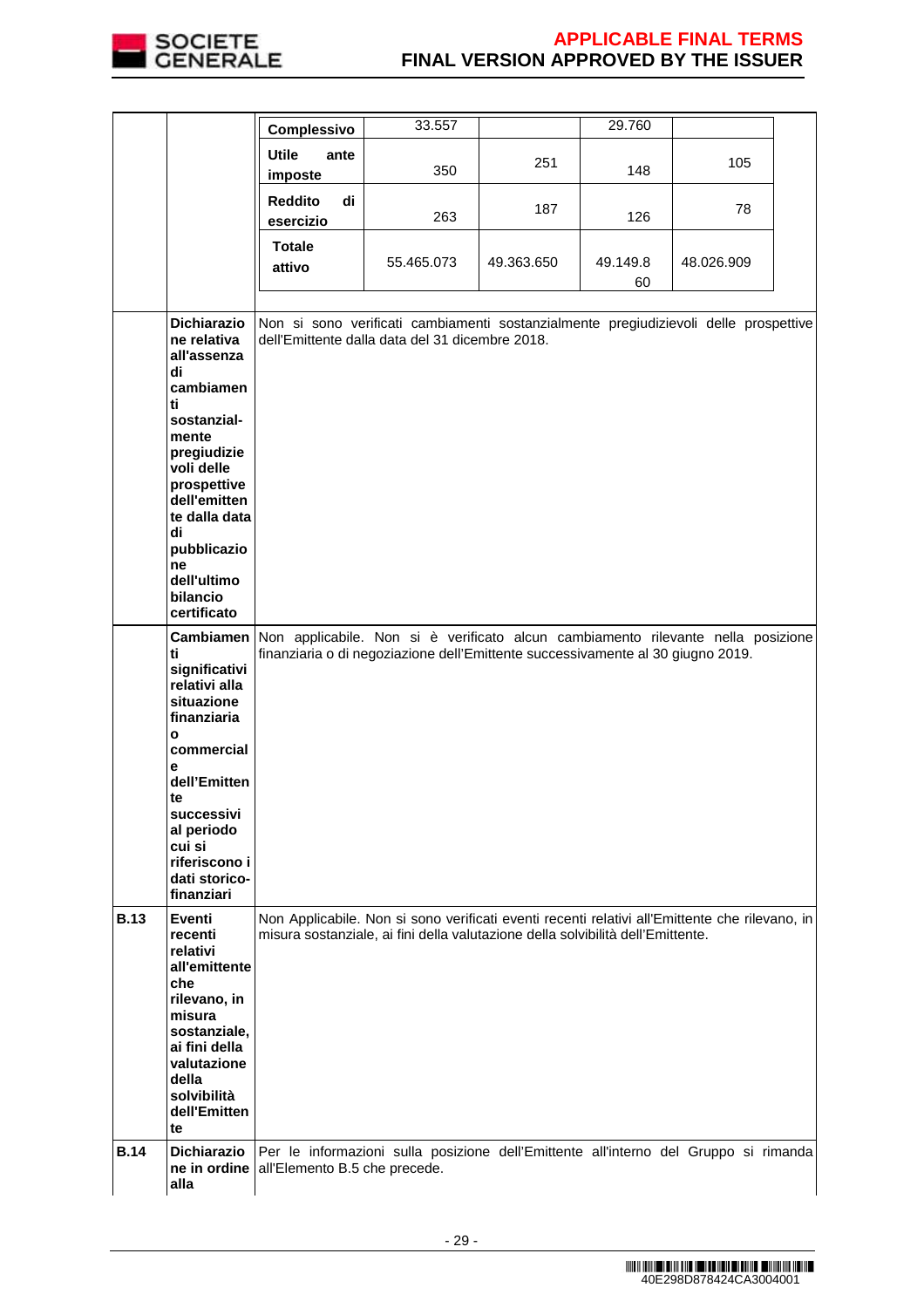

|             | dipendenza<br>dell'emitten<br>te da altre<br>entità del<br>gruppo                                                                                                                                                                             | All'interno del Gruppo, SG Issuer fa capo a Société Générale Bank & Trust.                                                                                                                                                                                                                                                                                                                                                                                                                                                                                                                                                                                                                                                                                                                                                                                                                                                                                                                                                                                                                                                                                                  |  |
|-------------|-----------------------------------------------------------------------------------------------------------------------------------------------------------------------------------------------------------------------------------------------|-----------------------------------------------------------------------------------------------------------------------------------------------------------------------------------------------------------------------------------------------------------------------------------------------------------------------------------------------------------------------------------------------------------------------------------------------------------------------------------------------------------------------------------------------------------------------------------------------------------------------------------------------------------------------------------------------------------------------------------------------------------------------------------------------------------------------------------------------------------------------------------------------------------------------------------------------------------------------------------------------------------------------------------------------------------------------------------------------------------------------------------------------------------------------------|--|
| <b>B.15</b> | <b>Descrizioni</b><br>principali<br>dell'emitten<br>te                                                                                                                                                                                        | Le attività principali di SG Issuer sono rappresentate dalla raccolta di fondi tramite<br>delle attività l'emissione di warrant e titoli di debito destinati al collocamento presso clienti istituzionali<br>o retail tramite collocatori associati a Société Générale. I fondi derivanti all'emissione di<br>tali titoli di debito vengono quindi concessi in prestito a Société Générale ed altri membri<br>del Gruppo.                                                                                                                                                                                                                                                                                                                                                                                                                                                                                                                                                                                                                                                                                                                                                   |  |
| <b>B.16</b> | Per quanto<br>a<br>conoscenza<br>dell'emitten<br>te, soggetto<br>da cui<br>l'emittente è<br>controllato<br>$\mathbf{o}$<br>partecipato,<br>direttament<br>e o<br>indirettame<br>nte, e<br>descrizione<br>della natura<br>di tale<br>controllo | SG Issuer è una società controllata al 100 % da Société Générale Bank & Trust S.A., che<br>è a sua volta un'entità interamente controllata da Société Générale e interamente<br>consolidata.                                                                                                                                                                                                                                                                                                                                                                                                                                                                                                                                                                                                                                                                                                                                                                                                                                                                                                                                                                                |  |
| <b>B.18</b> | Natura e<br>ambito<br>della<br>garanzia                                                                                                                                                                                                       | I Certificati sono garantiti incondizionatamente e irrevocabilmente da Société Générale (il<br>Garante) ai sensi della garanzia disciplinata dal diritto francese e rilasciata in data 14<br>giugno 2019 (la Garanzia).<br>La Garanzia costituisce un'obbligazione diretta, incondizionata, non garantita e non<br>subordinata del Garante, con il rango di obbligazione senior preferred di cui all'articolo L.<br>613-30-3-l-3° del Codice e sarà almeno pari passu rispetto a tutte le altre obbligazioni,<br>esistenti e future, dirette, incondizionate, non garantite e senior preferred del Garante, ivi<br>comprese quelle relative ai depositi.<br>Qualsiasi riferimento a somme o importi pagabili dall'Emittente, garantiti dal Garante ai<br>sensi della Garanzia, dovrà essere rivolto a somme e/o importi direttamente ridotti, e/o in<br>caso di conversione in equity, ridotte dell'importo di tale conversione, e/o altrimenti<br>modificati di volta in volta in seguito all'applicazione del potere di bail-in di qualsivoglia<br>autorità pertinente ai sensi della direttiva 2014/59/UE del Parlamento Europeo e del<br>Consiglio dell'Unione Europea. |  |
| <b>B.19</b> | i relative al<br>garante<br>come se<br>questi<br>fosse<br>l'emittente<br>del<br>medesimo<br>tipo di titoli<br>oggetto<br>della<br>garanzia                                                                                                    | Informazion Le informazioni in merito a Société Générale come se questa fosse l'Emittente del<br>medesimo tipo di Certificati oggetto della Garanzia sono di seguito riportate in conformità<br>a quanto previsto rispettivamente agli Elementi B.19 / B.1, B.19 / B.2, B.19 / B.4b, B.19 /<br>B.5, B.19 / B.9, B.19 / B.10, B.19 / B.12, B.19 / B.13, B.19 / B.14, B.19 / B.15, B.19 / B.6:                                                                                                                                                                                                                                                                                                                                                                                                                                                                                                                                                                                                                                                                                                                                                                                |  |
|             |                                                                                                                                                                                                                                               | B.19/B.1: Ragione sociale e denominazione commerciale del garante<br>Société Générale<br>B.19/B.2: Sede legale, forma giuridica, legislazione e paese di costituzione                                                                                                                                                                                                                                                                                                                                                                                                                                                                                                                                                                                                                                                                                                                                                                                                                                                                                                                                                                                                       |  |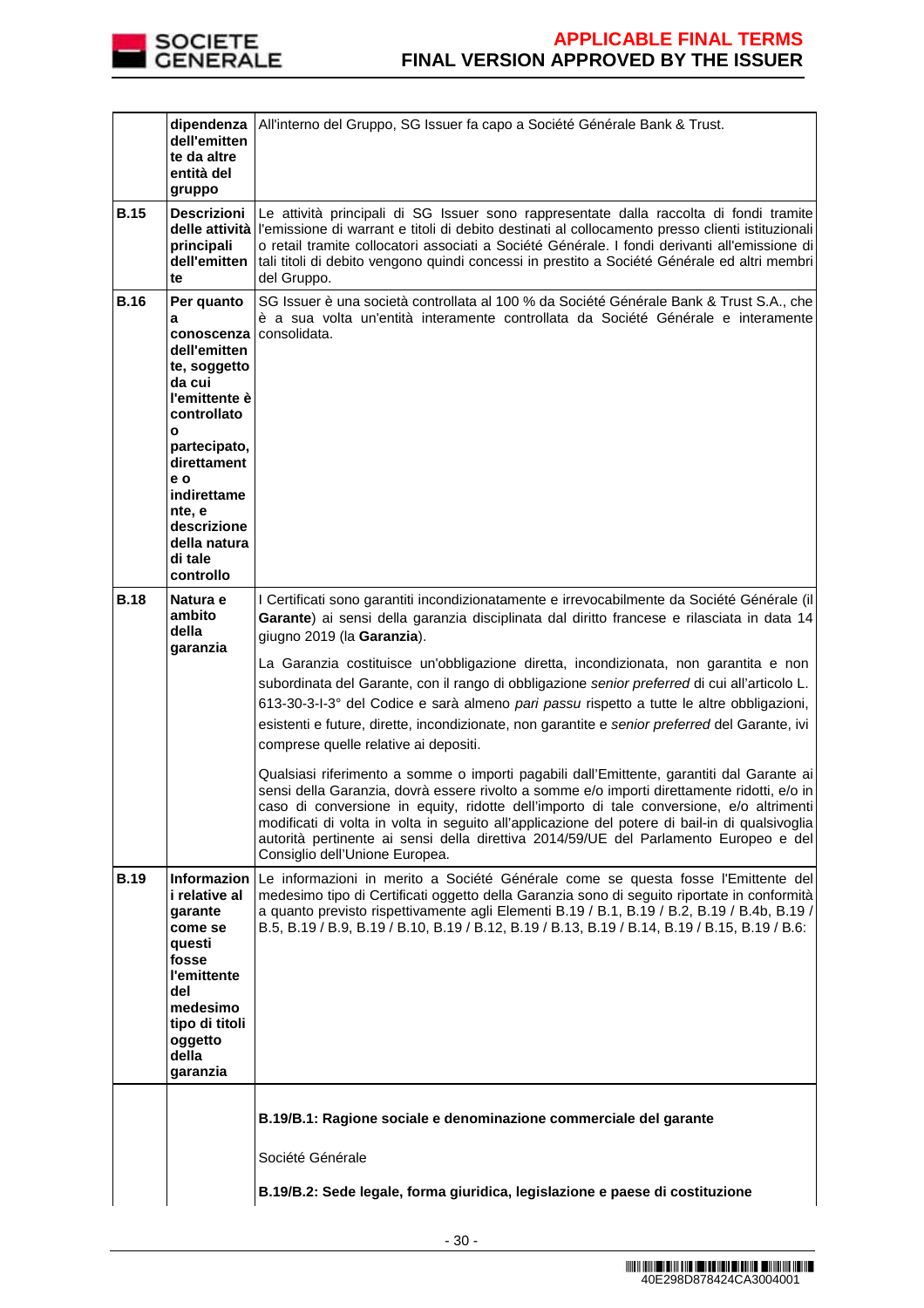

Sede legale: 29, boulevard Haussmann, 75009 Parigi, Francia. Forma giuridica: Società per azioni a responsabilità limitata pubblica (société anonyme). Legislazione di riferimento dell'Emittente: diritto francese. Paese di costituzione: Francia. **B.19/B.4b: Tendenze note suscettibili di influire sul garante e sui settori in cui opera**  Société Générale continua ad essere soggetta ai consueti rischi ed ai rischi inerenti alla propria attività. Nonostante in molte delle economie avanzate si sia registrata una gradita ripresa del PIL del primo trimestre del 2019, la maggior parte dei segnali indicano ancora un rallentamento dell'economia mondiale, tra l'acuirsi delle tensioni tariffarie tra Stati Uniti e Cina, il perdurare dell'incertezza sulla Brexit e vari fattori di instabilità a livello nazionale. I mercati finanziari sono diventati più focalizzati sui rischi politici, in un contesto di preoccupazione per le prospettive di crescita. Non si possono escludere tensioni sui mercati legate alle incertezze citate, nonché un rallentamento più pronunciato degli investimenti, che a sua volta potrebbe provocare un rallentamento della crescita economica più pronunciato. Inoltre, il mercato petrolifero rimane altamente volatile. In un contesto di bassa inflazione e di segnali di lenta crescita, le banche centrali hanno adottato un tono più accomodante nei loro orientamenti prospettici. La politica di bilancio è destinata a diventare meno favorevole negli Stati Uniti nel 2020, ma dovrebbe rimanere favorevole in Cina. All'interno dell'area dell'euro, la politica di bilancio varia a seconda degli Stati membri. Per quanto riguarda l'evoluzione dei mercati finanziari, la proroga di sei mesi annunciata all'inizio di aprile per la Brexit aveva fornito una prima attenuazione dopo un difficile inizio del 2019, ma l'inasprimento delle tensioni commerciali nel mese di maggio, i timori di possibili interruzioni della catena di approvvigionamento tecnologico e le tensioni geopolitiche (ad esempio le sanzioni statunitensi contro l'Iran) hanno nuovamente minato la fiducia del mercato nel secondo trimestre dell'anno. Per quanto riguarda le peculiari prospettive delle principali economie mondiali: - La crescita degli Stati Uniti rimane dinamicamente trainata dai consumi privati e pubblici, ma nutriamo dubbi sulla tenuta di tale performance. Il venir meno degli stimoli fiscali a partire dalla metà del 2019 e il calo degli utili delle imprese - con il peggioramento dei margini con l'aumento dei dazi all'importazione e del costo del lavoro indebolirà l'economia in futuro. - L'attività economica nell'area dell'euro è sostenuta da consumi interni e mercati del lavoro solidi, ma la crescita dovrebbe rallentare nel 2019 e nel 2020 a fronte di un indebolimento delle esportazioni e di un calo degli investimenti. - L'economia del Regno Unito ha perso slancio a causa dell'incertezza della Brexit. - La crescita economica del Giappone ha registrato un'accelerazione nel primo trimestre del 2019, ma i consumi privati e la spesa in conto capitale sono ora in contrazione. - Di fronte al rischio di un forte rallentamento, la Cina si è impegnata in una politica di allentamento utilizzando un mix di misure fiscali e monetarie. - Le prospettive di crescita sono disomogenee tra i mercati emergenti. Mentre le condizioni finanziarie rimangono favorevoli, soprattutto a seguito del ridimensionamento delle aspettative di aumento dei tassi di crescita negli Stati Uniti, i mercati emergenti si trovano ad affrontare ingenti rimborsi del debito delle imprese nel 2019-2021 e sono ancora vulnerabili ai cambiamenti del clima dei mercati. Dal punto di vista normativo, il primo semestre del 2019 è stato caratterizzato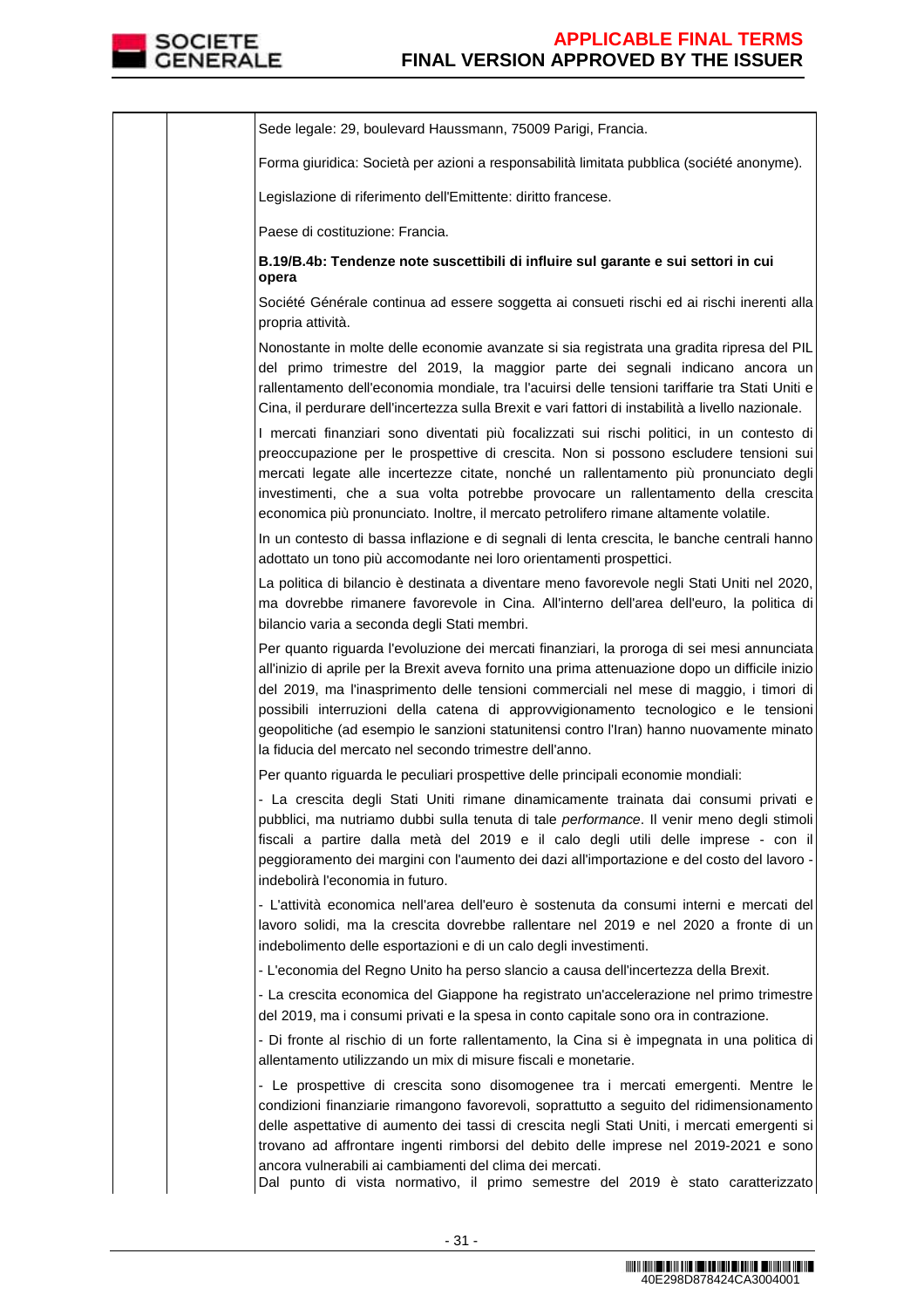

dall'adozione del pacchetto bancario CRR2/CRD5. Questo gruppo di testi è entrato in vigore il 27 giugno 2019. La maggior parte di tali disposizioni si applicheranno tra due anni, a partire da giugno 2021, ma alcune di esse, come il TLAC (Total Loss Absorbing Capacity), si applicheranno a partire dalla fine di giugno 2019. La direttiva CRD5, invece, si applicherà una volta recepita dal diritto francese, ricezione che dovrebbe avvenire, al più tardi, entro la fine del 2020. Tuttavia, il recepimento nel diritto europeo dell'accordo che completa le riforme di Basilea III non è ancora all'ordine del giorno per quanto riguarda le istituzioni legislative europee

**B.19/B.5**: **Descrizione del gruppo e della posizione del garante all'interno del gruppo**

Il Gruppo offre una vasta gamma di servizi di consulenza e soluzioni finanziarie su misura destinate a clienti privati, grandi aziende e investitori istituzionali. Il Gruppo si basa su tre attività core complementari:

• attività di Retail Banking in Francia;

• International Retail Banking, Financial Services and Insurance; e

• Corporate and Investment Banking, Private Banking, Asset and Wealth Management e Securities Services.

Société Générale è la capogruppo del Gruppo Société Générale.

**B.19/B.9: Previsioni o stime relative agli utili del garante** 

Non Applicabile. Il Garante non fornisce alcuna previsione o stima in relazione agli utili.

**B.19/B.10**: **Natura di eventuali riserve espresse nella relazione della società di revisione in merito ai dati storico-finanziari**

Non Applicabile. La relazione della società di revisione non contiene alcuna riserva.

**B.19/B.12: Principali dati storico-finanziari selezionati relativi al garante** 

|                                                                          | Primo<br>Semestre #<br>2019 (non<br>sottoposto a<br>revisione) | Primo<br>Semestre #<br>2018<br>(non<br>sottoposto a<br>revisione) | Anno<br>concluso il<br>31.12.2018(2)<br>(sottoposto a<br>revisione) | Anno<br>concluso il<br>31.12.2017<br>(sottoposto<br>a revisione) |
|--------------------------------------------------------------------------|----------------------------------------------------------------|-------------------------------------------------------------------|---------------------------------------------------------------------|------------------------------------------------------------------|
| <b>Risultati</b><br>$\sin$<br>milioni di EUR)                            |                                                                |                                                                   |                                                                     |                                                                  |
| Risultato<br>netto<br>delle<br>attività<br>bancarie                      | 12.475                                                         | 12.748                                                            | 25.205                                                              | 23.954                                                           |
| Reddito<br>Operativo                                                     | 2.838                                                          | 3.238                                                             | 6.269                                                               | 4.767                                                            |
| Risultato<br>netto<br>del<br>gruppo<br>sottostante <sup>(1)</sup>        | 2.332                                                          | 2.590                                                             | 4.468                                                               | 4.491                                                            |
| Risultato<br>netto<br>gruppo riportato                                   | 1.740                                                          | 2.127                                                             | 3.864                                                               | 2.806                                                            |
| Retail Banking in<br>Francia                                             | 590                                                            | 635                                                               | 1.237                                                               | 1.059                                                            |
| <b>International</b><br>Retail Banking &<br>Financial<br><b>Services</b> | 979                                                            | 970                                                               | 2.065                                                               | 1.939                                                            |
| Global<br>Banking<br>Investor<br>and<br>Solutions                        | 414                                                            | 673                                                               | 1.197                                                               | 1.593                                                            |
| Corporate Centre                                                         | (243)                                                          | (151)                                                             | (635)                                                               | (1.785)                                                          |
| Costo netto del<br>rischio                                               | (578)                                                          | (378)                                                             | (1.005)                                                             | (1.349)                                                          |
| <b>ROTE</b>                                                              | 9,1%                                                           | 11,0%                                                             | 9,7%                                                                | 9,6%                                                             |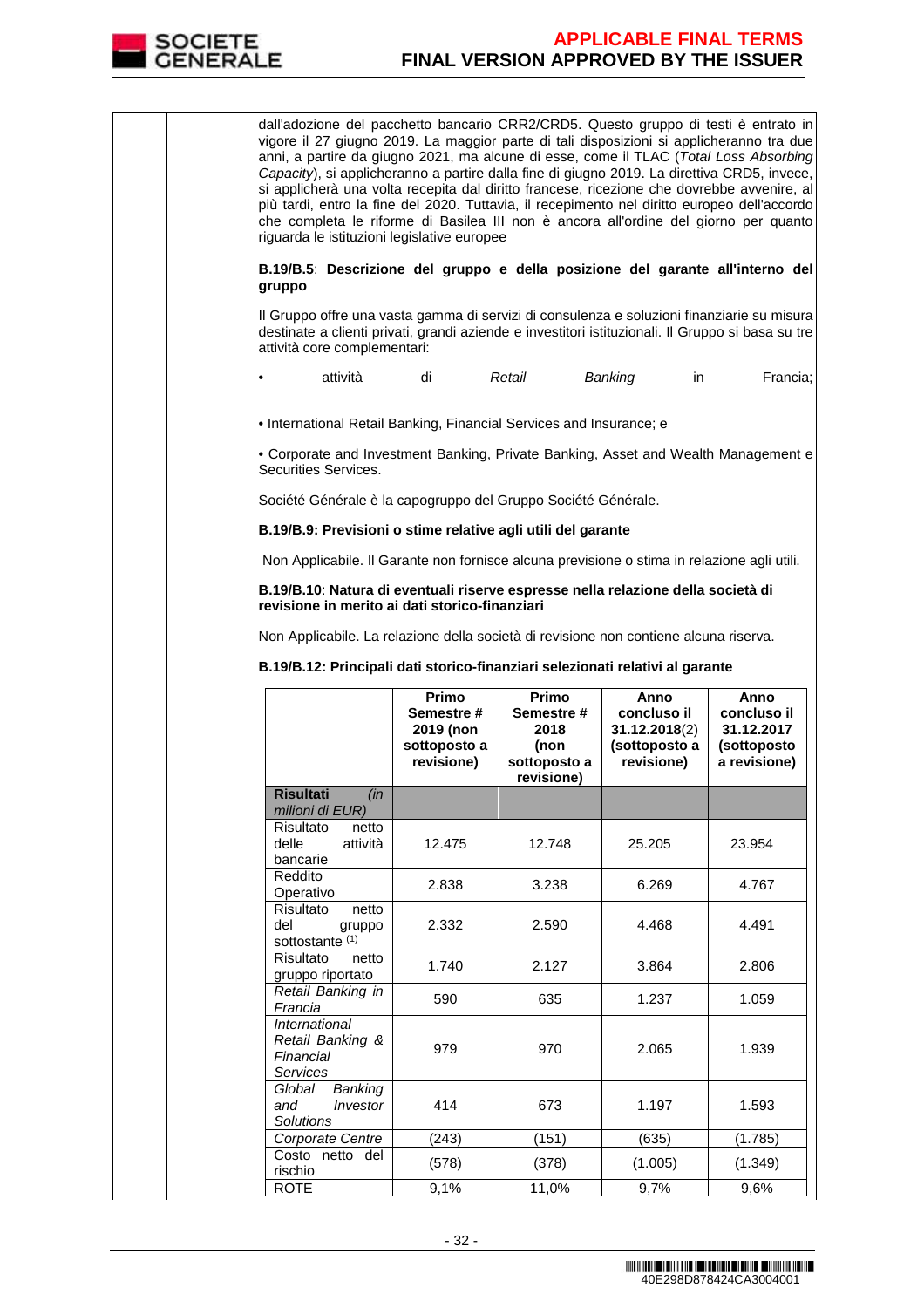

|  | sottostante ** (2)<br>Tier 1 Ratio **                                                                                                                                                                                                                                                                                                                                                                                                                                                                                                                                                                                                                                                                                                                                                                                                                                                                                                                                                                                                                                    | 14,8%                                            | 13,6%              | $13,7\%$ (3)                                                                                                                                                                                                                                | 13,8%                     |
|--|--------------------------------------------------------------------------------------------------------------------------------------------------------------------------------------------------------------------------------------------------------------------------------------------------------------------------------------------------------------------------------------------------------------------------------------------------------------------------------------------------------------------------------------------------------------------------------------------------------------------------------------------------------------------------------------------------------------------------------------------------------------------------------------------------------------------------------------------------------------------------------------------------------------------------------------------------------------------------------------------------------------------------------------------------------------------------|--------------------------------------------------|--------------------|---------------------------------------------------------------------------------------------------------------------------------------------------------------------------------------------------------------------------------------------|---------------------------|
|  | <b>Rendiconto</b>                                                                                                                                                                                                                                                                                                                                                                                                                                                                                                                                                                                                                                                                                                                                                                                                                                                                                                                                                                                                                                                        |                                                  |                    |                                                                                                                                                                                                                                             |                           |
|  | finanziario (in                                                                                                                                                                                                                                                                                                                                                                                                                                                                                                                                                                                                                                                                                                                                                                                                                                                                                                                                                                                                                                                          |                                                  |                    |                                                                                                                                                                                                                                             |                           |
|  | milioni di EUR)                                                                                                                                                                                                                                                                                                                                                                                                                                                                                                                                                                                                                                                                                                                                                                                                                                                                                                                                                                                                                                                          |                                                  |                    |                                                                                                                                                                                                                                             |                           |
|  | Flussi netti in<br>entrata (uscita)                                                                                                                                                                                                                                                                                                                                                                                                                                                                                                                                                                                                                                                                                                                                                                                                                                                                                                                                                                                                                                      |                                                  |                    |                                                                                                                                                                                                                                             |                           |
|  | delle disponibilità                                                                                                                                                                                                                                                                                                                                                                                                                                                                                                                                                                                                                                                                                                                                                                                                                                                                                                                                                                                                                                                      | 2839                                             | (29832)            | (17617)                                                                                                                                                                                                                                     | 18 0 23                   |
|  | liquide e mezzi                                                                                                                                                                                                                                                                                                                                                                                                                                                                                                                                                                                                                                                                                                                                                                                                                                                                                                                                                                                                                                                          |                                                  |                    |                                                                                                                                                                                                                                             |                           |
|  | equivalenti                                                                                                                                                                                                                                                                                                                                                                                                                                                                                                                                                                                                                                                                                                                                                                                                                                                                                                                                                                                                                                                              |                                                  |                    |                                                                                                                                                                                                                                             |                           |
|  |                                                                                                                                                                                                                                                                                                                                                                                                                                                                                                                                                                                                                                                                                                                                                                                                                                                                                                                                                                                                                                                                          | Primo                                            | Primo              | Anno                                                                                                                                                                                                                                        |                           |
|  |                                                                                                                                                                                                                                                                                                                                                                                                                                                                                                                                                                                                                                                                                                                                                                                                                                                                                                                                                                                                                                                                          | Semestre#<br>2019 (non                           | Semestre #<br>2018 | concluso il<br>31.12.2018(2)                                                                                                                                                                                                                | 1/01/2018*<br>(sottoposto |
|  |                                                                                                                                                                                                                                                                                                                                                                                                                                                                                                                                                                                                                                                                                                                                                                                                                                                                                                                                                                                                                                                                          | sottoposto a                                     | (non               | (sottoposto a                                                                                                                                                                                                                               | a revisione)              |
|  |                                                                                                                                                                                                                                                                                                                                                                                                                                                                                                                                                                                                                                                                                                                                                                                                                                                                                                                                                                                                                                                                          | revisione)                                       | sottoposto a       | revisione)                                                                                                                                                                                                                                  |                           |
|  |                                                                                                                                                                                                                                                                                                                                                                                                                                                                                                                                                                                                                                                                                                                                                                                                                                                                                                                                                                                                                                                                          |                                                  | revisione)         |                                                                                                                                                                                                                                             |                           |
|  | Attivo (in miliardi<br>$di$ EUR)                                                                                                                                                                                                                                                                                                                                                                                                                                                                                                                                                                                                                                                                                                                                                                                                                                                                                                                                                                                                                                         |                                                  |                    |                                                                                                                                                                                                                                             |                           |
|  | Totale attivo<br>e                                                                                                                                                                                                                                                                                                                                                                                                                                                                                                                                                                                                                                                                                                                                                                                                                                                                                                                                                                                                                                                       | 1.388,6                                          | 1,298.0            | 1.309,4                                                                                                                                                                                                                                     | 1.274,2                   |
|  | passivo                                                                                                                                                                                                                                                                                                                                                                                                                                                                                                                                                                                                                                                                                                                                                                                                                                                                                                                                                                                                                                                                  |                                                  |                    |                                                                                                                                                                                                                                             |                           |
|  | Finanziamenti a<br>costi                                                                                                                                                                                                                                                                                                                                                                                                                                                                                                                                                                                                                                                                                                                                                                                                                                                                                                                                                                                                                                                 |                                                  |                    |                                                                                                                                                                                                                                             |                           |
|  | ammortizzati per                                                                                                                                                                                                                                                                                                                                                                                                                                                                                                                                                                                                                                                                                                                                                                                                                                                                                                                                                                                                                                                         | 438,3                                            | 427,3              | 447,2                                                                                                                                                                                                                                       | 417,4                     |
|  | i clienti                                                                                                                                                                                                                                                                                                                                                                                                                                                                                                                                                                                                                                                                                                                                                                                                                                                                                                                                                                                                                                                                |                                                  |                    |                                                                                                                                                                                                                                             |                           |
|  | Depositi clienti                                                                                                                                                                                                                                                                                                                                                                                                                                                                                                                                                                                                                                                                                                                                                                                                                                                                                                                                                                                                                                                         | 412,9                                            | 415,1              | 416,8                                                                                                                                                                                                                                       | 410,6                     |
|  | <b>Patrimonio</b><br>Netto (in miliardi                                                                                                                                                                                                                                                                                                                                                                                                                                                                                                                                                                                                                                                                                                                                                                                                                                                                                                                                                                                                                                  |                                                  |                    |                                                                                                                                                                                                                                             |                           |
|  | di EUR)                                                                                                                                                                                                                                                                                                                                                                                                                                                                                                                                                                                                                                                                                                                                                                                                                                                                                                                                                                                                                                                                  |                                                  |                    |                                                                                                                                                                                                                                             |                           |
|  | Patrimonio netto,                                                                                                                                                                                                                                                                                                                                                                                                                                                                                                                                                                                                                                                                                                                                                                                                                                                                                                                                                                                                                                                        | 62,5                                             |                    |                                                                                                                                                                                                                                             | 58,4                      |
|  | Quota di gruppo                                                                                                                                                                                                                                                                                                                                                                                                                                                                                                                                                                                                                                                                                                                                                                                                                                                                                                                                                                                                                                                          |                                                  | 59,0               | 61,0                                                                                                                                                                                                                                        |                           |
|  | Partecipazioni di<br>minoranza                                                                                                                                                                                                                                                                                                                                                                                                                                                                                                                                                                                                                                                                                                                                                                                                                                                                                                                                                                                                                                           | 4,7                                              | 4,4                | 4,8                                                                                                                                                                                                                                         | 4,5                       |
|  | #Queste informazioni finanziarie sono soggette ad una revisione limitata.<br>* Al 31 dicembre 2018 il bilancio consolidato ammontava a 1.309 miliardi di euro (1.274<br>miliardi di euro al 1º gennaio 2018, 1.275 miliardi di euro al 31 dicembre 2017). Bilanci al<br>1° gennaio 2018 dopo la prima applicazione dell'IFRS 9 ad eccezione delle società<br>controllate nel settore assicurativo (non sottoposte a revisione contabile).<br>** Tali rapporti finanziari non sono sottoposti né a revisione né a revisione limitata.<br>(1) Rettificato per elementi eccezionali e linearizzazione dell'IFRIC 21.<br>(2) La presentazione del conto economico consolidato del Gruppo è modificata a partire<br>- i proventi e gli oneri derivanti dall'attività assicurativa sono raggruppati in una<br>- la voce "Costo del rischio" è ora dedicata esclusivamente al rischio di credito;<br>(3)<br>Dichiarazione relativa all'assenza di cambiamenti sostanzialmente pregiudizievoli<br>delle prospettive del garante dalla data di pubblicazione dell'ultimo bilancio | dal 2018 a seguito della transizione all'IFRS 9: |                    | specifica voce denominata "Risultato netto delle attività bancarie";<br>Tenendo conto dell'opzione per il pagamento di un dividendo in azioni, con<br>l'assunzione di un tasso di sottoscrizione del 50% (impatto di +24 pb sulCET1 ratio). |                           |
|  | certificato<br>Non si sono verificati cambiamenti sostanzialmente pregiudizievoli nelle prospettive di<br>Société Générale successivamente alla data del 31 dicembre 2018.                                                                                                                                                                                                                                                                                                                                                                                                                                                                                                                                                                                                                                                                                                                                                                                                                                                                                               |                                                  |                    |                                                                                                                                                                                                                                             |                           |
|  | Cambiamenti significativi relativi alla situazione finanziaria o commerciale del<br>garante successivi al periodo cui si riferiscono i dati storico-finanziari                                                                                                                                                                                                                                                                                                                                                                                                                                                                                                                                                                                                                                                                                                                                                                                                                                                                                                           |                                                  |                    |                                                                                                                                                                                                                                             |                           |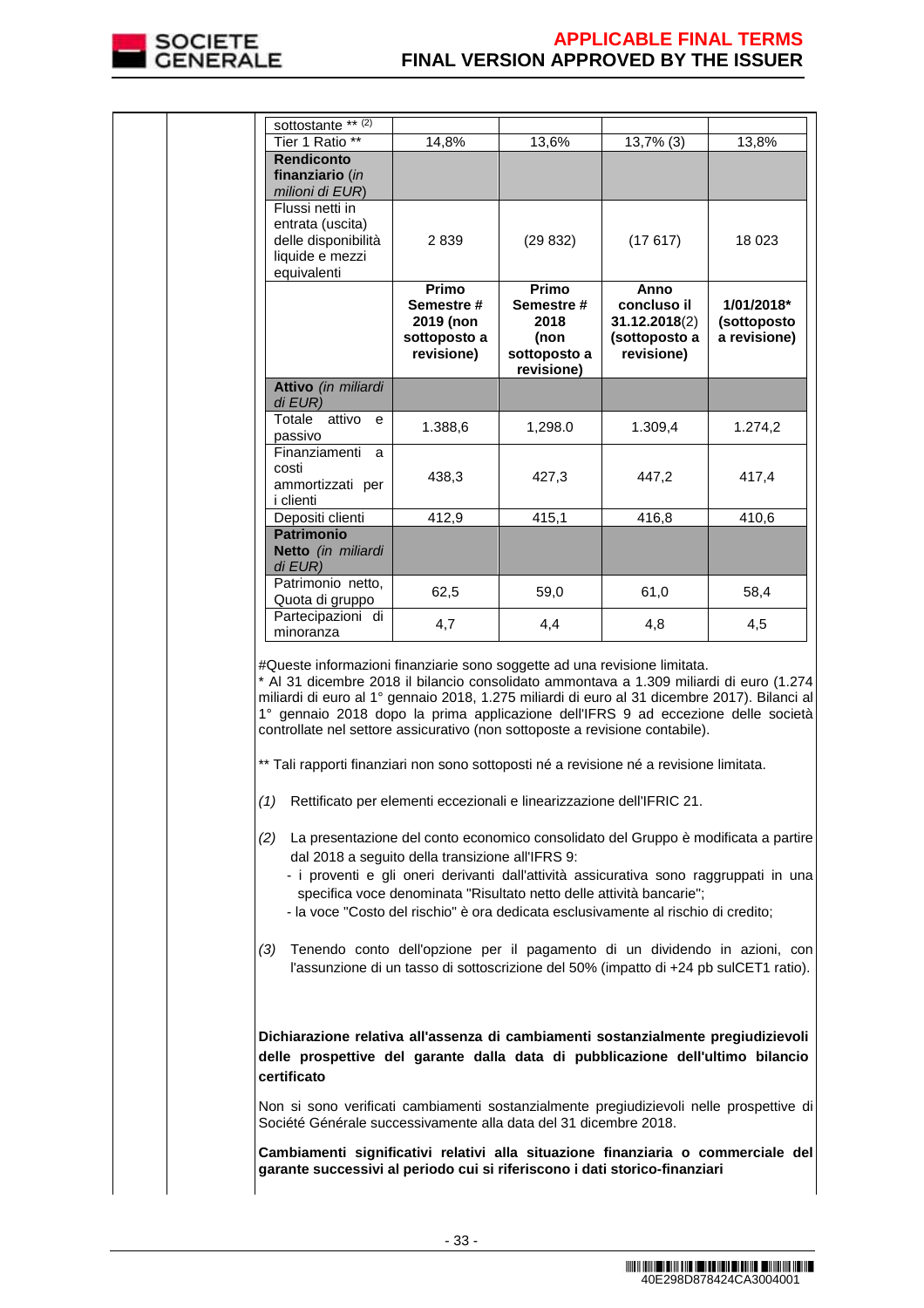

Non Applicabile. Non si è verificato alcun cambiamento rilevante nella posizione finanziaria o commerciale di Société Générale successivamente alla data del 30 giugno 2019.

**B.19/B.13: Eventi recenti relativi al garante che rilevano, in misura sostanziale, ai fini della valutazione della solvibilità del garante**

Non Applicabile. Non si sono verificati eventi recenti relativi a Société Générale che rilevano, in misura sostanziale, ai fini della valutazione della sua solvibilità.

**B.19/B.14: Dichiarazione in ordine alla eventuale dipendenza del garante da altre entità del gruppo**

Per le informazioni sulla posizione di Société Générale all'interno del Gruppo si rimanda all'Elemento B.5 che precede.

Société Générale è la holding finale del Gruppo. Tuttavia, Société Générale gestisce anche una propria attività e non opera semplicemente in qualità di holding rispetto alle proprie controllate.

## **B.19/B.15: Descrizioni delle attività principali del garante**

Si rimanda all'Elemento B.19/ B.5 che precede.

**B.19/B.16: Per quanto a conoscenza del garante, soggetto da cui il garante è controllato o partecipato, direttamente o indirettamente, e descrizione della natura di tale controllo**

Non Applicabile. Per quanto a sua conoscenza, Société Générale non é controllata, né partecipata, direttamente o indirettamente (ai sensi delle leggi francesi), da alcun'altra entità.

| <b>Sezione C - Titoli</b> |                                                                                                                                                  |                                                                                                                                                                                                                                                                                                                                                                                                                                                                                                                                                                                                                                                                                                                                                                                                                                                                                                                                                                                                                                                                                                                                                                                                                                                                                                                                                       |
|---------------------------|--------------------------------------------------------------------------------------------------------------------------------------------------|-------------------------------------------------------------------------------------------------------------------------------------------------------------------------------------------------------------------------------------------------------------------------------------------------------------------------------------------------------------------------------------------------------------------------------------------------------------------------------------------------------------------------------------------------------------------------------------------------------------------------------------------------------------------------------------------------------------------------------------------------------------------------------------------------------------------------------------------------------------------------------------------------------------------------------------------------------------------------------------------------------------------------------------------------------------------------------------------------------------------------------------------------------------------------------------------------------------------------------------------------------------------------------------------------------------------------------------------------------|
| C.1                       | Tipologia e classe dei<br>titoli oggetto dell'offerta<br>e/o ammessi alla<br>negoziazione, ivi<br>compresi i rispettivi<br>codici identificativi | I certificati sono strumenti derivati (i <b>Certificati)</b><br>Il Codice ISIN è: XS2058787693<br>Il Codice Common è: 205878769                                                                                                                                                                                                                                                                                                                                                                                                                                                                                                                                                                                                                                                                                                                                                                                                                                                                                                                                                                                                                                                                                                                                                                                                                       |
| C.2                       | Valuta dei titoli oggetto<br>di emissione                                                                                                        | <b>EUR</b>                                                                                                                                                                                                                                                                                                                                                                                                                                                                                                                                                                                                                                                                                                                                                                                                                                                                                                                                                                                                                                                                                                                                                                                                                                                                                                                                            |
| C.5                       | Descrizione di eventuali<br>limitazioni alla libera<br>trasferibilità dei titoli                                                                 | Non Applicabile. Non sussiste alcuna limitazione alla libera trasferibilità dell<br>certificati, ferme restando le restrizioni di vendita e trasferimento<br>eventualmente in vigore in talune giurisdizioni, incluse le restrizioni applicabili<br>all'offerta e alla vendita a, o per conto o a beneficio di, Cessionari Autorizzati.<br>Un Cessionario Consentito indica qualsiasi soggetto che (i) non è una U.S.<br>person secondo la definizione di cui al Regulation S; e (ii) non è un soggetto<br>che rientra in una qualsiasi definizione di soggetto U.S. ai fini di qualsivoglia<br>regola CEA o CFTC, o linee guida o ordinanze proposte o emesse da CEA<br>(per fini di chiarezza, qualsiasi soggetto che non sia un "soggetto non<br>statunitense" ai sensi della norma CFTC 4.7(a)(1)(iv), ma escludendo, ai fini<br>della sottosezione (D), l'eccezione riferita a qualsiasi soggetto qualificato ed<br>idoneo che non sia un "soggetto non statunitense", sarà considerato un<br>soggetto U.S.); e (iii) non è "soggetto U.S." ai sensi delle norme definitive di<br>attuazione dei requisiti di mantenimento del rischio di credito di cui alla<br>Sezione 15G del U.S. Securities Exchange Act del 1934 e successive<br>modifiche (le Regole U.S. di Mantenimento del Rischio) (un Soggetto<br>U.S. al Mantenimento del Rischio). |
| C.8                       | Diritti connessi ai titoli.                                                                                                                      | Diritti connessi ai titoli:                                                                                                                                                                                                                                                                                                                                                                                                                                                                                                                                                                                                                                                                                                                                                                                                                                                                                                                                                                                                                                                                                                                                                                                                                                                                                                                           |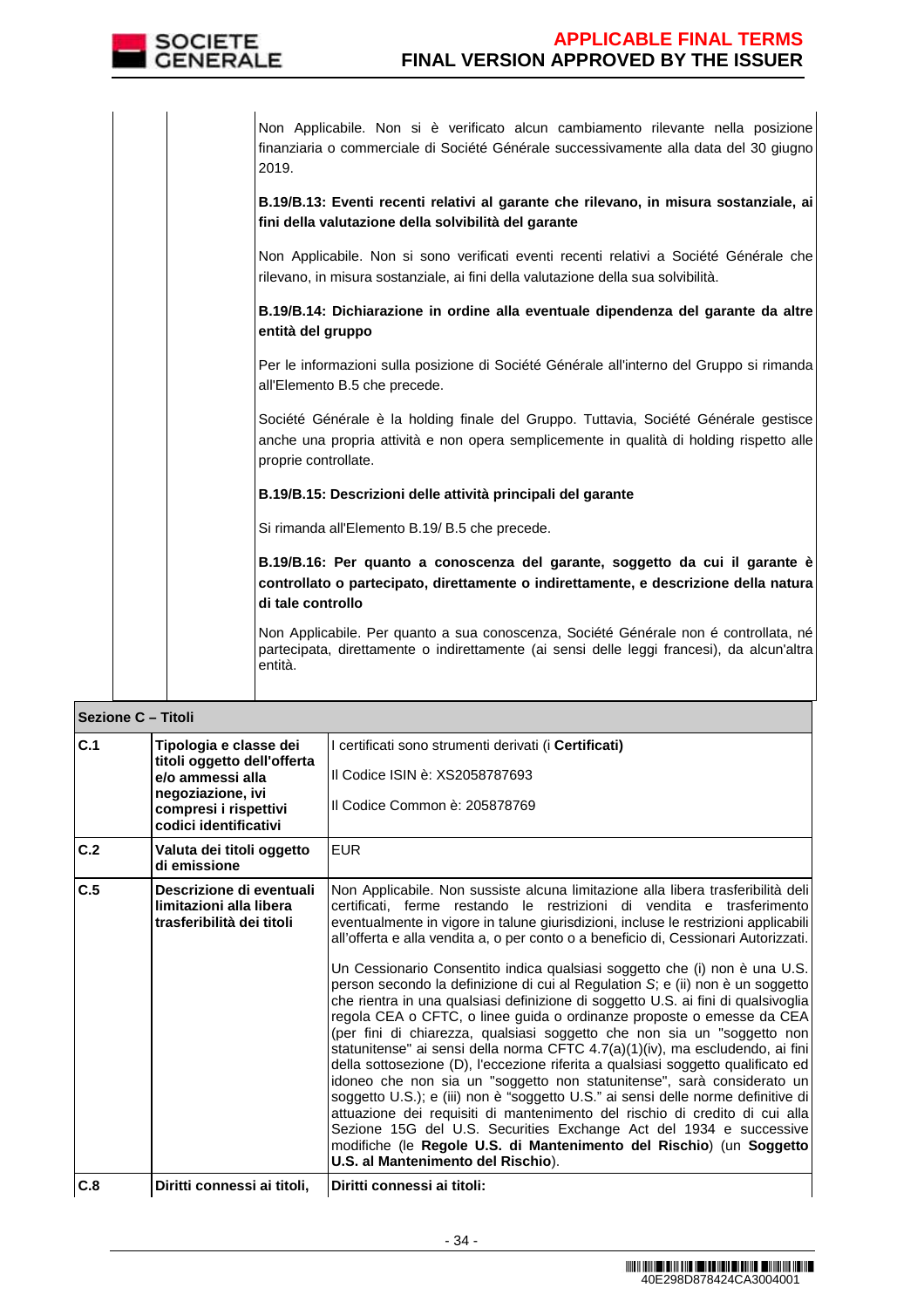

| tra cui i relativi limiti e<br>priorità |                                                                                                                                                                                                                                                                                                                                                                                                                                                                                                                                                                                    |
|-----------------------------------------|------------------------------------------------------------------------------------------------------------------------------------------------------------------------------------------------------------------------------------------------------------------------------------------------------------------------------------------------------------------------------------------------------------------------------------------------------------------------------------------------------------------------------------------------------------------------------------|
|                                         | I certificati, salvo ove rimborsate in anticipo, daranno diritto a ciascun<br>portatore dei Certificati (il Portatore dei certificati) a ricevere un ammontare<br>di rimborso che potrebbe risultare inferiore, uguale o maggiore rispetto<br>all'importo inizialmente investito (si rimanda all'Elemento C.18).                                                                                                                                                                                                                                                                   |
|                                         | Il Portatore dei Certificati avrà diritto a pretendere l'immediato pagamento di<br>qualunque importo nel caso in cui:                                                                                                                                                                                                                                                                                                                                                                                                                                                              |
|                                         | - l'Emittente non paghi o non rispetti gli altri obblighi ai sensi dei Certificati                                                                                                                                                                                                                                                                                                                                                                                                                                                                                                 |
|                                         | - il Garante non adempia ai propri obblighi ai sensi della Garanzia o la<br>garanzia del Garante non sia più valida; o                                                                                                                                                                                                                                                                                                                                                                                                                                                             |
|                                         | - risultino pendenti procedimenti di insolvenza o fallimento nei confronti<br>dell'Emittente.                                                                                                                                                                                                                                                                                                                                                                                                                                                                                      |
|                                         | La modifica dei termini contrattuali idei Certificati richiede necessariamente il<br>consenso dei Portatori dei Certificati ai sensi delle disposizioni di un accordo<br>di agenzia, reso disponibile ai Portatori dei Certificatisu richiesta<br>dell'Emittente.                                                                                                                                                                                                                                                                                                                  |
|                                         | Rinuncia ai diritti di compensazione<br>I Portatori dei Certificati rinunciano a qualsiasi diritto di compensazione<br>eritenzione con riferimento ai certificati, nella misura consentita dalla legge.                                                                                                                                                                                                                                                                                                                                                                            |
|                                         | Legge applicabile                                                                                                                                                                                                                                                                                                                                                                                                                                                                                                                                                                  |
|                                         | I Certificati e qualsiasi obbligazione extra-contrattuale derivante dalle o<br>relativa ai Certificati saranno disciplinati e interpretati ai sensi della legge<br>inglese.                                                                                                                                                                                                                                                                                                                                                                                                        |
|                                         | L'Emittente accetta la competenza dei tribunali inglesi in relazione a<br>qualunque controversia nei confronti dell'Emittente, e che i Portatori dei<br>Certificati possano promuovere un'azione legale innanzi a qualunque altro<br>tribunale competente.                                                                                                                                                                                                                                                                                                                         |
|                                         | Priorità:                                                                                                                                                                                                                                                                                                                                                                                                                                                                                                                                                                          |
|                                         | I Certificati sono obbligazioni dirette, incondizionate, non garantite e non<br>subordinate dell'Emittente e saranno pari passu rispetto a tutte le altre<br>obbligazioni dirette, incondizionate, non garantite e non subordinate<br>dell'Emittente, presenti e future, in circolazione.                                                                                                                                                                                                                                                                                          |
|                                         | Limiti ai diritti connessi ai titoli:                                                                                                                                                                                                                                                                                                                                                                                                                                                                                                                                              |
|                                         | - L'Emittente potrà rimborsare anticipatamente i Certificati sulla base del loro<br>valore di mercato per motivi di natura fiscale o nel caso in cui si verifichino<br>eventi straordinari che incidano sugli strumenti sottostanti o nel caso in cui si<br>verifichi un ulteriore(i) evento(i) di turbativa.                                                                                                                                                                                                                                                                      |
|                                         | - L'Emittente potrà apportare modifiche alle condizioni in caso di correzioni<br>che incidano sullo strumento sottostante, e, al verificarsi di eventi straordinari<br>che incidano sullo(gli) strumento(i) sottostante(i) o al verificarsi di ulteriori<br>eventi di turbativa, l'Emittente potrà procedere alla sostituzione dello(gli)<br>strumento(i) sottostante(i) con un(dei) nuovo(i) strumento(i) sottostante(i), o<br>alla deduzione da qualunque somma dovuta dell'aumento del costo di<br>copertura, ed in ogni caso senza il consenso dei Portatori idei certificati; |
|                                         | - L'Emittente potrà procedere alla monetizzazione di tutto o parte degli<br>importi dovuti fino alla data di esercizio finale dei Certificati nel caso in cui si<br>verifichino eventi straordinari che incidano sugli strumenti sottostanti o nel<br>caso in cui si verifichi un ulteriore(i) evento(i) di turbativa.                                                                                                                                                                                                                                                             |
|                                         | - i diritti al pagamento di capitale e interessi si prescriveranno entro un<br>periodo di dieci anni (per quanto riguarda il capitale) e cinque anni (per<br>quanto riguarda gli interessi) a decorrere dalla data in cui il pagamento di<br>detti importi è divenuto per la prima volta esigibile e non sia stato onorato.                                                                                                                                                                                                                                                        |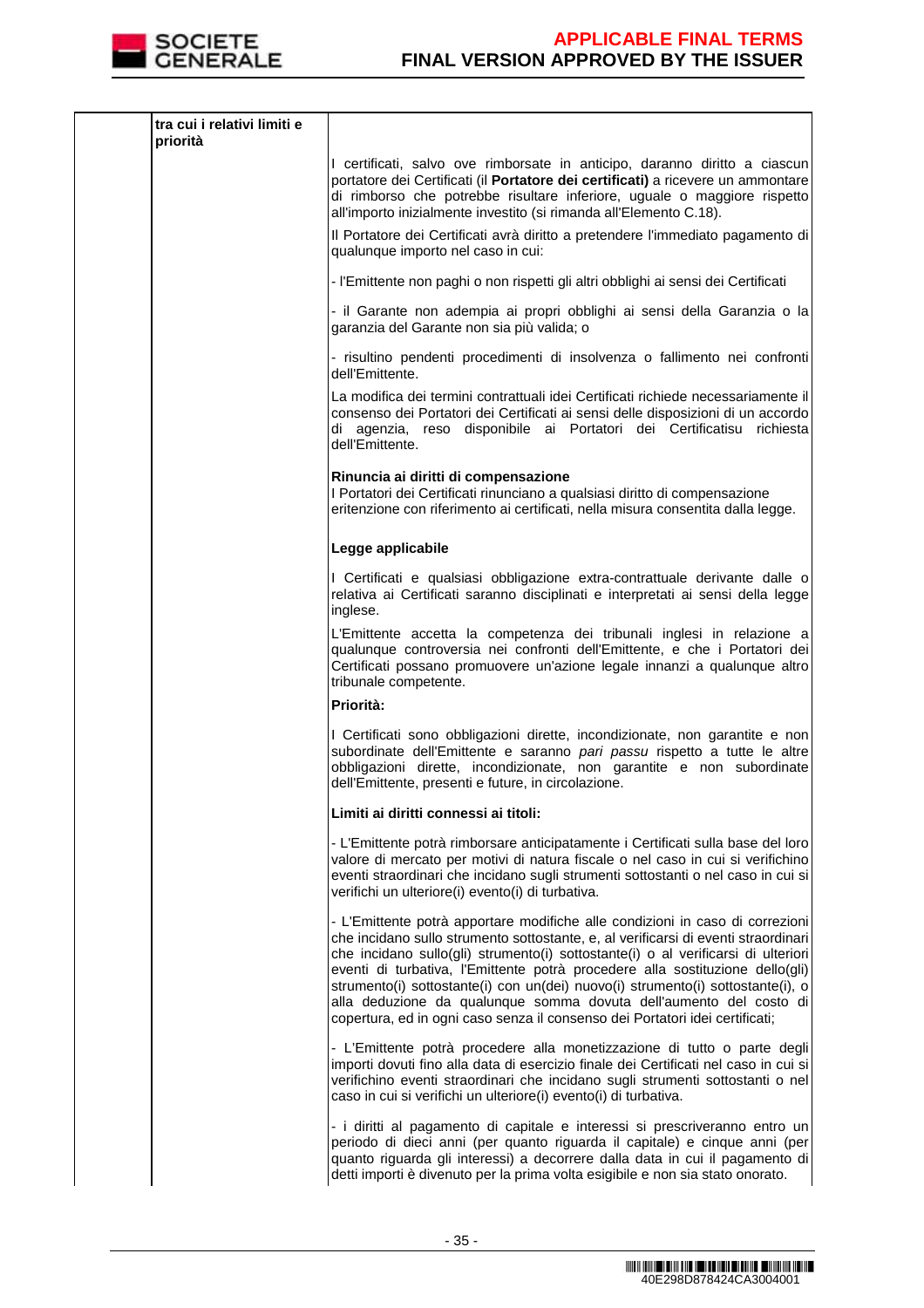

 - In caso di mancato pagamento da parte dell'Emittente, i Portatori dei Certificati non intraprenderanno alcun procedimento, legale o di altro tipo, né avanzeranno pretese nei confronti dell'Emittente. Ciononostante, i Portatori dei Certificati continueranno ad avere il diritto di pretendere dal Garante il pagamento di qualunque importo non ancora pagato.

### **Tassazione**

Tutti i pagamenti relativi ai certificati, alle Ricevute e alle Cedole o previsti ai sensi della Garanzia saranno effettuati senza ritenute o detrazioni in relazione a o in acconto a fronte di alcuna tassa, imposta, accertamento od onere governativo di qualunque natura imposti, esatti, riscossi, trattenuti o accertati, al presente o in futuro, da o per conto di qualunque Autorità Fiscale, salvo ove tale ritenuta o detrazione sia richiesta a norma di legge.

Nel caso in cui sia necessario detrarre o trattenere qualunque importo in relazione a o per conto di qualunque Autorità Fiscale, il relativo Emittente o, a seconda dei casi, il Garante provvederà (salvo che in determinate circostanze), nella misura massima consentita dalla legge, a versare tale importo aggiuntivo ove necessario, in modo che ciascun Portatore dei certificati, Portatore delle Ricevute o Portatore delle Cedole percepisca, dopo la detrazione o ritenuta a fronte di tali tasse, imposte, accertamenti od oneri governativi, l'intero importo in quel momento dovuto ed esigibile.

Nonostante le disposizioni precedenti, in nessun caso l'Emittente o, a seconda dei casi, il Garante, sarà tenuto al pagamento di qualsivoglia importo addizionale in relazione ai Certificati, Ricevute o Cedole a fronte di eventuali ritenute o detrazioni (i) che siano richieste ai sensi di un accordo descritto nella Sezione 1471(b) dell'Internal Revenue Code del 1986 (il " Codice") o altrimenti imposte in base alle Sezioni dalla 1471 alla 1474 del Codice, ogni regolamento o accordo a norma dello stesso, o qualsiasi interpretazione ufficiale di ciò, ovvero qualsivoglia legge che dia attuazione ad un approccio intergovernativo ad esso relativo o (ii) che siano imposte ai sensi della Sezione 871(m) del Codice o (iii) che siano previste da qualsiasi altra legge degli Stati Uniti.

Dove:

Per Giurisdizione Fiscale si intende il Lussemburgo ovvero qualsivoglia struttura politica o relativa autorità di riferimento che abbia potere in materia fiscale.

| C.11 | Se i titoli offerti sono o<br>saranno oggetto di una<br>domanda di ammissione<br>alla negoziazione ai fini<br>di ottenerne la<br>distribuzione su un<br>mercato regolamentato o<br>in altri mercati<br>equivalenti, con<br>indicazione dei mercati<br>in questione | Sarà presentata domanda di ammissione alla negoziazione dei Certificati<br>sull'EuroTLX, un Sistema Multilaterale di Negoziazione organizzato e gestito<br>da EuroTLX Sim S.p.A.                                                                                                                                                                                                                                                                                                                                                                                                                                                                                                                                                                |
|------|--------------------------------------------------------------------------------------------------------------------------------------------------------------------------------------------------------------------------------------------------------------------|-------------------------------------------------------------------------------------------------------------------------------------------------------------------------------------------------------------------------------------------------------------------------------------------------------------------------------------------------------------------------------------------------------------------------------------------------------------------------------------------------------------------------------------------------------------------------------------------------------------------------------------------------------------------------------------------------------------------------------------------------|
| C.15 | Modo in cui il valore<br>dello strumento(i)<br>sottostante(i) incide sul<br>valore dell'investimento                                                                                                                                                               | Il valore dei Certificati, il pagamento di un importo a titolo di rimborso<br>anticipato automatico alla relativa data di rimborso anticipato automatico e il<br>pagamento di un importo di rimborso ad un Titolare dei Certificati alla data<br>di esercizio finale, dipenderanno dalla performance del sottostante o dei<br>sottostanti alla relativa data di valutazione (o alle relative date di<br>valutazione).<br>Il valore dei Certificati è legato alla performance positiva o negativa dello<br>strumento sottostante. Gli importi da pagare sono determinati in base alla<br>condizione che risulta soddisfatta (o non soddisfatta) nel caso in cui la<br>performance dello strumento sottostante sia superiore o pari rispetto alla |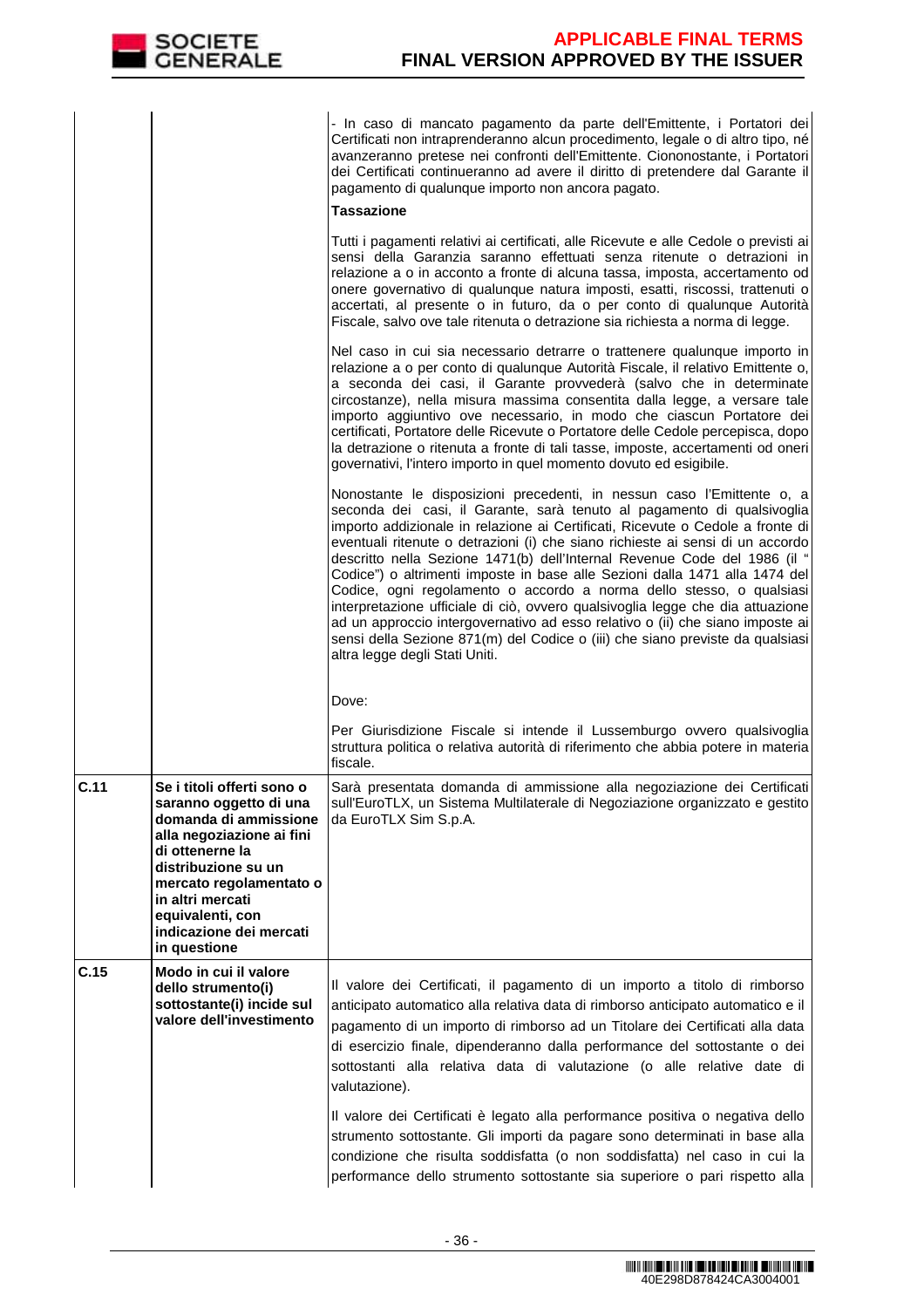

|      |                                                                   | performance di una barriera predefinita.                             |                                                                                                                                                                                                                                                                                                                                                 |
|------|-------------------------------------------------------------------|----------------------------------------------------------------------|-------------------------------------------------------------------------------------------------------------------------------------------------------------------------------------------------------------------------------------------------------------------------------------------------------------------------------------------------|
| C.16 | Data di esercizio finale e<br>data di riferimento finale          | valutazione.                                                         | La data di esercizio finale dei Certificati sarà il 19/12/2024 (la Data di<br>Esercizio Finale), e la data di riferimento finale sarà l'ultima data di                                                                                                                                                                                          |
|      |                                                                   | disposto nel precedente Elemento C.8 e del successivo Elemento C.18. | La Data di Esercizio Finale può essere modificata ai sensi di quanto                                                                                                                                                                                                                                                                            |
| C.17 | Procedure di<br>regolamento degli<br>strumenti derivati           | Regolamento per contanti                                             |                                                                                                                                                                                                                                                                                                                                                 |
| C.18 | Come si ottiene il<br>rendimento sui valori<br>mobiliari derivati | Denominazione Specificata)                                           | La data di emissione dei Certificati è 03/01/2020 (la Data di Emissione) e<br>ciascun Certificato avrà una denominazione specificata di EUR 100 (la                                                                                                                                                                                             |
|      |                                                                   | Importo del Rimborso Anticipato<br>Automatico:                       | Salvo ove rimborsati in anticipo, nel<br>caso in cui si sia verificato un<br>Rimborso<br>Evento di<br>Anticipato<br>allora<br>l'Emittente<br>Automatico,<br>rimborserà in anticipo i Certificati<br>alla Data di Rimborso Anticipato<br>Automatico(i) (i da 1 a 9) ai sensi<br>delle seguenti previsioni in relazione<br>a ciascun Certificato: |
|      |                                                                   | Date del Rimborso Anticipato<br><b>Automatico:</b>                   | Importo del Rimborso Anticipato<br>Automatico(i) = Denominazione<br>Specificata x (100% + i x 7,70%)<br>Rimborso<br>Date<br>del<br>Anticipato<br>Automatico(i) (i da 1 a 9): 5 Giorni<br>Lavorativi<br>dopo<br>la<br>Data<br>nella<br>Valutazione(i)<br>quale<br>un                                                                             |
|      |                                                                   | Evento di Rimborso Anticipato<br><b>Automatico:</b>                  | Evento<br>di<br>Rimborso Anticipato<br>Automatico<br>intende<br>si<br>essersi<br>verificato.<br>Si intende essersi verificato, come<br>stabilito dall'Agente di Calcolo, se                                                                                                                                                                     |
|      |                                                                   |                                                                      | in una Data di Valutazione(i) (i da 1<br>a 9), Livello(i) è superiore o pari a<br>100%                                                                                                                                                                                                                                                          |
|      |                                                                   | Importo di Esercizio Finale:                                         | Salvo ove rimborsati in anticipo,<br>l'Emittente rimborserà i Certificati<br>alla Data di Esercizio Finale, ai<br>sensi delle seguenti previsioni in<br>relazione a ciascun Certificato:                                                                                                                                                        |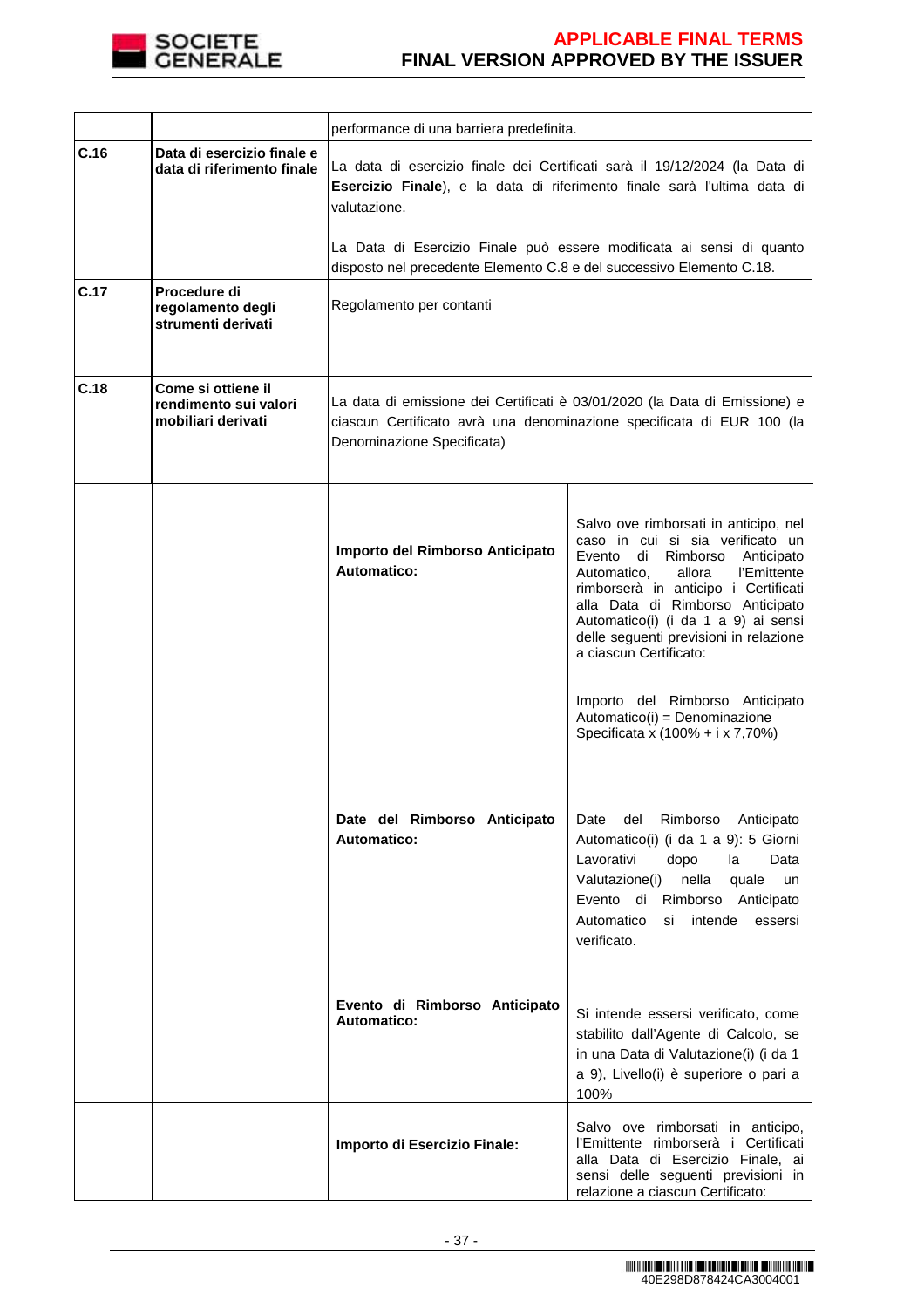

|  |                                                       | Scenario 1:<br>alla<br>Se<br>Data<br>Valutazione(10),<br>Livello(10) è superiore o pari a<br>100% allora:<br>Importo di Esercizio Finale<br>$=$ |
|--|-------------------------------------------------------|-------------------------------------------------------------------------------------------------------------------------------------------------|
|  |                                                       | Denominazione Specificata x [100%<br>$+10 \times 7,70\%$ ]<br><b>Scenario 2:</b>                                                                |
|  |                                                       |                                                                                                                                                 |
|  |                                                       | alla<br>Se<br>Data<br>Valutazione(10),<br>Livello(10) è inferiore a 100% e<br>Livello(10) è superiore o pari a 70%,<br>allora:                  |
|  |                                                       | Importo di Esercizio Finale<br>$=$<br>Denominazione<br>Specificata<br>x<br>$[100\%]$                                                            |
|  |                                                       | Scenario 3:                                                                                                                                     |
|  |                                                       |                                                                                                                                                 |
|  |                                                       | alla<br>Se<br>Data<br>Valutazione(10),<br>Livello(10) è inferiore a 70%, allora:                                                                |
|  |                                                       | Importo di Esercizio Finale<br>$=$<br>Denominazione<br>Specificata<br>x<br>[Livello(10)]                                                        |
|  | <b>Definizioni</b><br>relative<br>alla(e)<br>data(e): | Applicabile                                                                                                                                     |
|  | Data di Valutazione(0):<br>(GG/MM/AAAA)               | 02/01/2020                                                                                                                                      |
|  | Data di Valutazione(i):                               |                                                                                                                                                 |
|  |                                                       | 02/07/2020;<br>04/01/2021;                                                                                                                      |
|  | (i da 1 a 10)                                         | 02/07/2021;<br>03/01/2022;<br>04/07/2022;<br>02/01/2023;                                                                                        |
|  | (GG/MM/AAAA)                                          | 03/07/2023;<br>02/01/2024;<br>03/07/2024; 12/12/2024                                                                                            |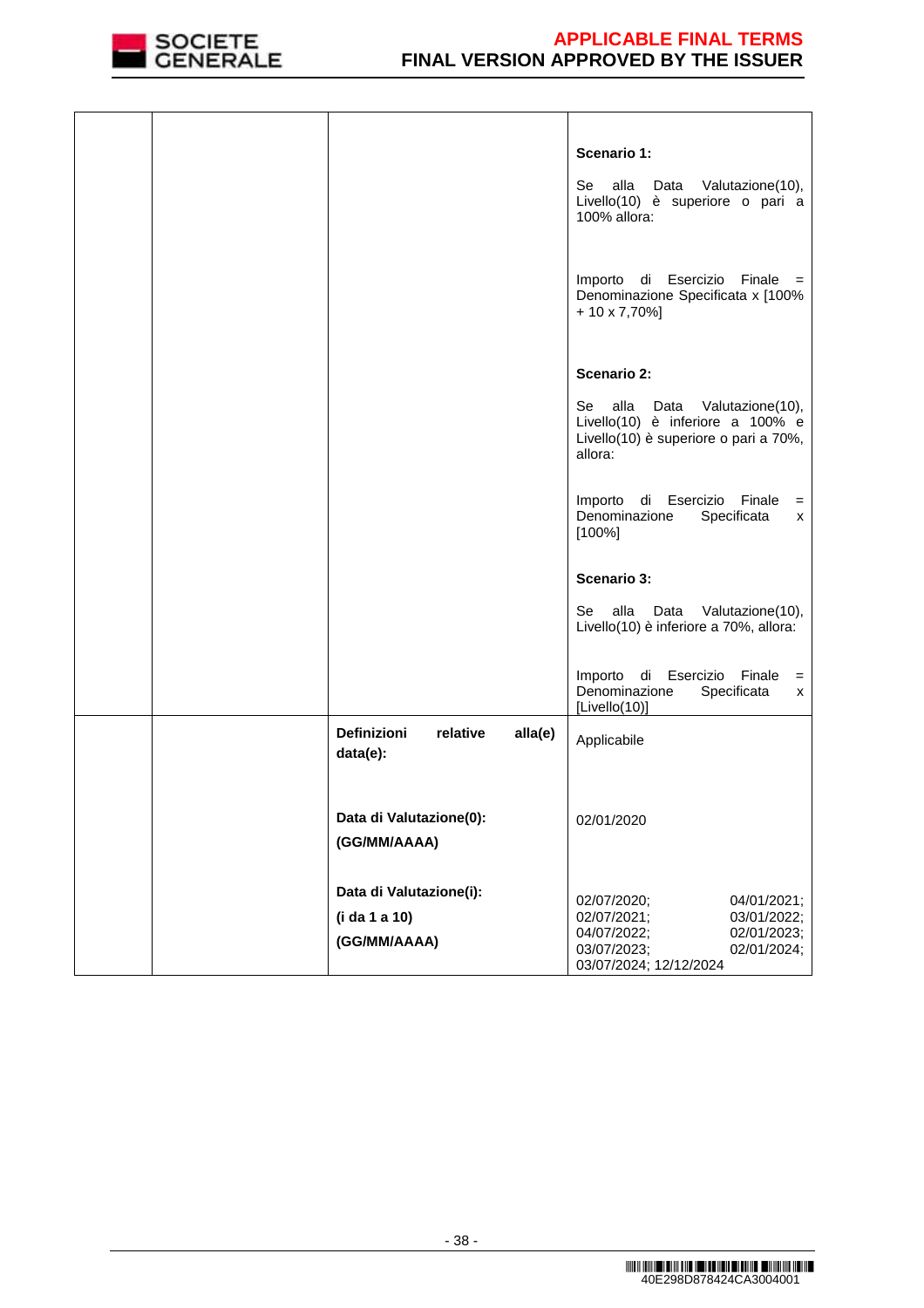

|                          |                                                                                                          | Definizioni relative al Prodotto:<br>Livello(i)<br>(i from 1 to 10)                                                                                                                                                                                                                                                                                  | Applicabile,<br>nel<br>rispetto<br>delle<br>previsioni della Condizione 4 dei<br>Termini e Condizioni<br>Aggiuntivi<br>relativi alle Formule<br>Indica $(S(i) / S(0))$                                                                                                                                                                                       |
|--------------------------|----------------------------------------------------------------------------------------------------------|------------------------------------------------------------------------------------------------------------------------------------------------------------------------------------------------------------------------------------------------------------------------------------------------------------------------------------------------------|--------------------------------------------------------------------------------------------------------------------------------------------------------------------------------------------------------------------------------------------------------------------------------------------------------------------------------------------------------------|
|                          |                                                                                                          | S(i)<br>(i da 0 a 10)                                                                                                                                                                                                                                                                                                                                | Indica<br>rispetto<br>ad<br>ogni<br>Data<br>Valutazione(i) il Prezzo di Chiusura<br>del Sottostante                                                                                                                                                                                                                                                          |
| C.19                     | Prezzo di rifermento<br>finale del sottostante                                                           | Si rimanda all'Elemento C.18 che precede.<br>Prezzo finale di riferimento: il valore dello(gli) strumento(i) sottostante(i)<br>alla(e) relativa(e) data(e) di rilevamento per il rimborso, subordinatamente al<br>verificarsi di determinati eventi straordinari e rettifiche che interessino tale(i)<br>strumento(i) sottostante(i).                |                                                                                                                                                                                                                                                                                                                                                              |
| C.20                     | Tipo di sottostante e<br>informazioni su dove<br>reperire le informazioni<br>sul sottostante             | Il tipo di sottostante è: azione<br>pagine elettroniche.<br><b>Ticker</b><br><b>Mercato</b><br><b>Società</b><br><b>Bloomber</b><br>Regolamentato<br>g<br><b>UBS Group</b><br><b>SIX SWISS</b><br><b>UBSG SE</b><br><b>EXCHANGE</b><br>AG                                                                                                            | Informazioni relative al sottostante sono disponibili sui seguenti siti web o<br><b>Sito Internet</b><br>www.ubs.com                                                                                                                                                                                                                                         |
| <b>Sezione D -Rischi</b> |                                                                                                          |                                                                                                                                                                                                                                                                                                                                                      |                                                                                                                                                                                                                                                                                                                                                              |
| D.2                      | Principali informazioni<br>relative ai principali<br>rischi specifici<br>dell'emittente e del<br>garante | prima di qualsiasi decisione di investimento.<br>principale, inclusi:<br>rischi di credito;<br>rischi di mercato;<br>rischi operativi;<br>rischi strutturali di tasso e di cambio;<br>rischi di liquidità;<br>٠<br>rischio di non conformità, controversie legali; e<br>altri rischi.<br>Rischi relativi a profili macroeconomici,<br>regolamentare: | Un investimento nei Certificati comporta dei rischi che devono essere valutati<br>In particolare, il Gruppo è esposto ai rischi intrinseci della propria attività<br>mercati e contesto<br>L'economia globale e i mercati finanziari continuano a presentare alti livelli di<br>incertezza, che potrebbero incidere significativamente e negativamente sulle |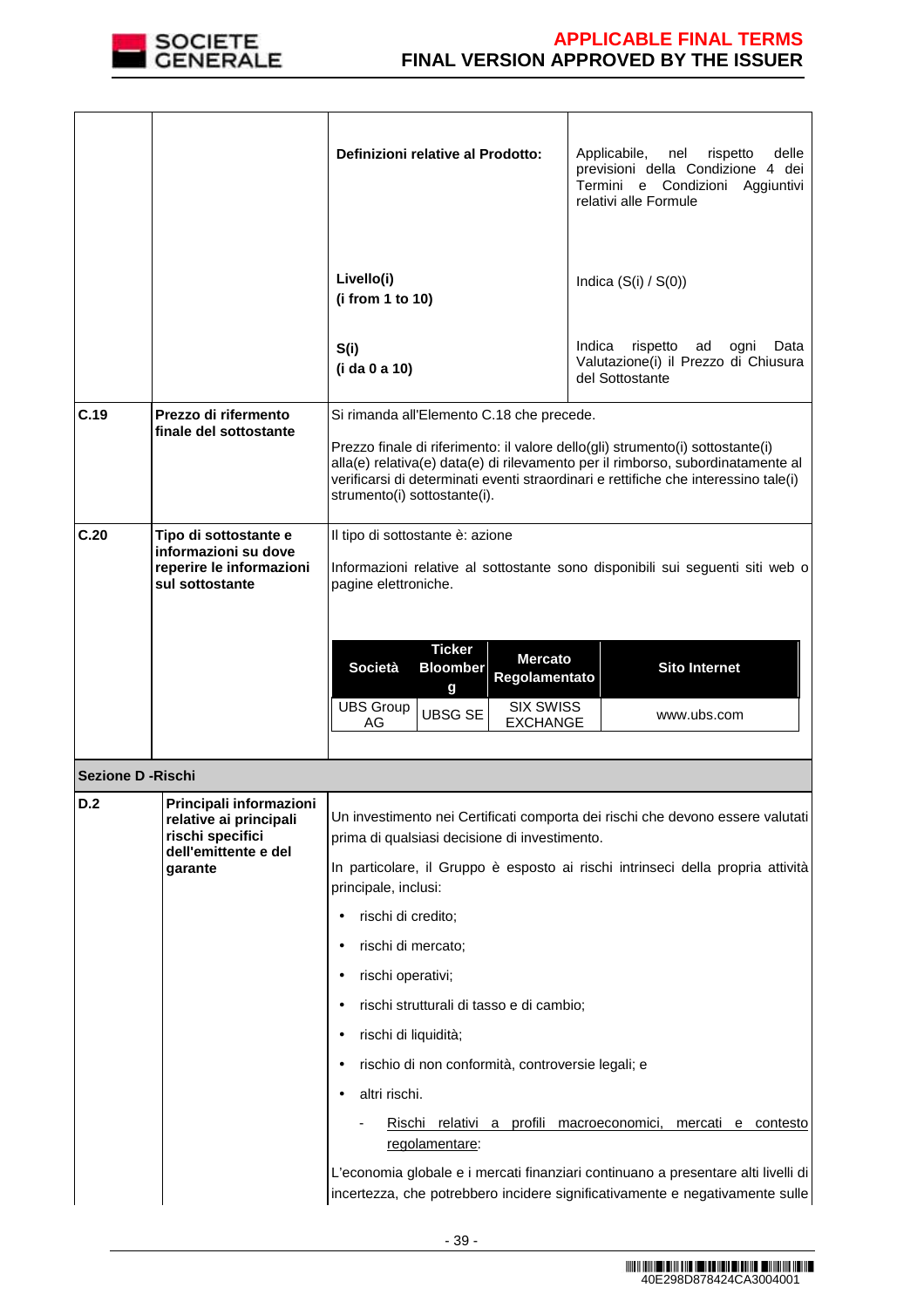

|  | attività, la posizione finanziaria e i risultati economici del Gruppo.                                                                                                                                                                                                                                                |
|--|-----------------------------------------------------------------------------------------------------------------------------------------------------------------------------------------------------------------------------------------------------------------------------------------------------------------------|
|  | I risultati del Gruppo potrebbero essere negativamente<br>influenzati<br>dall'esposizioni nei mercati regionali.                                                                                                                                                                                                      |
|  | Ci si attende che l'accresciuto grado di competizione, da parte di soggetti<br>bancari e non bancari, possa produrre un effetto negativo sulle attività e i<br>risultati del Gruppo, sia nel Mercato domestico francese che in ambio<br>internazionale.                                                               |
|  | Il Gruppo è soggetto a un ampio quadro di vigilanza e regolamentazione in<br>ciascuno dei paesi in cui opera ed i cambiamenti di questi regimi potrebbero<br>avere un effetto significativo sulle attività, al posizione e sui costi del Gruppo,<br>nonché sul contesto finanziario ed economico in cui questo opera. |
|  | Il Gruppo può generare ricavi inferiori nelle attività di brokeraggio e in altre<br>attività remunerate su base commissionale, nella fasi di ribasso dei mercati.                                                                                                                                                     |
|  | La Brexit e il suo impatto sui mercati finanziari e sul contesto economico<br>potrebbero avere un impatto negativo sulle attività del Gruppo e sui suoi<br>risultati economici.                                                                                                                                       |
|  | Rischi connessi all'attuazione del piano strategico del Gruppo.                                                                                                                                                                                                                                                       |
|  | Rischi di credito e di controparte:                                                                                                                                                                                                                                                                                   |
|  | Il Gruppo è esposto al rischio di controparte ed al rischio di concentrazione,<br>che potrebbero produrre un effetto negativo sulle attività, i risultati economici<br>e la posizione finanziaria del Gruppo.                                                                                                         |
|  | La solidità finanziaria e la condotta di altre istituzioni finanziarie e<br>partecipanti al mercato potrebbe avere un impatto negativo sul Gruppo.                                                                                                                                                                    |
|  | I risultati economici e la posizione finanziaria del Gruppo potrebbero essere<br>negativamente influenzate da accantonamenti tardivi o insufficenti per<br>esposizioni creditizie.                                                                                                                                    |
|  | Rischi di mercato e strutturali:                                                                                                                                                                                                                                                                                      |
|  | La volatilità dei mercati finanziari potrebbe generare significative perdite per<br>il Gruppo con riferimento alle proprie attività di trading e di investimento.                                                                                                                                                     |
|  | Variazioni nei tassi di interesse potrebbero avere un effetto negativo sulle<br>attività di retail banking.                                                                                                                                                                                                           |
|  | Variazioni nei tassi di cambio potrebbero avere un impatto negativo sui<br>risultati del Gruppo.                                                                                                                                                                                                                      |
|  | Il declino protratto dei mercati finanziari o la ridotta liquidità in tali mercati<br>possono rendere più difficile la vendita di beni o manovrare posizioni<br>commerciali e potrebbero portare a perdite signifcative per certe attività del<br>Gruppo.                                                             |
|  | Le strategie di copertura del Gruppo possono non prevenire tutti i rischi di<br>perdita.                                                                                                                                                                                                                              |
|  | Rischi operativi:                                                                                                                                                                                                                                                                                                     |
|  | Il Gruppo è esposto a rischi legali che potrebbero influenzare negativamente<br>la sua posizione finanziaria e risultati economici.                                                                                                                                                                                   |
|  | Inadempienze operative, chiusure o vincoli di capacità che interessano le<br>istituzioni con le quali il Gruppo intrattiene relazioni commerciali, o il guasto o<br>la violazione dei sistemi informatici del Gruppo, potrebbero tradursi in perdite                                                                  |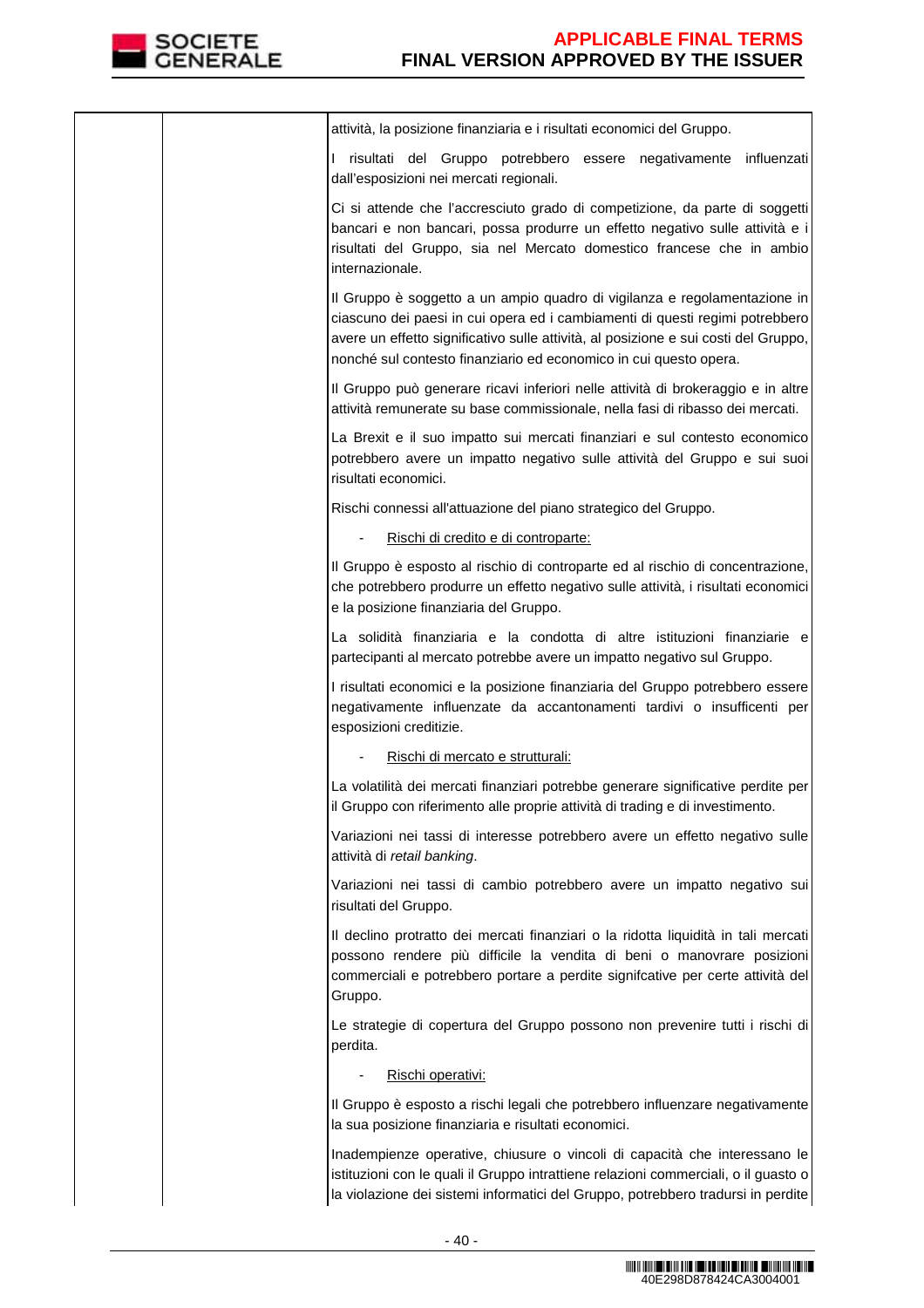

|     |                                                                                                                                       | e danni reputazionali per il Gruppo.                                                                                                                                                                                                                                                                                                                                                                                                                                                                                                                                                                                                                                                                                                                                                                                                                                                                                                                             |
|-----|---------------------------------------------------------------------------------------------------------------------------------------|------------------------------------------------------------------------------------------------------------------------------------------------------------------------------------------------------------------------------------------------------------------------------------------------------------------------------------------------------------------------------------------------------------------------------------------------------------------------------------------------------------------------------------------------------------------------------------------------------------------------------------------------------------------------------------------------------------------------------------------------------------------------------------------------------------------------------------------------------------------------------------------------------------------------------------------------------------------|
|     |                                                                                                                                       | Il Gruppo può incorrere in perdite quale conseguenza di eventi imprevisti o<br>catastrofici, inclusi attacchi terroristici e disastri naturali.                                                                                                                                                                                                                                                                                                                                                                                                                                                                                                                                                                                                                                                                                                                                                                                                                  |
|     |                                                                                                                                       | Danni reputazionali potrebbero incidere sulla posizione competitiva del<br>Gruppo.                                                                                                                                                                                                                                                                                                                                                                                                                                                                                                                                                                                                                                                                                                                                                                                                                                                                               |
|     |                                                                                                                                       | Il sistema di risk management del Gruppo, che si basa specificamente su<br>modelli, potrebbe non essere efficace e potrebbe esporre il Gruppo a rischi<br>non identificati e non previsti, ciò che potrebbe generare perdite significative.                                                                                                                                                                                                                                                                                                                                                                                                                                                                                                                                                                                                                                                                                                                      |
|     |                                                                                                                                       | L'incapacità del Gruppo di attrarre e trattenere personale qualificato, nonché<br>cambiamenti significativi nel quadro normativo relativo ai processi di<br>gestione del personale e retribuzioni, possono materialmente influire<br>negativamente sull'andamento del Gruppo.                                                                                                                                                                                                                                                                                                                                                                                                                                                                                                                                                                                                                                                                                    |
|     |                                                                                                                                       | Rischi di funding e di liquidità                                                                                                                                                                                                                                                                                                                                                                                                                                                                                                                                                                                                                                                                                                                                                                                                                                                                                                                                 |
|     |                                                                                                                                       | Una serie di misure eccezionali adottate da governi, banche centrali e<br>regolatori potrebbero avere un impatto sfavorevole sulle attività, i risultati e la<br>posizione finanziaria del Gruppo.                                                                                                                                                                                                                                                                                                                                                                                                                                                                                                                                                                                                                                                                                                                                                               |
|     |                                                                                                                                       | La dipendenza del Gruppo dal proprio accesso a fonti di finanziamento e i<br>vincoli di liquidità potrebbero avere un impatto sfavorevole sulle attività, i<br>risultati e la posizione finanziaria del Gruppo.                                                                                                                                                                                                                                                                                                                                                                                                                                                                                                                                                                                                                                                                                                                                                  |
|     |                                                                                                                                       | Rischi relativi alle attività assicurative                                                                                                                                                                                                                                                                                                                                                                                                                                                                                                                                                                                                                                                                                                                                                                                                                                                                                                                       |
|     |                                                                                                                                       | Un deterioramento della situazione di mercato, ed in particolare un<br>significativo aumento o diminuzione dei tassi di interesse, potrebbe avere un<br>effetto negativo rilevante sulle attività assicurative del ramo vita del settore<br>Assicurativo del Gruppo.                                                                                                                                                                                                                                                                                                                                                                                                                                                                                                                                                                                                                                                                                             |
|     |                                                                                                                                       | Poiché l'Emittente è parte del Gruppo, anch'esso è soggetto ai medesimi<br>fattori di rischio.                                                                                                                                                                                                                                                                                                                                                                                                                                                                                                                                                                                                                                                                                                                                                                                                                                                                   |
| D.6 | relative<br>ai<br>ai rischi di perdita del<br>valore di tutto o parte<br>del<br>proprio<br>investimento da parte<br>degli investitori | Principali informazioni   Certificati possono prevedere un rimborso anticipato automatico al<br>principali verificarsi di un evento specifico. Conseguentemente, questo potrebbe<br>rischi specifici dei titoli impedire ai Titolari dei Certificati di beneficiare della performance dello<br>e avvertenze in merito strumento sottostante nell'arco dell'intero periodo inizialmente previsto.                                                                                                                                                                                                                                                                                                                                                                                                                                                                                                                                                                 |
|     |                                                                                                                                       | I termini e le condizioni dei Certificati possono prevedere disposizioni ai<br>sensi delle quali il verificarsi di determinate turbative di mercato potrebbe<br>comportare ritardi nel regolamento dei Certificati ovvero determinate<br>modifiche. Inoltre, nel caso di eventi che interessino gli strumenti sottostanti,<br>i termini e le condizioni dei Certificati consentono all'Emittente di sostituire gli<br>strumenti sottostanti con strumenti sottostanti nuovi, cessare l'esposizione<br>alle attività sottostanti e applicare un tasso di riferimento ai proventi così<br>ottenuti fino alla data di esercizio finale dei Certificati, prorogare la data di<br>esercizio finale dei Certificati, rimborsare anticipatamente i Certificati sulla<br>base del relativo valore di mercato, o detrarre da qualunque importo dovuto il<br>maggiore costo di copertura, e in ciascun caso senza il preventivo consenso<br>dei Portatori dei Certificati. |
|     |                                                                                                                                       | I pagamenti (sia in relazione al capitale sia agli interessi, e sia a scadenza<br>che ad altre date) relativi ai Certificati sono calcolati con riferimento a uno o                                                                                                                                                                                                                                                                                                                                                                                                                                                                                                                                                                                                                                                                                                                                                                                              |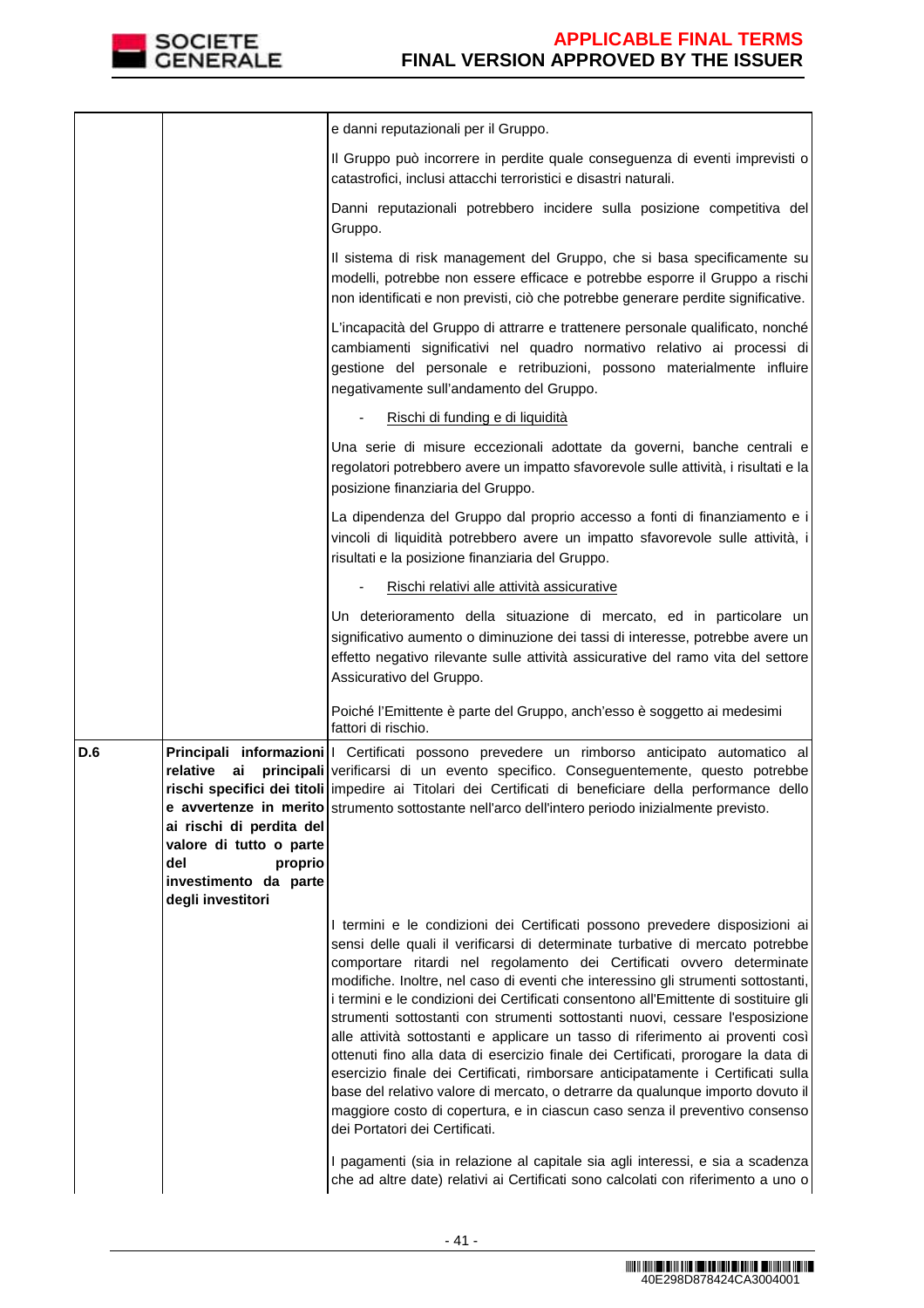più sottostanti, il rendimento dei Certificati si basa sulle variazioni del valore del sottostante, il quale può oscillare. Si richiama l'attenzione dei futuri investitori sul fatto che i Certificati potrebbero essere volatili e che gli investitori potrebbero non percepire alcun interesse e perdere tutto il o una parte sostanziale del capitale.

 La Garanzia costituisce un'obbligazione contrattuale generale e non garantita del Garante e di nessun altro soggetto. Qualsiasi pagamento inerente ai Certificati è correlato altresì all'affidabilità creditizia del Garante.

Si richiama l'attenzione di coloro che desiderano investire nei Certificati che beneficiano della Garanzia sul fatto che, in caso di mancato pagamento da parte di un Emittente, gli importi cui hanno diritto i Portatori dei Certificati si limiteranno agli importi ottenuti tramite un'apposita azione da promuoversi ai sensi della Garanzia e in conformità ai relativi termini, ed essi non avranno alcun diritto di istituire alcun procedimento, di natura giudiziaria o altrimenti, né di avanzare alcuna pretesa nei confronti dell'Emittente.

La Garanzia è una mera garanzia di pagamento e non una garanzia relativa alla performance dell'Emittente rilevante né ad alcuno degli altri obblighi dello stesso ai sensi dei Certificati, che beneficiano della Garanzia.

Société Générale opererà in qualità di emittente ai sensi del Programma, di Garante dei Certificati emessi dall'Emittente e di fornitore di strumenti di copertura per l'Emittente. Di conseguenza, gli investitori saranno esposti non solo al rischio di credito del Garante, ma anche ai rischi operativi derivanti dalla mancanza di indipendenza del Garante con riguardo all'assunzione dei propri doveri e obblighi in qualità di Garante e fornitore di strumenti di copertura.

I potenziali conflitti di interesse e i rischi operativi derivanti da tale mancanza di indipendenza dovrebbero in parte essere mitigati dal fatto che all'interno del Garante, l'implementazione della Garanzia e la fornitura di strumenti di copertura compete a divisioni differenti, ognuna gestita come unità operativa distinta, segregata da barriere informative (i cosiddetti Chinese Walls) e gestita da team diversi.

L'Emittente e il Garante, e qualunque delle rispettive controllate e/o affiliate, in relazione alle altre rispettive attività commerciali, potrebbero essere in possesso di, o acquisire, informazioni rilevanti in merito alle attività sottostanti. Tali attività e informazioni potrebbero comportare conseguenze negative per i Portatori dei Certificati.

L'Emittente e il Garante e qualunque delle rispettive controllate e/o affiliate potrebbero operare in altre vesti in relazione ai Certificati, ad esempio in qualità di market maker, agente per il calcolo o agente. Pertanto, potrebbero verificarsi potenziali conflitti di interesse.

In relazione all'offerta dei Certificati, l'Emittente e il Garante e/o le rispettive affiliate potrebbero stipulate una o più operazioni di copertura con riguardo a una o più attività di riferimento o relativi derivati, suscettibili di incidere sul prezzo di mercato, sulla liquidità o sul valore dei Certificati.

 Nel corso della vita dei Certificati, il valore di mercato degli stessi potrebbe risultare inferiore al capitale investito. Inoltre, in caso di insolvenza da parte dell'Emittente e/o del Garante potrebbe verificarsi la perdita totale del capitale investito.

**Si richiama l'attenzione degli investitori sul fatto che potrebbero incorrere nella perdita totale o parziale del proprio investimento.**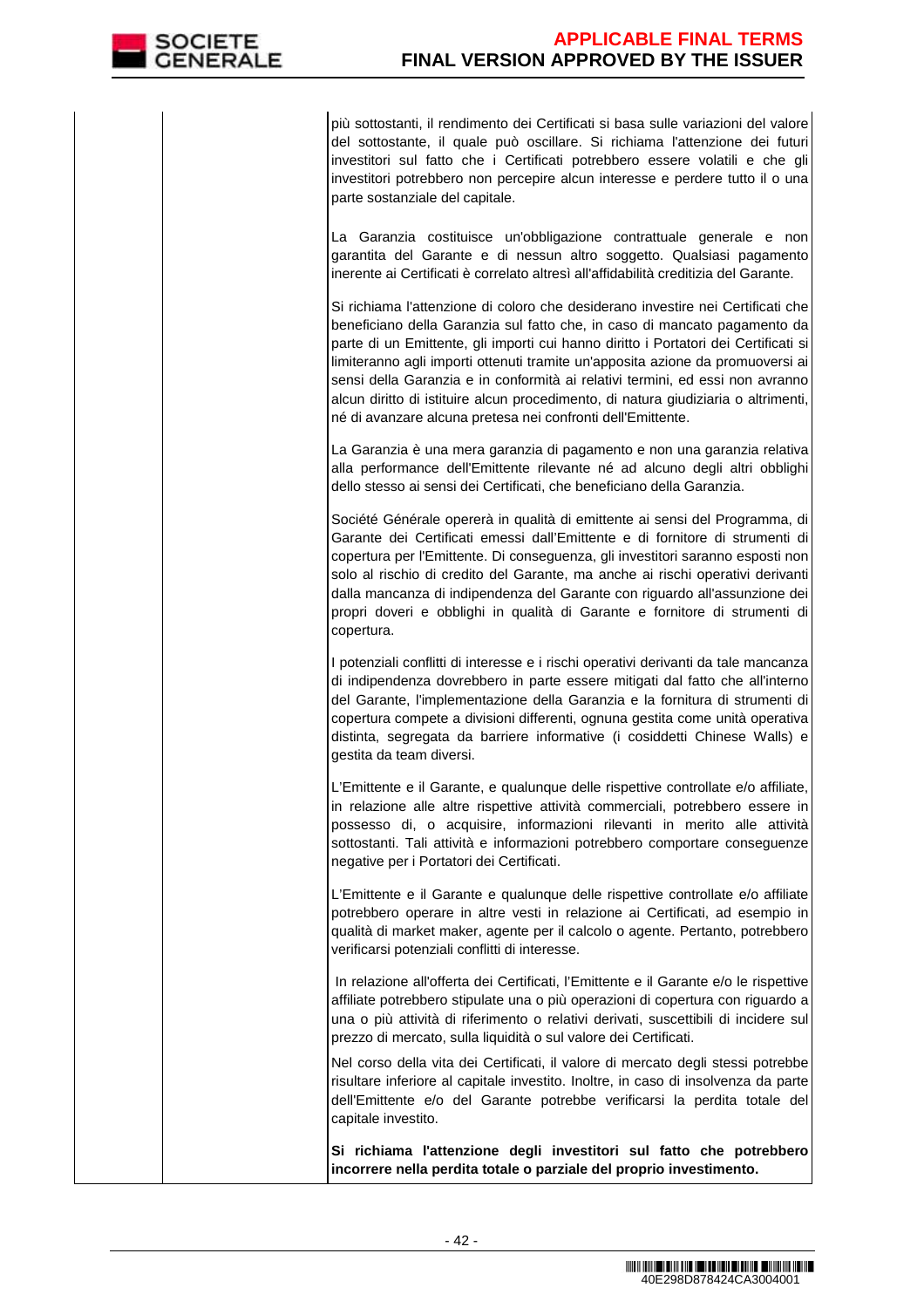

Г

# **APPLICABLE FINAL TERMS FINAL VERSION APPROVED BY THE ISSUER**

┑

|       | Sezione E - Offerta                            |                                                                                                                                                                                                                                                                                                                                                                                                                                                                                                                                                                                                                     |  |
|-------|------------------------------------------------|---------------------------------------------------------------------------------------------------------------------------------------------------------------------------------------------------------------------------------------------------------------------------------------------------------------------------------------------------------------------------------------------------------------------------------------------------------------------------------------------------------------------------------------------------------------------------------------------------------------------|--|
| E.2.b | Motivi dell'offerta e<br>utilizzo dei proventi | I proventi netti di ciascuna emissione dei Certificati saranno utilizzati ai fini<br>del finanziamento generico del Gruppo Société Générale, ivi compreso ai fini<br>del perseguimento del profitto.                                                                                                                                                                                                                                                                                                                                                                                                                |  |
| E.3   | Descrizione dei termini<br>e delle condizioni  | Giurisdizione(i) dell'offerta pubblica: Italia                                                                                                                                                                                                                                                                                                                                                                                                                                                                                                                                                                      |  |
|       | dell'offerta                                   | Periodo di Offerta: Dal 26 novembre 2019 (incluso) alle 09:00 CET (Central<br>European Time) al 20 dicembre 2019 (incluso), alle 16:00 CET, salvo<br>chiusura anticipata del Periodo di Offerta, come descritto di seguito.                                                                                                                                                                                                                                                                                                                                                                                         |  |
|       |                                                | I Certificati verranno collocate:                                                                                                                                                                                                                                                                                                                                                                                                                                                                                                                                                                                   |  |
|       |                                                | (a) all'interno dei locali dei Collocatori (presso le sedi e le filiali);                                                                                                                                                                                                                                                                                                                                                                                                                                                                                                                                           |  |
|       |                                                | (b) mediante offerta fuori sede ai sensi dell'articolo 30 e dell'articolo 31 del<br>d.lgs 24 febbraio 1998 n. 58 come successivamente modificato (il "Testo<br>Unico della Finanza") dal 26 novembre 2019 alle 9.00 CET al 20 dicembre<br>2019 (incluso), alle 16.00 CET; e                                                                                                                                                                                                                                                                                                                                         |  |
|       |                                                | salvo chiusura anticipata del Periodo d'Offerta come descritto di seguito.                                                                                                                                                                                                                                                                                                                                                                                                                                                                                                                                          |  |
|       |                                                | I Collocatori che intendono collocare i Certificati attraverso l'offerta fuori sede<br>ai sensi dell'articolo 30 del Testo Unico della Finanza raccoglieranno i Moduli<br>di adesione - invece che direttamente presso le loro filiali e uffici - attraverso<br>consulenti finanziari abilitati all'offerta fuori sede ai sensi dell'articolo 31 del<br>Testo Unico della Finanza.                                                                                                                                                                                                                                  |  |
|       |                                                | Ai sensi dell'articolo 30, comma 6, del Testo Unico della Finanza, la validità e<br>l'efficacia dei contratti sottoscritti tramite Offerta Fuori Sede è sospesa per un<br>periodo di 7 (sette) giorni dalla data di sottoscrizione del Modulo di Adesione<br>da parte del relativo investitore.                                                                                                                                                                                                                                                                                                                     |  |
|       |                                                | Entro tale periodo gli investitori possono comunicare al relativo Collocatore il<br>loro recesso, senza dover pagare alcun costo o commissione.                                                                                                                                                                                                                                                                                                                                                                                                                                                                     |  |
|       |                                                | Prezzo di Offerta: I Certificati saranno offerti al Prezzo di Emissione, una<br>parte del quale, pari al massimo al 4,00%, è costituita dalla commissione di<br>distribuzione dovuta in via anticipata dall'Emittente al Collocatore.                                                                                                                                                                                                                                                                                                                                                                               |  |
|       |                                                | Condizioni a cui è soggetta l'offerta: L'offerta dei Certificati è subordinata<br>alla loro emissione e a qualunque condizione aggiuntiva contenuta nei<br>termini generali di attività degli intermediari finanziari, dagli stessi notificate<br>agli investitori.                                                                                                                                                                                                                                                                                                                                                 |  |
|       |                                                | L'Emittente si riserva il diritto di chiudere il Periodo di Offerta prima della<br>inizialmente<br>stabilita<br>scadenza<br>qualunque<br>motivo.<br>per<br>L'Emittente si riserva il diritto di ritirare l'offerta e annullare l'emissione dei<br>Certificati per qualunque motivo e in un qualsiasi momento alla Data di<br>Emissione o precedentemente alla stessa. Resta inteso che qualora un<br>potenziale investitore abbia richiesto la sottoscrizione e l'Emittente eserciti<br>tale diritto, tale potenziale investitore non avrà alcun diritto di sottoscrivere o<br>acquistare altrimenti i Certificati. |  |
|       |                                                | In ogni caso, l'avviso agli investitori relativo alla chiusura anticipata o al ritiro,<br>a seconda dei casi, sarà pubblicato sul sito web dell'Emittente<br>(http://prospectus.socgen.com).                                                                                                                                                                                                                                                                                                                                                                                                                        |  |
|       |                                                | La validità dell'offerta è soggetta al rilascio dell'autorizzazione alla<br>negoziazione sull'EuroTLX da parte di EuroTLX Sim S.p.A. entro e non oltre<br>il giorno immediatamente precedente alla Data di Emissione; diversamente,<br>l'offerta deve considerarsi ritirata e l'emissione annullata. L'Emittente                                                                                                                                                                                                                                                                                                    |  |